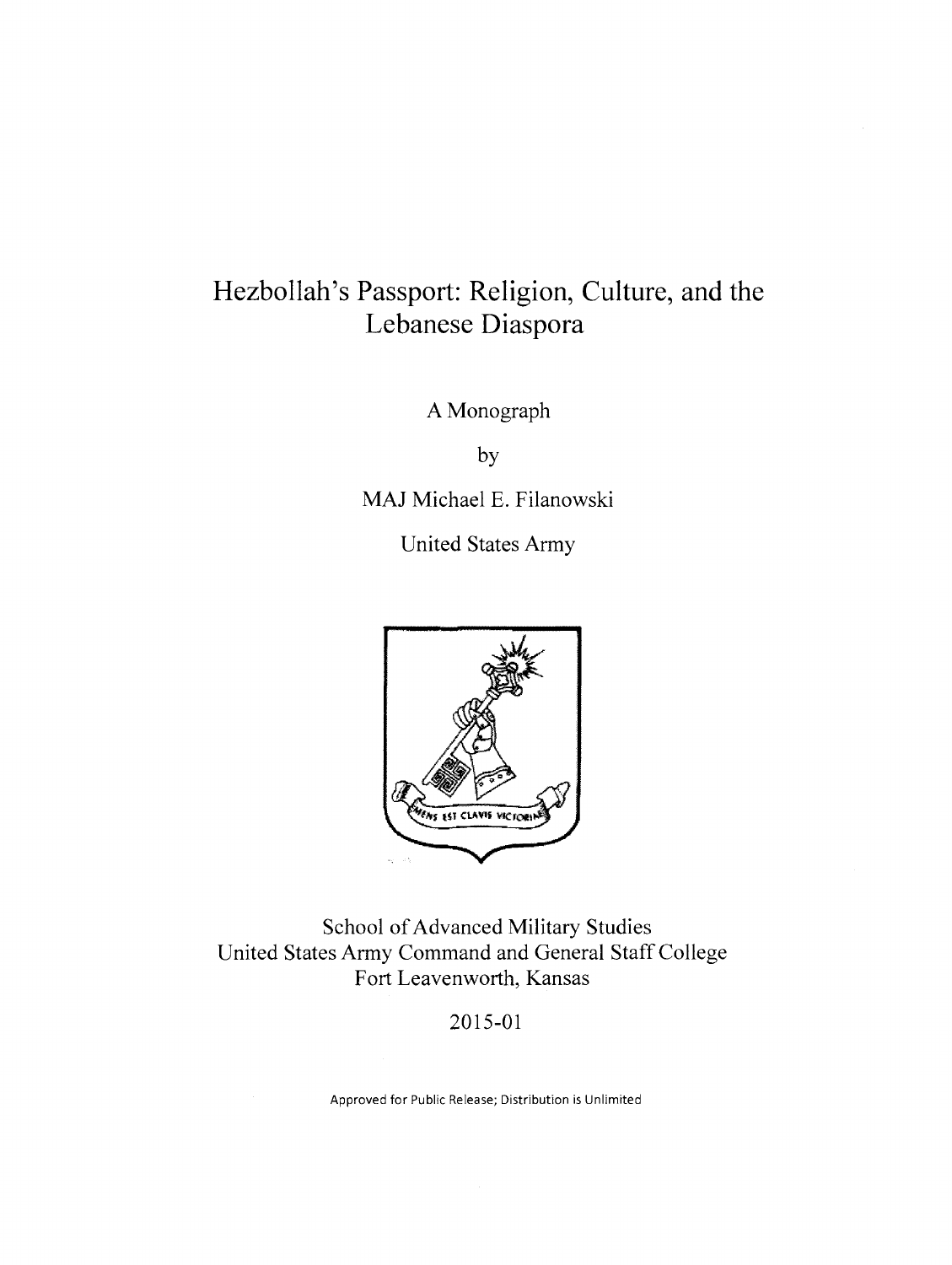| <b>REPORT DOCUMENTATION PAGE</b>                                                                                                                                                                                      |                                             |                                                                          |                       |            | Form Approved                                                                                                                                                                                                                                                                                                                                                                                                                                                                                                                                                                                                                                             |  |
|-----------------------------------------------------------------------------------------------------------------------------------------------------------------------------------------------------------------------|---------------------------------------------|--------------------------------------------------------------------------|-----------------------|------------|-----------------------------------------------------------------------------------------------------------------------------------------------------------------------------------------------------------------------------------------------------------------------------------------------------------------------------------------------------------------------------------------------------------------------------------------------------------------------------------------------------------------------------------------------------------------------------------------------------------------------------------------------------------|--|
| Public reporting burden for this collection of information is estimated to average 1 hour per response, including the time for reviewing instructions, searching existing data sources, gathering and maintaining the |                                             |                                                                          |                       |            | OMB No. 0704-0188                                                                                                                                                                                                                                                                                                                                                                                                                                                                                                                                                                                                                                         |  |
|                                                                                                                                                                                                                       |                                             | OMB control number. PLEASE DO NOT RETURN YOUR FORM TO THE ABOVE ADDRESS. |                       |            | data needed, and completing and reviewing this collection of information. Send comments regarding this burden estimate or any other aspect of this collection of information, including suggestions for reducing<br>this burden to Department of Defense, Washington Headquarters Services, Directorate for Information Operations and Reports (0704-0188), 1215 Jefferson Davis Highway, Suite 1204, Arlington, VA 22202-4302.<br>Respondents should be aware that notwithstanding any other provision of law, no person shall be subject to any penalty for failing to comply with a collection of information if it does not display a currently valid |  |
|                                                                                                                                                                                                                       | 1. REPORT DATE (DD-MM-YYYY)                 | 2. REPORT TYPE                                                           |                       |            | 3. DATES COVERED (From - To)                                                                                                                                                                                                                                                                                                                                                                                                                                                                                                                                                                                                                              |  |
| 17-05-2014                                                                                                                                                                                                            |                                             | <b>SAMS</b> Monograph                                                    |                       |            | Jun 2014-May 2015                                                                                                                                                                                                                                                                                                                                                                                                                                                                                                                                                                                                                                         |  |
| <b>4. TITLE AND SUBTITLE</b>                                                                                                                                                                                          |                                             |                                                                          |                       |            | <b>5a. CONTRACT NUMBER</b>                                                                                                                                                                                                                                                                                                                                                                                                                                                                                                                                                                                                                                |  |
|                                                                                                                                                                                                                       |                                             | Hezbollah's Passport: Religion, Culture, and the Lebanese Diaspora       |                       |            |                                                                                                                                                                                                                                                                                                                                                                                                                                                                                                                                                                                                                                                           |  |
|                                                                                                                                                                                                                       |                                             |                                                                          |                       |            | <b>5b. GRANT NUMBER</b>                                                                                                                                                                                                                                                                                                                                                                                                                                                                                                                                                                                                                                   |  |
|                                                                                                                                                                                                                       |                                             |                                                                          |                       |            | 5c. PROGRAM ELEMENT NUMBER                                                                                                                                                                                                                                                                                                                                                                                                                                                                                                                                                                                                                                |  |
| 6. AUTHOR(S)                                                                                                                                                                                                          |                                             |                                                                          |                       |            | <b>5d. PROJECT NUMBER</b>                                                                                                                                                                                                                                                                                                                                                                                                                                                                                                                                                                                                                                 |  |
| Michael E. Filanowski                                                                                                                                                                                                 |                                             |                                                                          |                       |            |                                                                                                                                                                                                                                                                                                                                                                                                                                                                                                                                                                                                                                                           |  |
|                                                                                                                                                                                                                       | Major, United States Army                   |                                                                          |                       |            | <b>5e. TASK NUMBER</b>                                                                                                                                                                                                                                                                                                                                                                                                                                                                                                                                                                                                                                    |  |
|                                                                                                                                                                                                                       |                                             |                                                                          |                       |            |                                                                                                                                                                                                                                                                                                                                                                                                                                                                                                                                                                                                                                                           |  |
|                                                                                                                                                                                                                       |                                             |                                                                          |                       |            | 5f. WORK UNIT NUMBER                                                                                                                                                                                                                                                                                                                                                                                                                                                                                                                                                                                                                                      |  |
|                                                                                                                                                                                                                       |                                             | 7. PERFORMING ORGANIZATION NAME(S) AND ADDRESS(ES)                       |                       |            | 8. PERFORMING ORGANIZATION                                                                                                                                                                                                                                                                                                                                                                                                                                                                                                                                                                                                                                |  |
| School for Advanced Military                                                                                                                                                                                          |                                             |                                                                          |                       |            | <b>REPORT</b>                                                                                                                                                                                                                                                                                                                                                                                                                                                                                                                                                                                                                                             |  |
| <b>Studies</b>                                                                                                                                                                                                        |                                             |                                                                          |                       |            |                                                                                                                                                                                                                                                                                                                                                                                                                                                                                                                                                                                                                                                           |  |
| 320 Gibson Avenue                                                                                                                                                                                                     |                                             |                                                                          |                       |            |                                                                                                                                                                                                                                                                                                                                                                                                                                                                                                                                                                                                                                                           |  |
|                                                                                                                                                                                                                       |                                             | 9. SPONSORING/MONITORING AGENCY NAME(S) AND ADDRESS(ES)                  |                       |            | 10. SPONSOR/MONITOR'S ACRONYM(S)                                                                                                                                                                                                                                                                                                                                                                                                                                                                                                                                                                                                                          |  |
|                                                                                                                                                                                                                       | U.S. Army Command and General Staff College |                                                                          |                       |            |                                                                                                                                                                                                                                                                                                                                                                                                                                                                                                                                                                                                                                                           |  |
| <b>ATTN: ATZL-SWD-GD</b>                                                                                                                                                                                              |                                             |                                                                          |                       |            |                                                                                                                                                                                                                                                                                                                                                                                                                                                                                                                                                                                                                                                           |  |
|                                                                                                                                                                                                                       | Fort Leavenworth, KS 66027-2301             |                                                                          |                       |            |                                                                                                                                                                                                                                                                                                                                                                                                                                                                                                                                                                                                                                                           |  |
|                                                                                                                                                                                                                       |                                             |                                                                          |                       |            | <b>11. SPONSOR/MONITOR'S REPORT</b><br><b>NUMBER(S)</b>                                                                                                                                                                                                                                                                                                                                                                                                                                                                                                                                                                                                   |  |
|                                                                                                                                                                                                                       | 12. DISTRIBUTION / AVAILABILITY STATEMENT   |                                                                          |                       |            |                                                                                                                                                                                                                                                                                                                                                                                                                                                                                                                                                                                                                                                           |  |
|                                                                                                                                                                                                                       |                                             | Approved for Public Release: Distribution is Unlimited                   |                       |            |                                                                                                                                                                                                                                                                                                                                                                                                                                                                                                                                                                                                                                                           |  |
|                                                                                                                                                                                                                       |                                             |                                                                          |                       |            |                                                                                                                                                                                                                                                                                                                                                                                                                                                                                                                                                                                                                                                           |  |
| <b>13. SUPPLEMENTARY NOTES</b>                                                                                                                                                                                        |                                             |                                                                          |                       |            |                                                                                                                                                                                                                                                                                                                                                                                                                                                                                                                                                                                                                                                           |  |
| <b>14. ABSTRACT</b>                                                                                                                                                                                                   |                                             |                                                                          |                       |            |                                                                                                                                                                                                                                                                                                                                                                                                                                                                                                                                                                                                                                                           |  |
| By examining the religious and cultural aspects of its foundation, Hezbollah emerges as much more than a militia                                                                                                      |                                             |                                                                          |                       |            |                                                                                                                                                                                                                                                                                                                                                                                                                                                                                                                                                                                                                                                           |  |
| that grew a political wing once the fighting stopped. Hezbollah is a movement that unites populations living in every                                                                                                 |                                             |                                                                          |                       |            |                                                                                                                                                                                                                                                                                                                                                                                                                                                                                                                                                                                                                                                           |  |
| corner of the world because of its unique form, combining religion and culture with political, militant, and social                                                                                                   |                                             |                                                                          |                       |            |                                                                                                                                                                                                                                                                                                                                                                                                                                                                                                                                                                                                                                                           |  |
| services that never strayed from the organization's founding Islamic doctrine. Hezbollah presents a complex                                                                                                           |                                             |                                                                          |                       |            |                                                                                                                                                                                                                                                                                                                                                                                                                                                                                                                                                                                                                                                           |  |
| problem for strategists and political thinkers; this monograph shows that the initial Western understanding of the                                                                                                    |                                             |                                                                          |                       |            |                                                                                                                                                                                                                                                                                                                                                                                                                                                                                                                                                                                                                                                           |  |
| group as a terrorist militia has not changed since the 1980s and fails to incorporate the logic, derived from religion                                                                                                |                                             |                                                                          |                       |            |                                                                                                                                                                                                                                                                                                                                                                                                                                                                                                                                                                                                                                                           |  |
| and culture, into its actions and messages today.                                                                                                                                                                     |                                             |                                                                          |                       |            |                                                                                                                                                                                                                                                                                                                                                                                                                                                                                                                                                                                                                                                           |  |
|                                                                                                                                                                                                                       |                                             |                                                                          |                       |            |                                                                                                                                                                                                                                                                                                                                                                                                                                                                                                                                                                                                                                                           |  |
|                                                                                                                                                                                                                       |                                             |                                                                          |                       |            |                                                                                                                                                                                                                                                                                                                                                                                                                                                                                                                                                                                                                                                           |  |
|                                                                                                                                                                                                                       |                                             |                                                                          |                       |            |                                                                                                                                                                                                                                                                                                                                                                                                                                                                                                                                                                                                                                                           |  |
| <b>15. SUBJECT TERMS</b>                                                                                                                                                                                              |                                             |                                                                          |                       |            |                                                                                                                                                                                                                                                                                                                                                                                                                                                                                                                                                                                                                                                           |  |
|                                                                                                                                                                                                                       |                                             | Hezbollah, Lebanon, Africa, Diaspora, Terrorism, Financing, Islam, Shi'a |                       |            |                                                                                                                                                                                                                                                                                                                                                                                                                                                                                                                                                                                                                                                           |  |
|                                                                                                                                                                                                                       | <b>16. SECURITY CLASSIFICATION OF:</b>      |                                                                          | <b>17. LIMITATION</b> | 18. NUMBER | 19a. NAME OF RESPONSIBLE                                                                                                                                                                                                                                                                                                                                                                                                                                                                                                                                                                                                                                  |  |
|                                                                                                                                                                                                                       |                                             |                                                                          | OF ABSTRACT           | OF PAGES   | <b>PERSON</b>                                                                                                                                                                                                                                                                                                                                                                                                                                                                                                                                                                                                                                             |  |
| a. REPORT                                                                                                                                                                                                             | <b>b. ABSTRACT</b>                          | c. THIS PAGE                                                             | Unlimited             |            | 19b. TELEPHONE NUMBER (include                                                                                                                                                                                                                                                                                                                                                                                                                                                                                                                                                                                                                            |  |
| (U)                                                                                                                                                                                                                   | (U)                                         | (U)                                                                      |                       | 56         | area code)                                                                                                                                                                                                                                                                                                                                                                                                                                                                                                                                                                                                                                                |  |
|                                                                                                                                                                                                                       |                                             |                                                                          |                       |            |                                                                                                                                                                                                                                                                                                                                                                                                                                                                                                                                                                                                                                                           |  |
|                                                                                                                                                                                                                       |                                             |                                                                          |                       |            | Standard Form 298 (Rev. 8-98)                                                                                                                                                                                                                                                                                                                                                                                                                                                                                                                                                                                                                             |  |
|                                                                                                                                                                                                                       |                                             |                                                                          |                       |            |                                                                                                                                                                                                                                                                                                                                                                                                                                                                                                                                                                                                                                                           |  |

 $\mathcal{A}^{\text{max}}$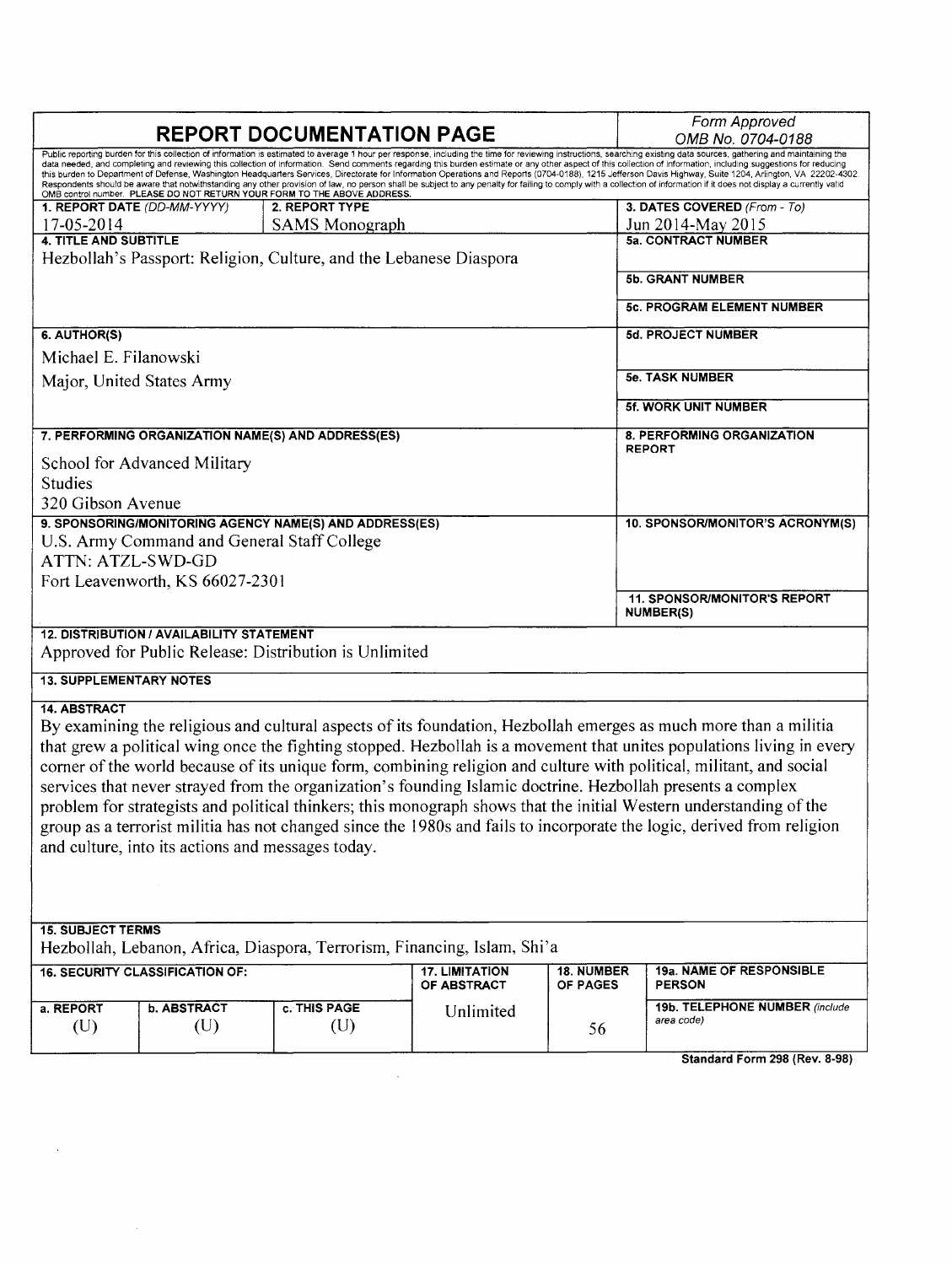# Monograph Approval Page

Name of Candidate: MAJ Michael E. Filanowski

Monograph Title: Hezbollah's Passport: Religion, Culture, and the Lebanese Diaspora

Approved by:

Monograph Director PhD

//7A{k 2, Seminar Leader -Bi1'~a~-i~d-P~.-M-c~~-e-nry~,C~O~L~~~~7-- Bavid P. McHenry, COL<br>
122 Collumeter, School of Advanced Military Studies

Henry A. Arnold III, COL

Accepted this 23nd day of May 2015 by:

Director, Graduate Degree Programs Robert F. Baumann, Ph.D.

The opinions and conclusions expressed herein are those of the student author, and do not necessarily represent the views of the U.S. Army Command and General Staff College or any other government agency. (References to this study should include the foregoing statement.)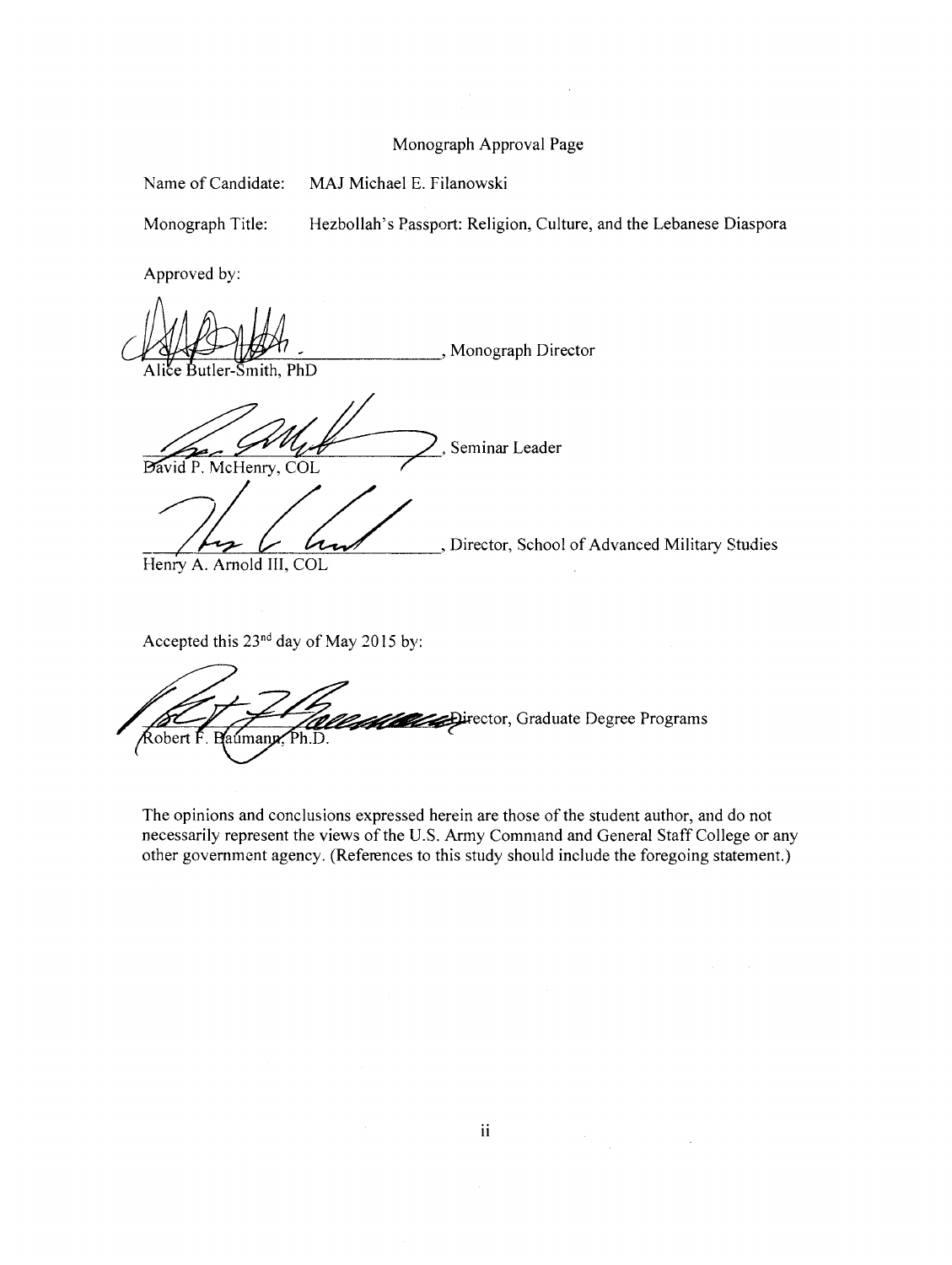#### Abstract

Hezbollah's Passport: Religion, Culture, and the Lebanese Diaspora, by MAJ Michael E. Filanowski, 54 pages.

Hezbollah- The Party of God - emerged in the chaos of the Lebanese Civil War as a fringe Shi'a militia organization and evolved into a global non-state actor that wields considerable political and military power. The party's activities during the war, including the attack against the United States Marine Corps barracks in 1983, established the organization as the pre-eminent terrorist organization in the region. Following the war, Hezbollah expanded their operations to Africa and South America, targeting Israeli and Western interests' taking its concept of Islamic Resistance worldwide. The 2006 War between Hezbollah and Israel demonstrated its conventional military capability, delaying and disrupting IDF advances and retaining enough of its own strength to declare victory after a month long series of engagements. The current fight against the Islamic State in Iraq and Syria pits Hezbollah, allied with Iran, Syria, Iraqi Shi'a organizations and to an extent, the United States in a war to stabilize the region. The growth of Hezbollah, from a marginal branch of established Lebanese Shi'a political movements into the international power player, within 33 years is nothing short of remarkable. While the military aptitude and terrorist mystique of the party continue to capture the imagination of Western thinkers these characteristics are not the basis of Hezbollah's long-term success or strategy. The logic of the organization, derived from Islam and Lebanese culture, provide more insight into understanding Hezbollah than any examination of the tactics behind its terrorist or militant activities.

By examining the religious and cultural aspects of its foundation, Hezbollah emerges as much more than a militia that grew a political wing once the fighting stopped. Hezbollah is a movement that unites populations living in every comer of the world because of its unique form, combining religion and culture with political, militant, and social services that never strayed from the organization's founding Islamic doctrine. Hezbollah presents a complex problem for strategists and political thinkers; this monograph shows that the initial Western understanding of the group as a terrorist militia has not changed since the 1980s and fails to incorporate the logic, derived from religion and culture, into its actions and messages today.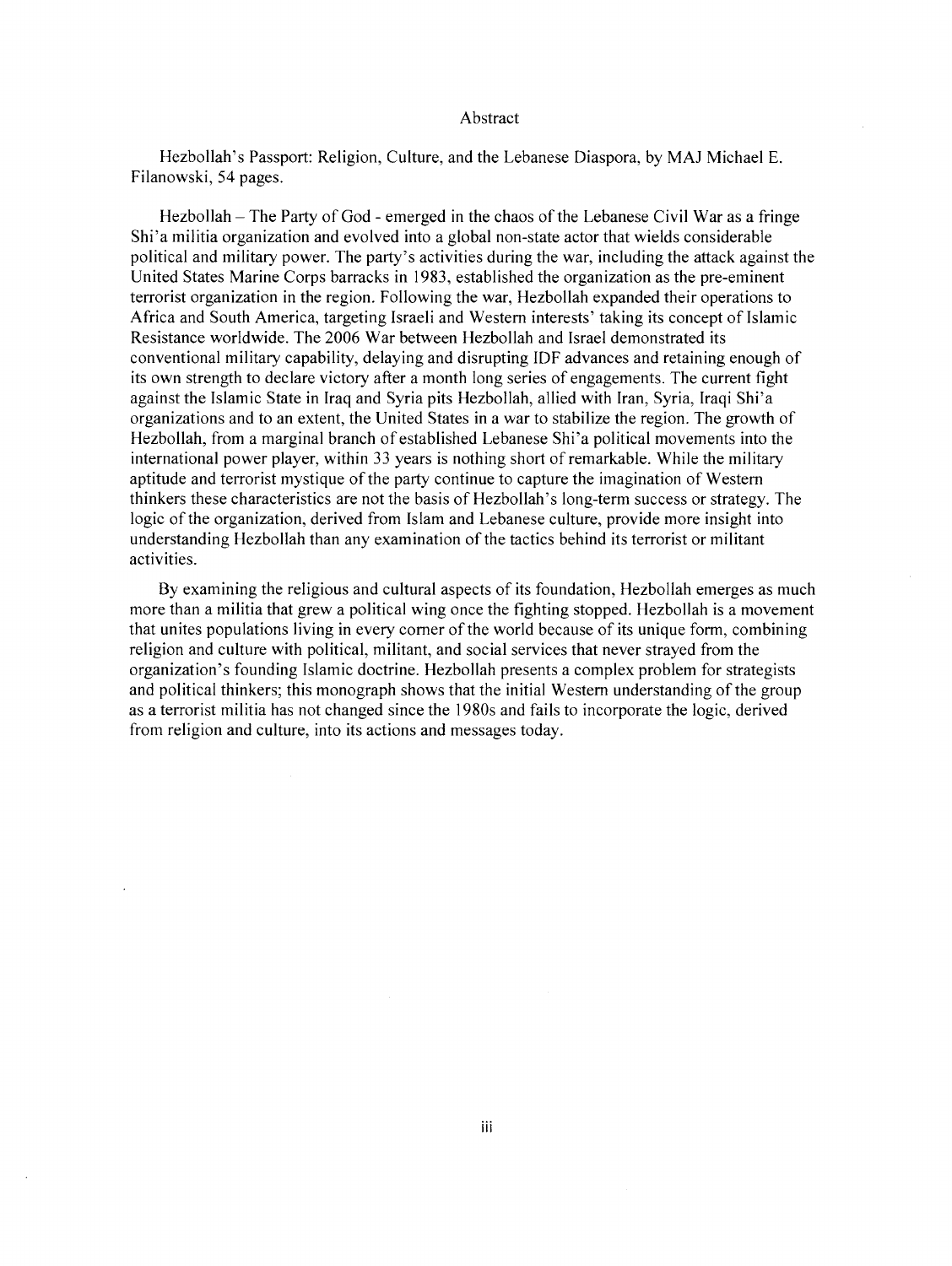# Acknowledgements

First, I'd like to thank Marcos Saura for lighting the match of my interest in Hezbollah and its influence outside Lebanon. Without his description of the villages in southern Brazil that the locals avoid, I would have never taken the first step on this path.

I'd like to thank my parents, Melissa and Skip Filanowski, for the unwavering support of their children's education. Their discipline and encouragement ensured that my educational development provided the necessary foundation to complete this project.

This project could not exist without the significant contribution and support of my monograph advisor, Dr. Alice Butler-Smith. You showed me the door in the wardrobe and allowed me to take the first steps into Narnia. I will always be indebted for your support and advice.

Finally, and most importantly, I'd like to thank my wife, Jackie for her love and support in this project. The Army calls you my dependent but it is I who truly depend on you. Without you none of this could have been possible. I reserve my most heartfelt thanks for you because of your contribution to this paper and our life.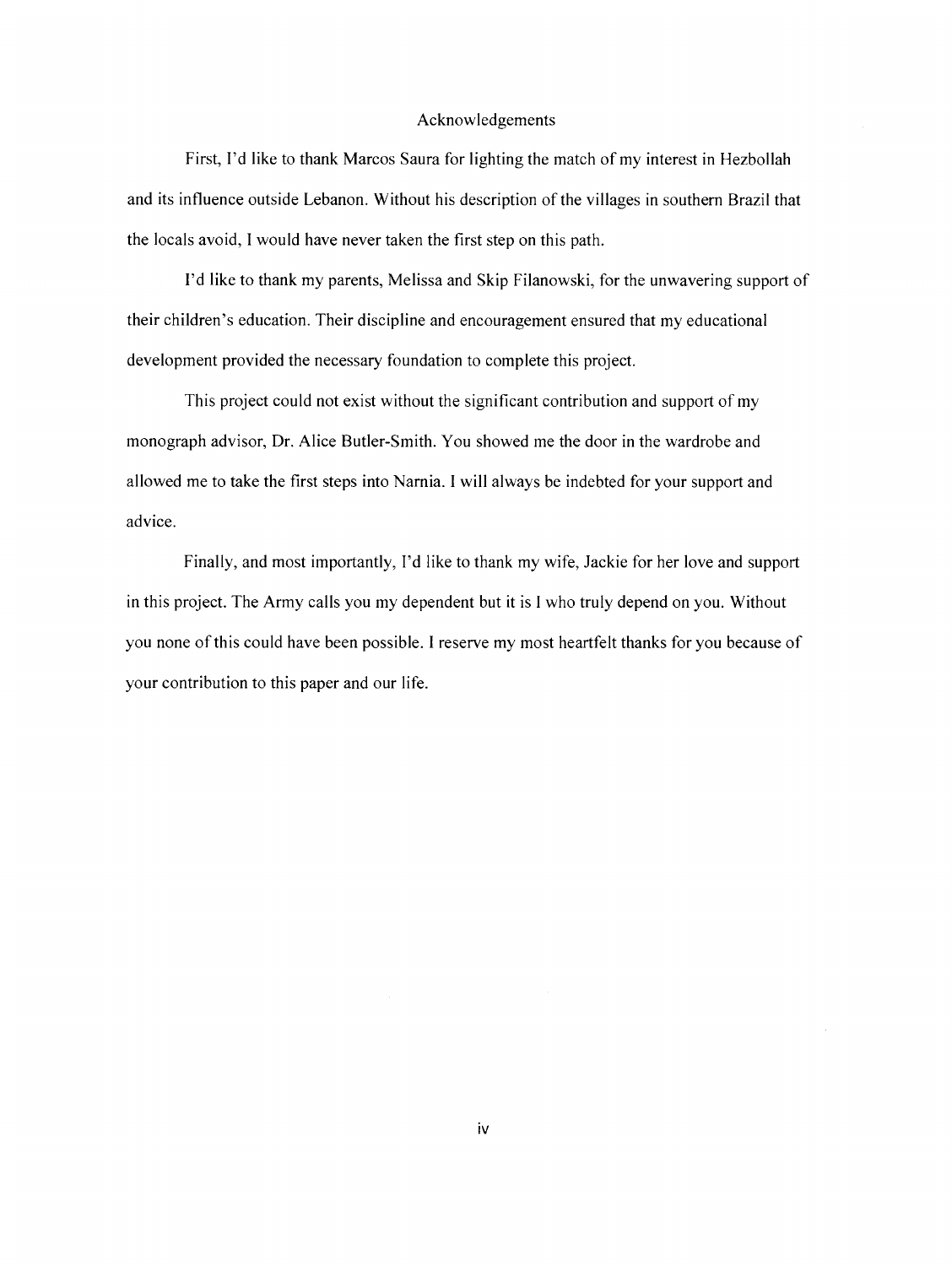# **Table of Contents**

| Section 3: The Relationship between Hezbollah and the Diaspora in Africa 44 |  |
|-----------------------------------------------------------------------------|--|
|                                                                             |  |
|                                                                             |  |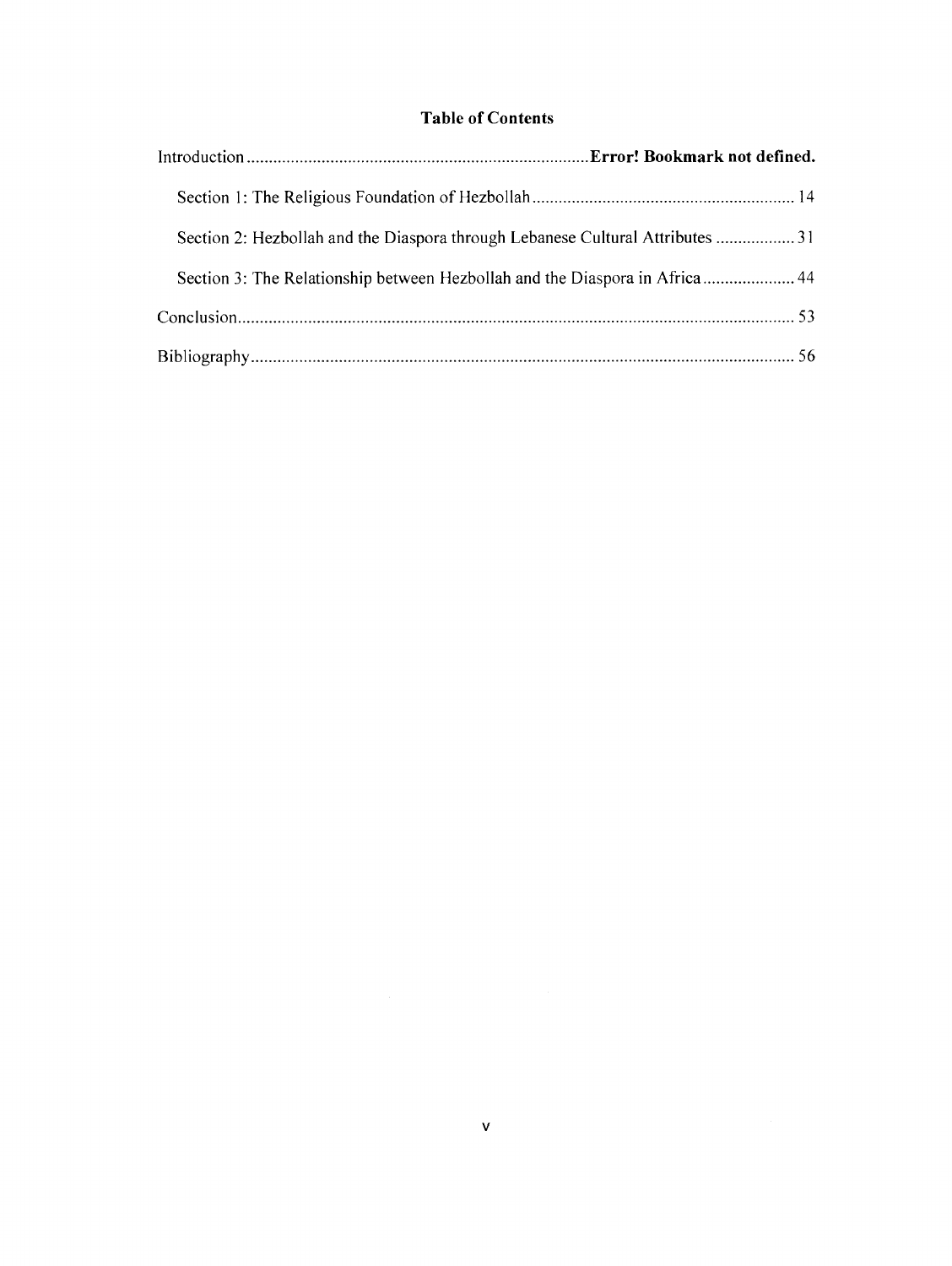#### **Introduction**

''This is the era of victories. It is the outcome of this culture and this conviction.'''

-Hasan Nasrallah, Speech of the Hezbollah Secretary General

Hezbollah is not a terrorist organization. This runs contrary to the opinion of most Western historians and strategists. However, in their rush to label the organization, they miss the nuance. Hezbollah's response to a 2003 civilian airline crash in the Republic of Benin, with many of its supporters onboard, demonstrates that the "Party of God" is much more than a violent collection of radicals fighting for a narrow ideology.<sup>2</sup> In the days following the crash, Hezbollah sent counselors from Lebanon to Benin with condolence payments for the families of the dead passengers.3 Hezbollah's immediate reaction in consoling and caring for the families affected by the Benin crash indicates the importance of its religious and cultural attributes ignored by the analytical perception of Western sources. Hezbollah is a popular religious and cultural movement that appeals to a broad coalition of constitutes resulting in a dynamic political, social, and military organization that wields significant domestic control and international intluence.4

Hezbollah emerges from the religious history of the Middle East in general and the specific cultural experience within Lebanon. Although it started as a fringe movement within

<sup>&</sup>lt;sup>1</sup> Hassan Nasrallah, "Speech of Hezbollah Secretary General Sayyed Hassan Nasrallah commemorating the Day of Resistance and Liberation held in the Southern village of Bint Jbeil on May 25th, 2014," *The Vineyard ofthe Saker* (blog), May 28, 2014, accessed September 25, 2014, http://vineyardsaker.blogspot.com/2014/05/speech-of-hezbollah-secretary-general.html.

<sup>&</sup>lt;sup>2</sup> Matthew Levitt, *Hezbollah: The Global Footprint of Lebanon's Party of God* (Washington, DC: Georgetown University Press, 2013), 254.

<sup>&</sup>lt;sup>3</sup> Levitt, Hezbollah: The Global Footprint of Lebanon's Party of God, 256.

<sup>4</sup> Hala Jaber, *Hezbollah: Born with a Vengeance* (New York: Columbia University Press, 1997), 9.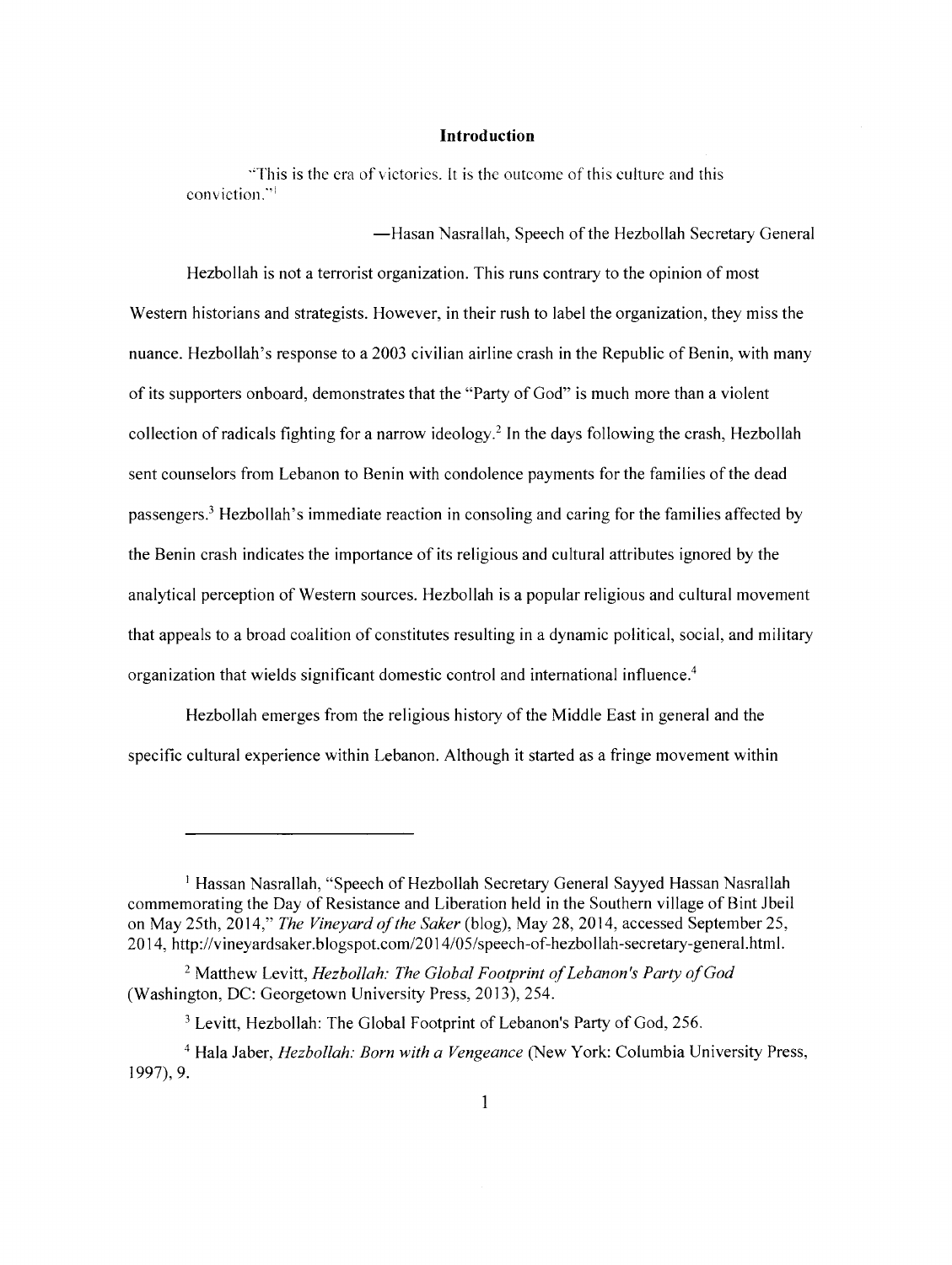Lebanon, Hezbollah found ways to emphasize and de-emphasize aspects of its structure, achieving a variety of goals, which further reinforces the group's legitimacy at home and allows international access to the global Shi' a diaspora communities. Hezbollah connects the past religious, cultural, and political history of the Shi'a to the present resulting in sustained relevance over the last 33 years. An understanding the factors that formed this type of non-state actor allows the United States a better understanding of asymmetric threats in the twenty-first century.

 $\ddot{\phantom{0}}$ 

Why did Hezbollah, which started as a fringe religious militia in the Lebanese Civil War, become a worldwide phenomenon and a significant global non-state actor? On the surface, it seems unlikely that Hezbollah could rise to the prominence that it possesses today. The organization emerged within the smallest ethnic population, constrained to a hardscrabble existence in the mountainous southern region and the Beqaa valley in Lebanon.<sup>5</sup> How could an organization, from such humble beginnings, build its political, religious, and militant strength to a level that enabled support from far-flung diasporic populations giving it enhanced international influence and reach?

The religious, cultural, and social characteristics of Hezbollah enable its global influence and this capability is transferable to any organization with similar drive and vision. Hezbollah successfully transitioned from a religious militia to governing body by exploiting popular Shi'a narratives, implementing Sharia governance at home, and exploiting cultural attributes of Lebanon. The combination of these factors resulted in the organization's legitimacy as the local and global benefactors of the Lebanese Shi'a. The transition of armed groups, like Hezbollah, into political organizations presents a complex problem for the future foreign policy of the United States. The traditional methods of international statecraft are insufficient to disrupt these type of

 $<sup>5</sup>$  Eitan Azani, Hezbollah: The Story of the Party of God: From Revolution to</sup> Institutionalization (New York: Palgrave MacMillan, 2009), 49.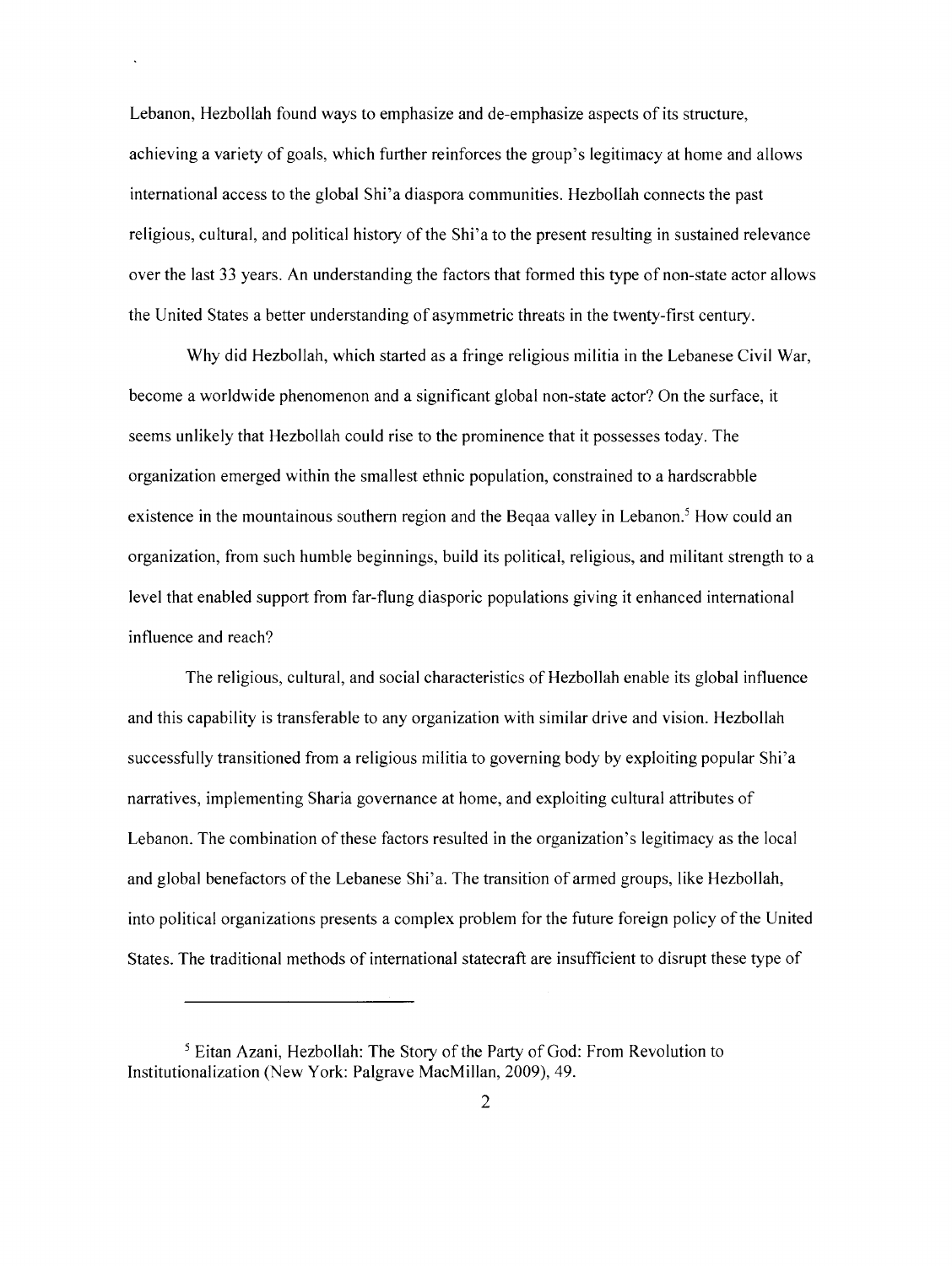non-state actors who possess the ability to operate outside the boundaries of normal inter-state relations. Only through a holistic understanding ofthe logic behind Hezbollah can one begin to understand how the organization sees itself and what to anticipate for it in the future.

The history of Hezbollah is an evolutionary story that weaves its way from the death of Imam Hussein in 680 AD, through the end of European colonialism and the mobilization of Shi' a in Lebanon during the  $20<sup>th</sup>$  Century, to the fractured state of the Middle East today. The Shi'a sect of Islam emerged following the death of the Prophet Mohammed during the infighting amongst his followers over leadership of Islam that culminated in the massacre of Imam al-Husayn.<sup>6</sup> This event gave birth to the most prominent internal narrative for all Shi' a, that they were the oppressed and persecuted minority since the early history of their religion. Imam Husayn's martyrdom presents a model of courage and sacrifice that warns future generations of Shi'a to not wallow in fatalism and act to help themselves.<sup>7</sup> Hezbollah is a manifestation of the deep religious and cultural desire for the Lebanese Shi'a to shape their own future.

The emergence of Hezbollah has roots in the religious and political movements ofthe late 1960's and early 1970's that united Lebanese Shi' a the prior to the Lebanese Civil War. Following Lebanon's independence from France in 1943, the emergent form of Lebanese politics was a confessional system of government characterized by a power sharing arrangement between the Shi'a and Sunni Muslims and Christian Maronite clans.<sup>8</sup> The Shi'a community, largely

<sup>6</sup> Heinz Halm, *Shi 'a Islam: From Religion to Revolution,* trans. Allison Brown, Princeton Series on the Middle East (Princeton: Markus Wiener Publishers, 1997), 9.

<sup>&</sup>lt;sup>7</sup> Augustus R. Norton, *Hezbollah: A Short History* (Princeton: Princeton University Press, 2007.), 51.

<sup>8</sup> Norton, Hezbollah: A Short History, 11.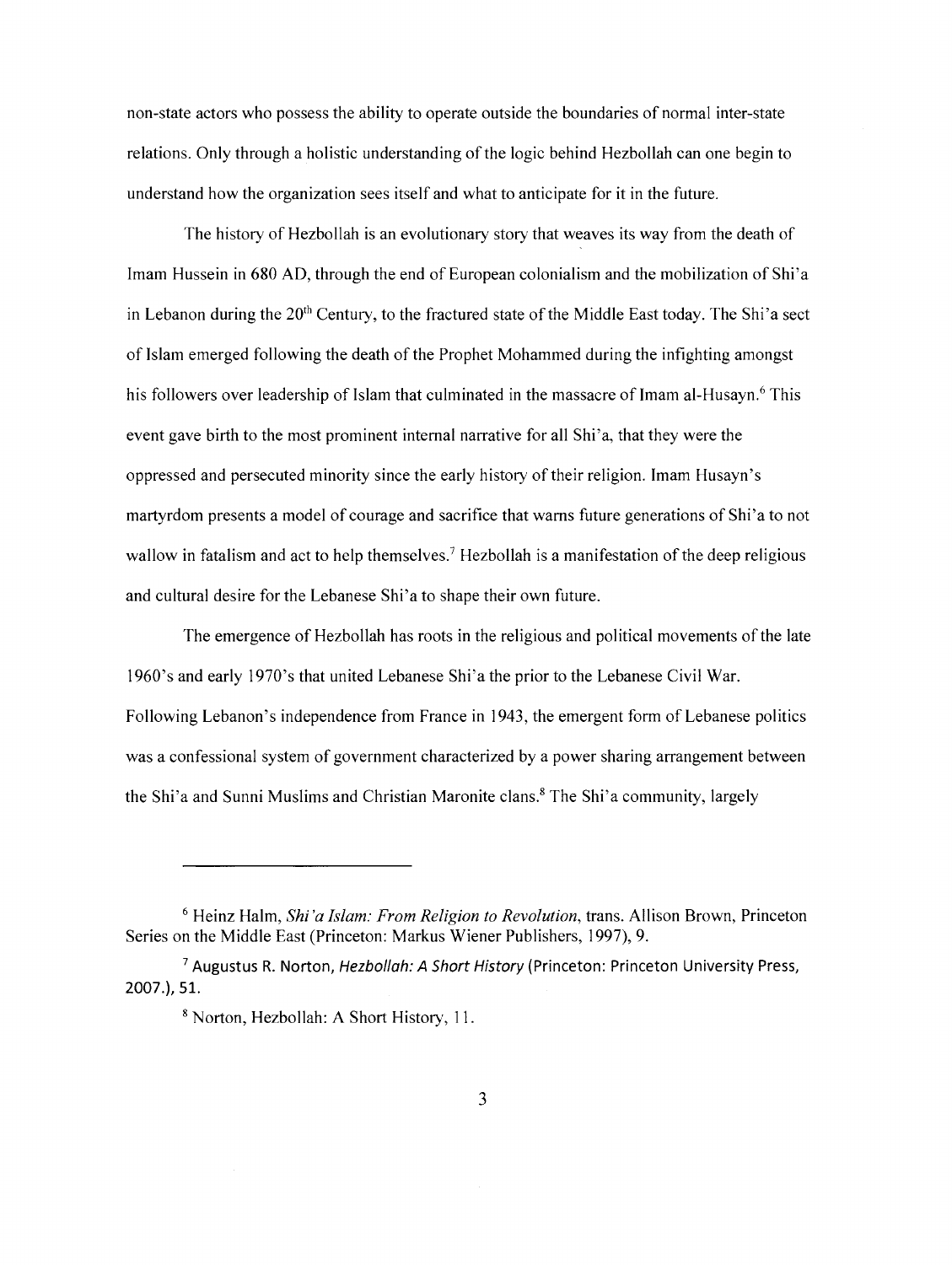uneducated and living in rural communities occupied the lowest social status within Lebanon in this era.<sup>9</sup> This schism between the more powerful Sunni, and Christian populations kept the Shi'a from achieving meaningful political representation and further marginalized the community. The marginalization of the Shi'a population resulted in two significant social changes within the community: mass emigration to Africa, Latin America, and North America with ties to their families in Lebanon and political mobilization along religious lines of the Shi'a community within Lebanon.<sup>10</sup> The political mobilization of the Lebanese Shi'a began in earnest in the late 1960s upon the arrival of Imam Musa al Sadr, an Iranian Shi'a cleric, who led religiously based political protests in support of Lebanese Shi'a.<sup>11</sup> In 1974, al-Sadr formalized his "Movement of the Disinherited" into a political party that sought justice for the marginalized Lebanese Shi' a community. 12 For the first time since Lebanon's independence from France, the Shi'a population achieved meaningful unification under the banner of a combined religious and political organization.

The Lebanese Civil War began openly in 1975, this era in Lebanese history saw the emergence of a various armed ethnic groups fighting for increased local power, and precipitated an Israel invasion in 1982. The Arab League gave Yasser Arafat and the Palestine Liberation Organization (PLO) permission to operate against Israel from Lebanese territory in 1969. 13 The

<sup>9</sup> Azani, Hezbollah: The Story of the Party of God: From Revolution to Institutionalization, 49.

 $10$  Norton, 14.

<sup>&</sup>lt;sup>11</sup> Azani, 48.

 $12$  Judith Harik, Hezbollah: The Changing Face of Terrorism (London: I.B. Tauris, 2004), 22.

 $13$  Harik, Hezbollah: The Changing Face of Terrorism, 34.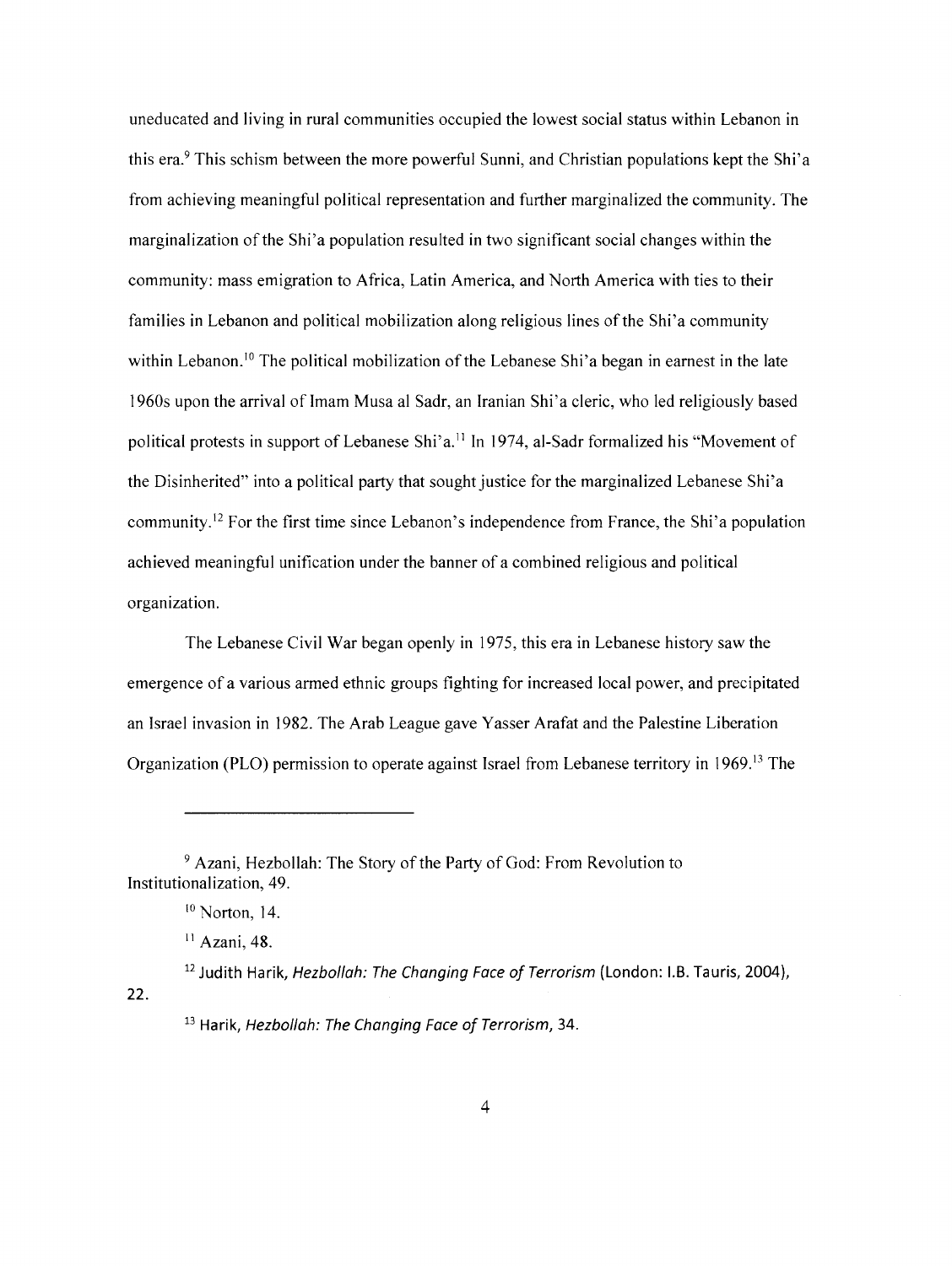Lebanese Government at the time could not object to this violation of its sovereignty without further alienating other Arab states or exacerbating the brewing conflict between Muslims and Christians within its own borders. 14 The introduction of an armed Sunni resistance movement into southern Lebanon caused the simultaneous expansion of militias within competing Christian and Shi'a ethnic groups. Within a year of its founding, the Movement of the Deprived also established an armed wing to protect Shi'a communities from rival religious militias within Lebanon.<sup>15</sup> This militia, *afwaj al-muqawamat al-lubnaniyya* (AMAL), became the primary fighting force of the Lebanese Shi'a community during the initial stages of the Lebanese Civil War.<sup>16</sup> Under the religious guidance of al-Sadr and the direct leadership of a Shi'a politician, Nabih Berri, AMAL negotiated and when necessary fought for control of Shi'a areas within Lebanon.<sup>17</sup> However, one event would shatter the newfound Lebanese Shi'a unity and created the opportunity for a new, more powerful Shi'a organization. In 1978, the recognized religious leader ofthe Lebanese Shi'a, al-Sadr disappeared while visiting Libya under mysterious circumstances.<sup>18</sup> The absence of al-Sadr's religious and moderating influence created a crisis for the future of the Lebanese Shi'a political movement. The perceptions of religiously fundamentalist members of AMAL saw al-Sadr's successor, Nabih Berri as much too secular and out of touch with traditional Shi'a beliefs.<sup>19</sup> Berri's weak political response to the Israeli invasion of Lebanon confirmed the

14 Ibid.

16 Ibid.

17 Ibid.

18 Norton, 21

<sup>15</sup> Harik, Hezbollah: The Changing Face of Terrorism, 22.

<sup>19</sup> Jaber, Hezbollah: Born with a Vengeance, 53.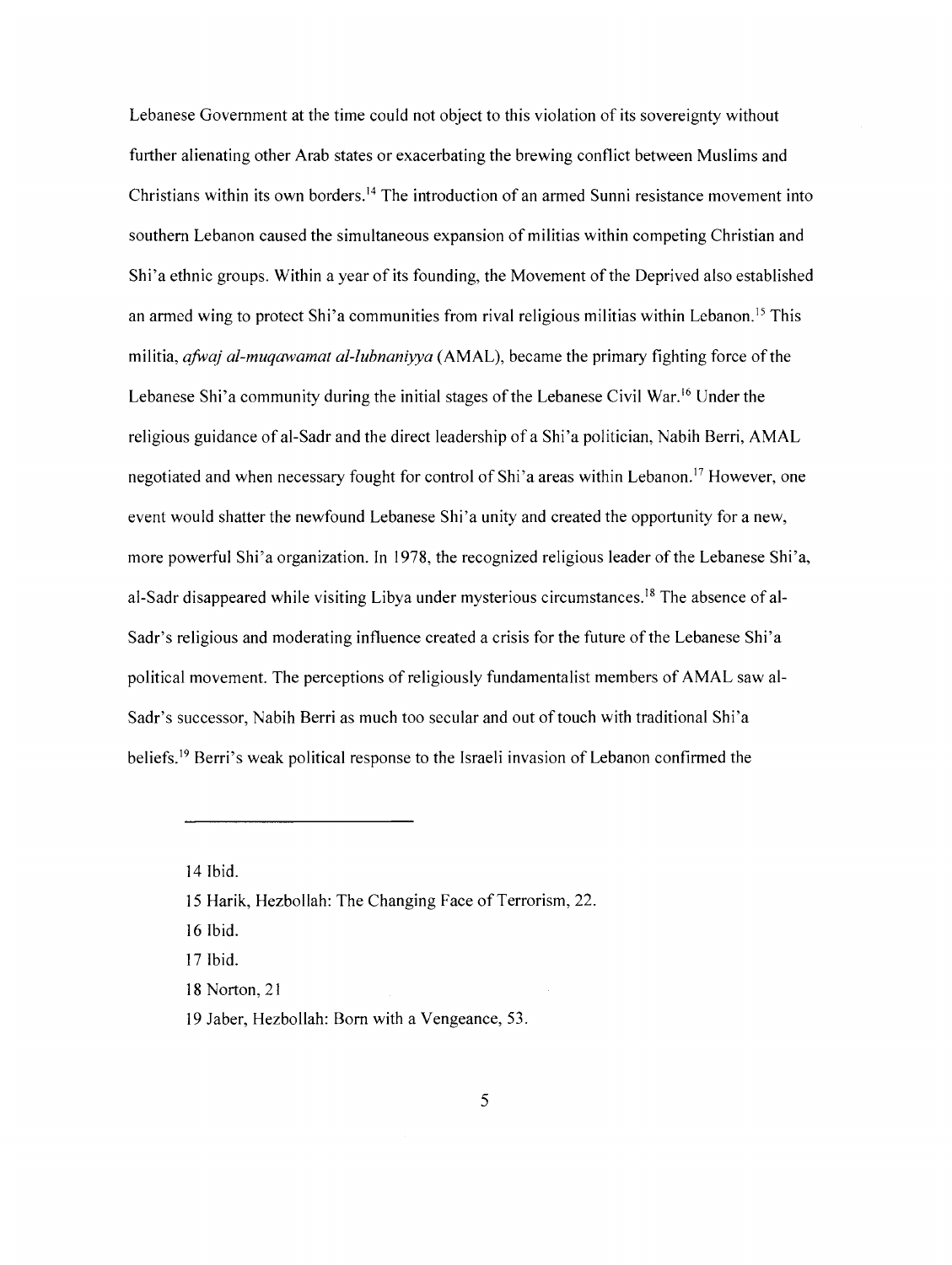suspicions of AMAL's religious cadre, led by cleric Abbas al-Musawi, who broke from AMAL with the intention of founding a new holy path for resistance.<sup>20</sup> The disappearance of al-Sadr combined with the growing trend of secularism within AMAL sparked the creation of an Islamic fundamentalist response that became Hezbollah.

The Islamic Revolution in Iran in 1979 created an exportable model for theocratic governance that the breakaway fundamentalist members of AMAL applied within Lebanon. The relationship between the emergent Islamic fundamentalists in Lebanon and Iranian clerics preceded the start of the Lebanese Civil War. In the 1950s, Ayatollah Khomeini, the leader of the Iranian Islamic Revolution, formed and taught his theories regarding theocratic governance as a religious scholar in Najaf during his exile in Iraq.<sup>21</sup> Foremost among his theories is the belief that divine law is the source of all earthly authority and that a leader of a legitimate political movement must possess prerequisite religious training.<sup>22</sup> Two of his students put Khomeini's theories into practice in Lebanon: al-Sadr - who led the emerging Shi' a political movements and Mussawi - who broke away from the movement when it compromised its religious foundation. The Iranian Revolution supported the emergence of Hezbollah in Lebanon by providing the ideological basis for its beliefs and military and financial aid for resistance upon Israel's invasion in 1982.23

 $20$  Ibid.

<sup>&</sup>lt;sup>21</sup> Ibid., 20.

<sup>22</sup> Azani, 40.

 $23$  Jaber, 20.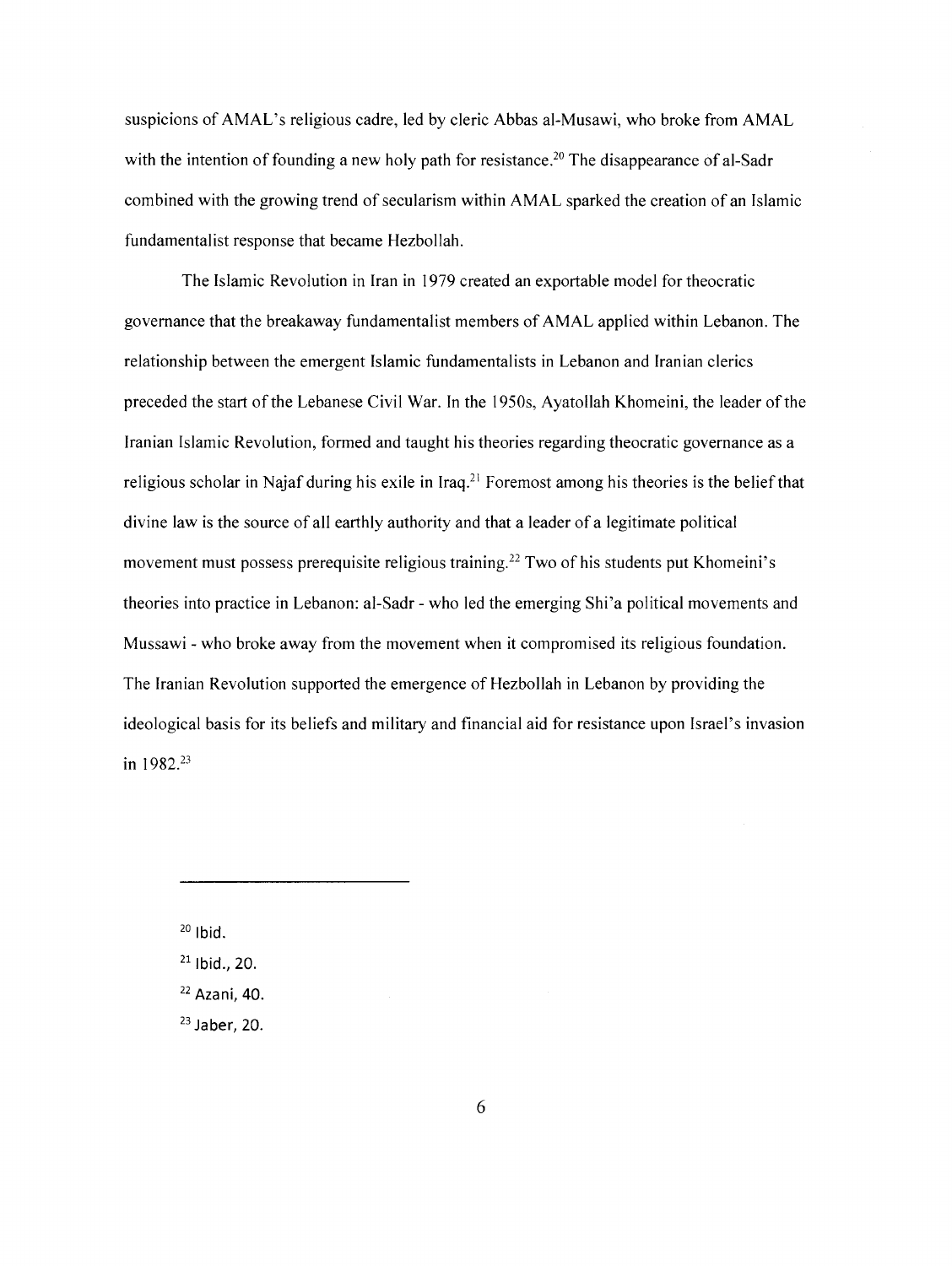The Lebanese Civil War from 1982 to 1990 allowed Hezbollah an opportunity to gain local power through its application of terrorism against external actors and social services amongst its Shi'a constitutes. The character of Hezbollah emerges during this period of extreme religious violence into what the current Secretary General, Sayed Hassan Nasrallah, describes as the religiously astute seeing the light of God manifest itself within the context of the Civil War and Israeli invasion in 1982.<sup>24</sup> Hezbollah's manifestation of the "light of God" was a worldwide campaign of suicide attacks, airplane hijackings, and ambushes against the militaries and civilian populations of Israel and the West.<sup>25</sup> The spectacular nature of Hezbollah's terrorist activities during this period garnered the support of Shi'a Lebanese who saw the group as the most proactive protectors of their community. Hezbollah expanded its popularity by developing an expansive social service institution that tended to the physical needs of its Shi'a constituency.<sup>26</sup> Hezbollah evolved into more than a terrorist outfit when it began building hospitals and schools in the latter years of the civil war. Its militant and social victories led to the impression amongst the Lebanese Shi'a, and their families in diaspora communities around the globe, that Hezbollah is a legitimate alternative to the dysfunctional governmental system in Lebanon.

The election of Hezbollah political figures to the Lebanese Parliament in 1992 demonstrated its willingness and capability to appeal to a broader population and assume legitimate governance roles that continues into today. Following the Lebanese Civil War,

<sup>&</sup>lt;sup>24</sup> Sayed Hassan Nașrallah, *Voice of Hezbollah: The Statements of Sayed Hassan Nasrallah,* ed. Nicholas Noe and Nicholas Blanford (London: Verso, 2007), 127.

<sup>&</sup>lt;sup>25</sup> Azani, 49.

 $26$  Rodger Shanahan, The Shi'a of Lebanon: Clans, Parties, and Clerics (London: Tauris Academy Studies, 2005), 116.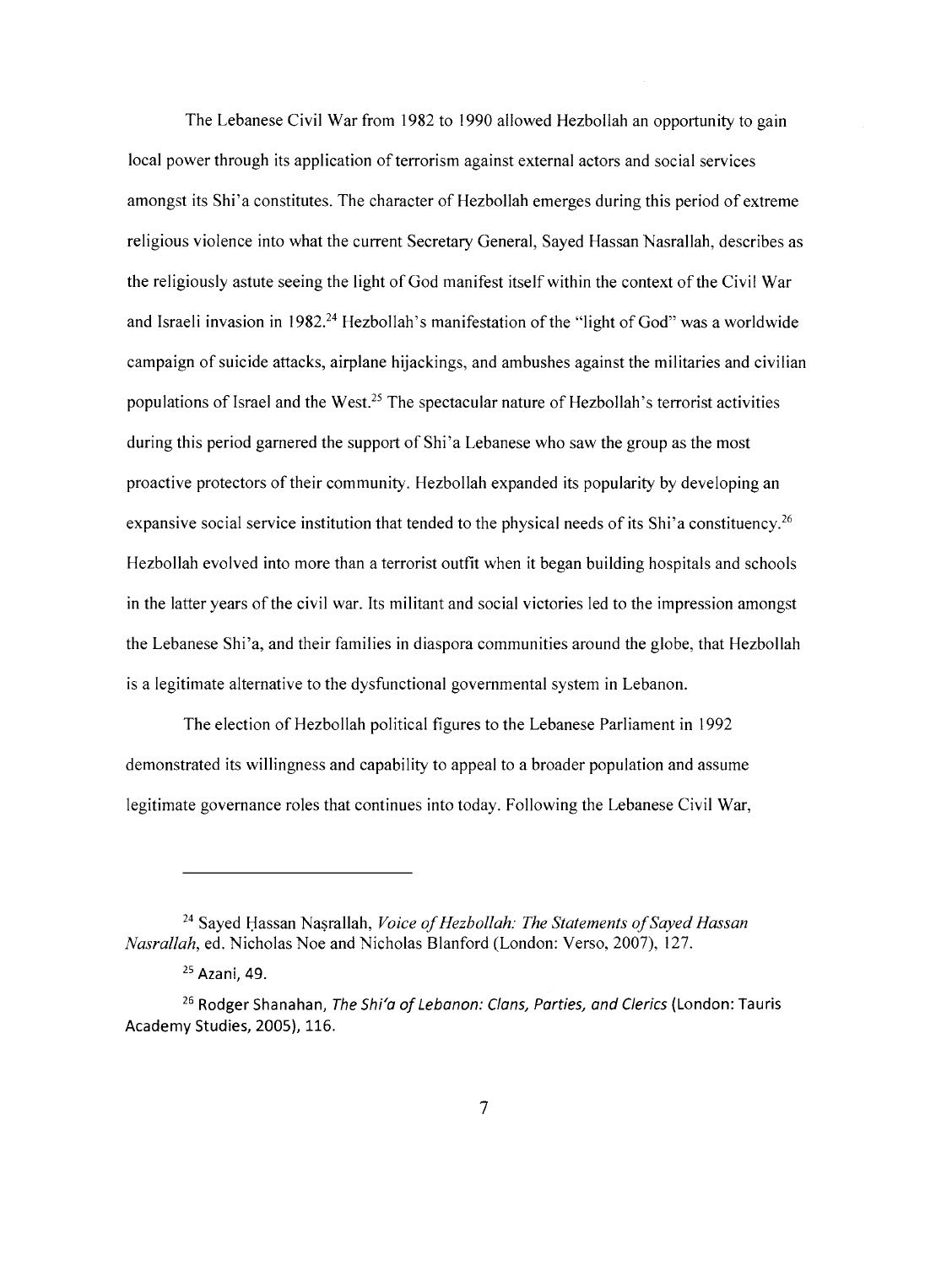Hezbollah faced a crisis of identity within its own ranks regarding its involvement in the upcoming national elections and its perception amongst Sunni and Christian blocks over its terrorist history.<sup>27</sup> Two important events paved the way for Hezbollah's participation in the new Lebanese system, the death of Ayatollah Khomeini in Iran and the expanding influence of Nasrallah within the organization.<sup>28</sup> The death of Khomeini and his slightly more moderate replacement in Iran reduced the influence of the hardline members of Hezbollah's religious council. Nasrallah used this opportunity to outline his future vision for Hezbollah, which continued the violent struggle against Israel while expanding the organization's capacity to provide aid to its core Shi'a constituency in Lebanon.<sup>29</sup> Nasrallah satisfied the religious identity of the group by promising a future Islamic State in Lebanon but it would entail voluntary submission to God's will and not the imposed control of man.<sup>30</sup> This deft maneuver, which Hezbollah maintains as its official policy today, appealed both to the religious and moderate supporters of the organization and resulted in a resounding political victory for the group. Hezbollah moderated the overt religious appearance it displayed upon its founding in order to appeal to all Lebanese, not just the Shi'a population.<sup>31</sup> Hezbollah's transition into the Lebanese political arena enables support from internally from the Shi'a population it represents and garners support from the diaspora community who perceive it as legitimate.

 $27$  Harik, Hezbollah: The Changing Face of Terrorism, 56.

 $28$  Ibid.

 $^{29}$  Ibid., 59.

<sup>&</sup>lt;sup>30</sup> Naim Qassem, Hizbullah: The Story from Within, trans. Dalia Khalil (London: Saqi, 2005), 30.

<sup>&</sup>lt;sup>31</sup> Robert Rabil, Religion, National Identity, and Confessional Politics in Lebanon: The Challenge of Islamism (New York: Palgrave Macmillan, 2011), 67.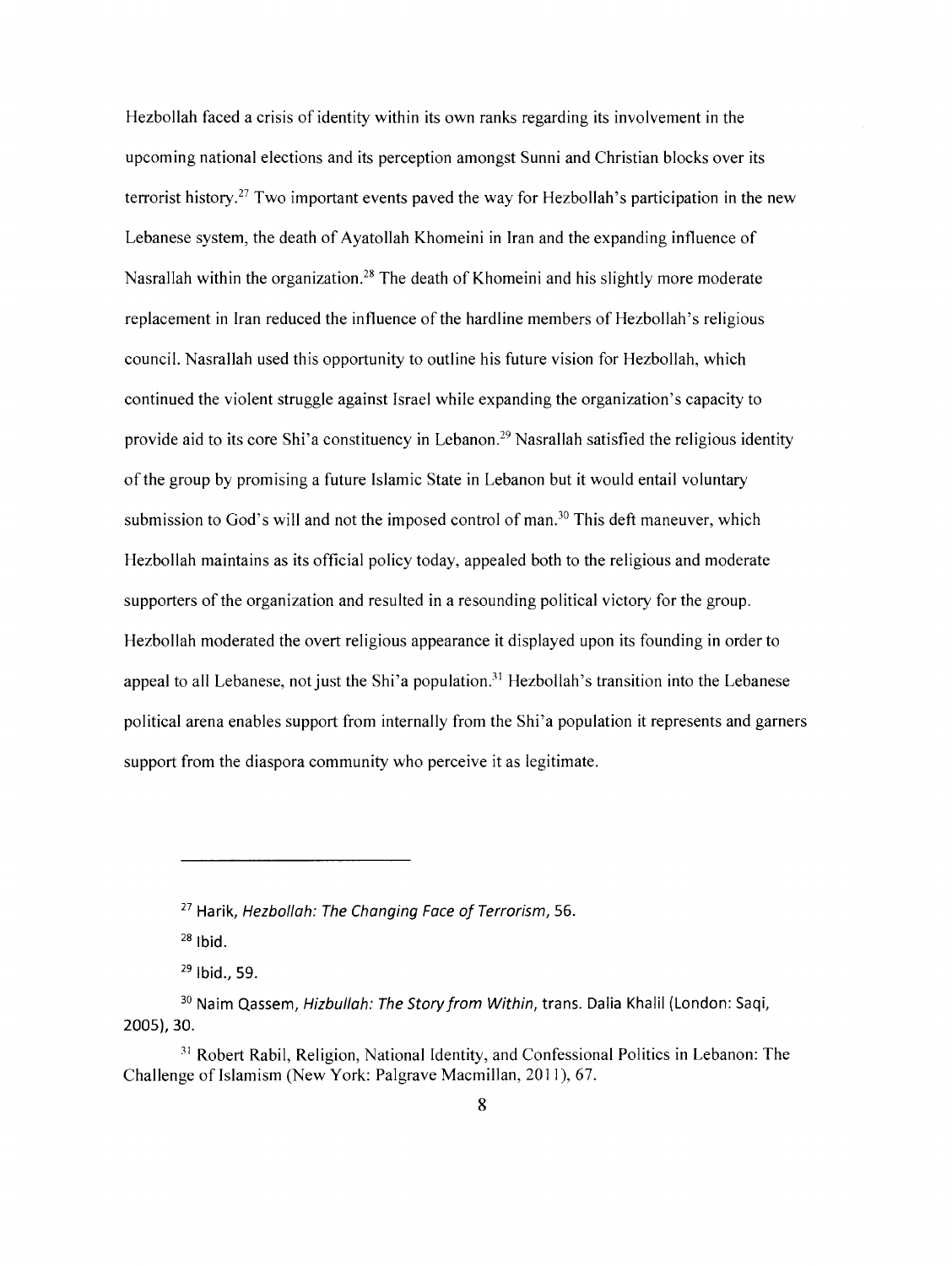The primary authors on Hezbollah were members of the party themselves. They clearly describe the logic, purpose, history, and future of the organization from an inside perspective that explain Hezbollah's actions and counter the narrative of its enemies. These authors, including Mussawi, Nasrallah, and the current Deputy Secretary General Nairn Qassem, consistently portrayed Hezbollah in a positive light, which supported its agenda for future growth and legitimacy. These authors place special emphasis on the explanation for Hezbollah's transition from a religious militia to a legitimate government. This emphasis on transition allows the continuation of an authentic Islamic identity born during the Lebanese Civil War with the capacity for expanded appeal to all Lebanese and global supporters. Hezbollah's public statements from these authors highlight the party's role in political, social, and military spheres while downplaying its participation in criminal and terrorist activity.<sup>32</sup> As Hezbollah's message and legitimacy grew within Lebanon and around the world, so did its presence on global media platforms. The development of internal radio and satellite television stations allowed the group to express its own ideas to a worldwide audience while disrupting the counter narrative of rivals.<sup>33</sup> The primary sources from Hezbollah present the group's ideals, supported by religious and cultural legitimacy, in a holistic manner that appeals to a global Shi'a support base who identify with the organization.

Western authors, beginning in the mid 1980's, continuing until today, analyze the foundations and actions of Hezbollah but focus on the organization within the context of specific events leading to a reductionist view of the group. Literature on Hezbollah from western secondary sources places emphasis on its terrorist capabilities that divorce the religious and

 $32$  Levitt, 9.

<sup>33</sup> Dominique Avon and Anais-Trissa Khatchadourain, *Hezbollah: A History ofthe Party ofGod* (Cambridge, MA: Harvard University Press, 2012), 64.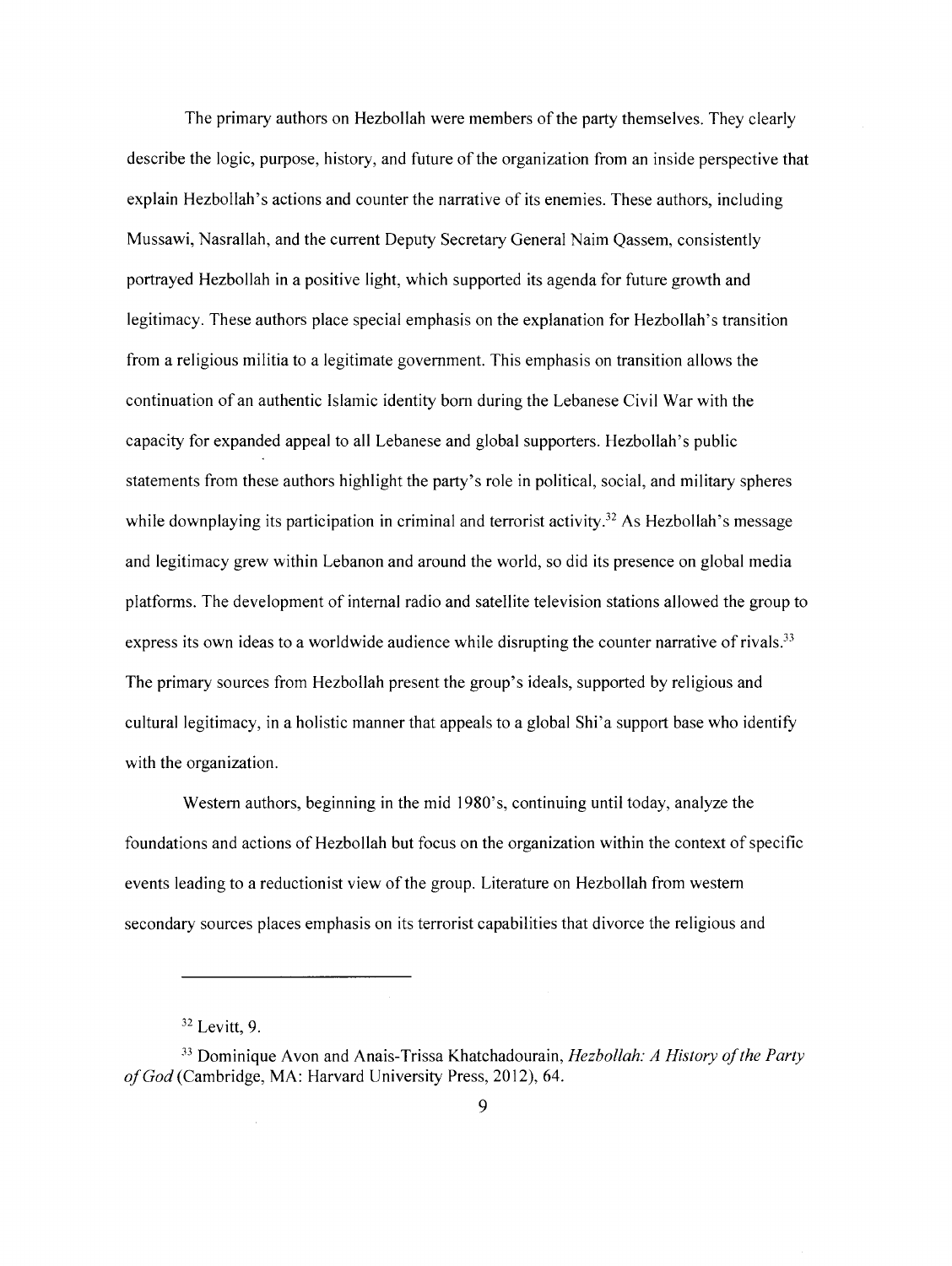cultural logic of its goals from the ways it achieves them. Western authors such as Judith Harik, Matthew Levitt, and Augustus Norton analyze the religious foundation of Hezbollah in detail but tell very similar stories in all of their works. The preponderance of western authors frames Hezbollah's history as an armed religious movement striving to export the concepts of the Iranian Revolution to Lebanon.<sup>34</sup> This reductionist view of Hezbollah misses the religious and cultural nuances ofthe group. A deeper understanding of cultural and religious aspects of Hezbollah explains how the group developed a multi-dimensional identity while retaining an ideological logic. The different faces of Hezbollah resulted in enhanced legitimacy across a variety of populations that allowed them access to inclusive Lebanese politics, which is the true story ofthe organization.

Middle Eastern and Lebanese authors bridge the literature produced by the organization and prominent Western authors. These authors, including Hala Jaber, Eitan Azani, Robert Rabil, stress the cultural significance of the organization, which reinforces the narrative desired by Hezbollah. The Lebanese authors, through their experience framed by Middle Eastern culture, paint a much more nuanced picture of Hezbollah rather than the simplistic militia that grew a political wing narrative. Rabil and Azani specifically identify the cultural attributes of Lebanon that coupled with an understanding of Islam, explain the factors that allowed Hezbollah rapid growth and relevance amongst the global Shi'a population. Understanding the relevant narratives regarding Hezbollah amongst the regional authors prevent reducing the contributing causes of the organization into simple reductionist theories.

This monograph attempts to link the outside story of Hezbollah from the Western perspective with the internal Lebanese story of the organization. While it is not a complete

 $34$  Norton, 6.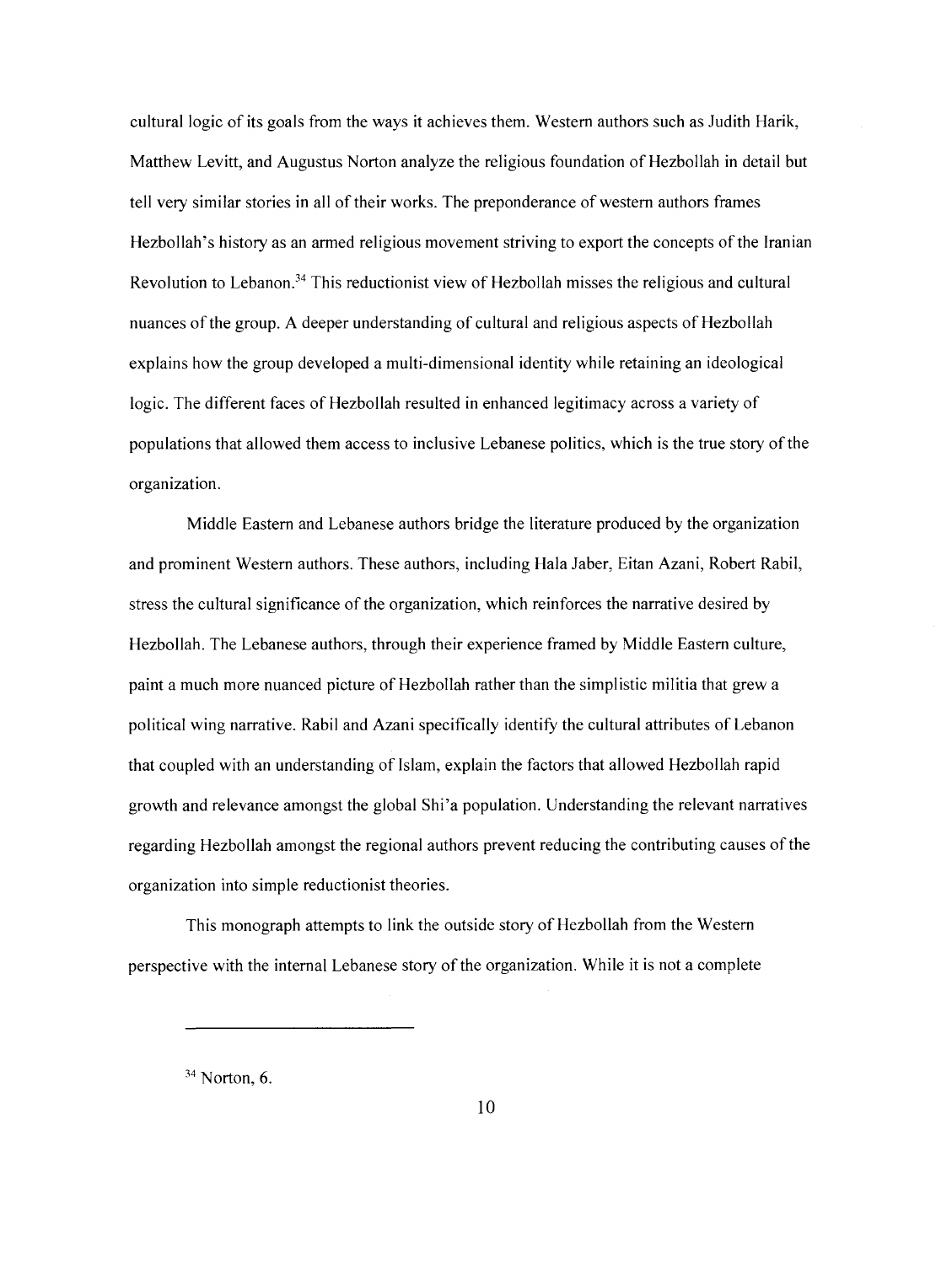explanation of Shi'a religious doctrine or Lebanese cultural history, this monograph threads religion and culture throughout Hezbollah's history to explain the legitimacy and influence the organization possesses today. By examining the applicable history ofreligion and culture, this monograph presents an explanation for Hezbollah and identifies specific characteristics that similar organizations use to transcend perceived limits to inter-state power.

The first section examines the foundation for Hezbollah's coherent logic proving that is stems from religion. Shi'a Islam provides the baseline history and structural tenets inherent to the creation and subsequent actions of Hezbollah. The history of Shi'a-ism—with stories of minority persecution and the struggle for survival—is the central theme in the organization's existence.<sup>35</sup> The narrative inherent to the persecution of Shi'a within Lebanon explains the deep connection Hezbollah has with Iran, the historical past that the party emerged out of, and the future goals it envisions necessary for its success. Hezbollah's religious identity transitions these concepts of historical persecution and the potential for a brighter future into a relevant and motivating call for action among the global Shi'a population. Hezbollah exploits the traditional tenets of Shi'a Islam-specifically *jihad* and *zakat* (alms)---to garner support for its cause.<sup>36</sup> Hezbollah offers a coherent and legitimate form of governance for the Lebanese Shi'a in support of its narrative. The concept of the jurist within an Islamic State provides the prerequisite leadership for Hezbollah and connects the larger concept of Shi'a-ism with the specific context inherent to Lebanon.<sup>37</sup> The

<sup>&</sup>lt;sup>35</sup> Avon and Khatchadourian, Hezbollah: A History of the Party of God, 122.

<sup>36</sup> James B. Love, "Hezbollah: A Charitable Revolution" (Monograph, School of Advanced Military Studies, 2008), accessed January 15, 2015. https:// www.dtic.mil/dtic/tr/fulltext/u2/a4995 l 3.pdf, 2-4.

<sup>&</sup>lt;sup>37</sup> Nasrallah, Voice of Hezbollah: The Statements of Sayed Hassan Nasrallah, 32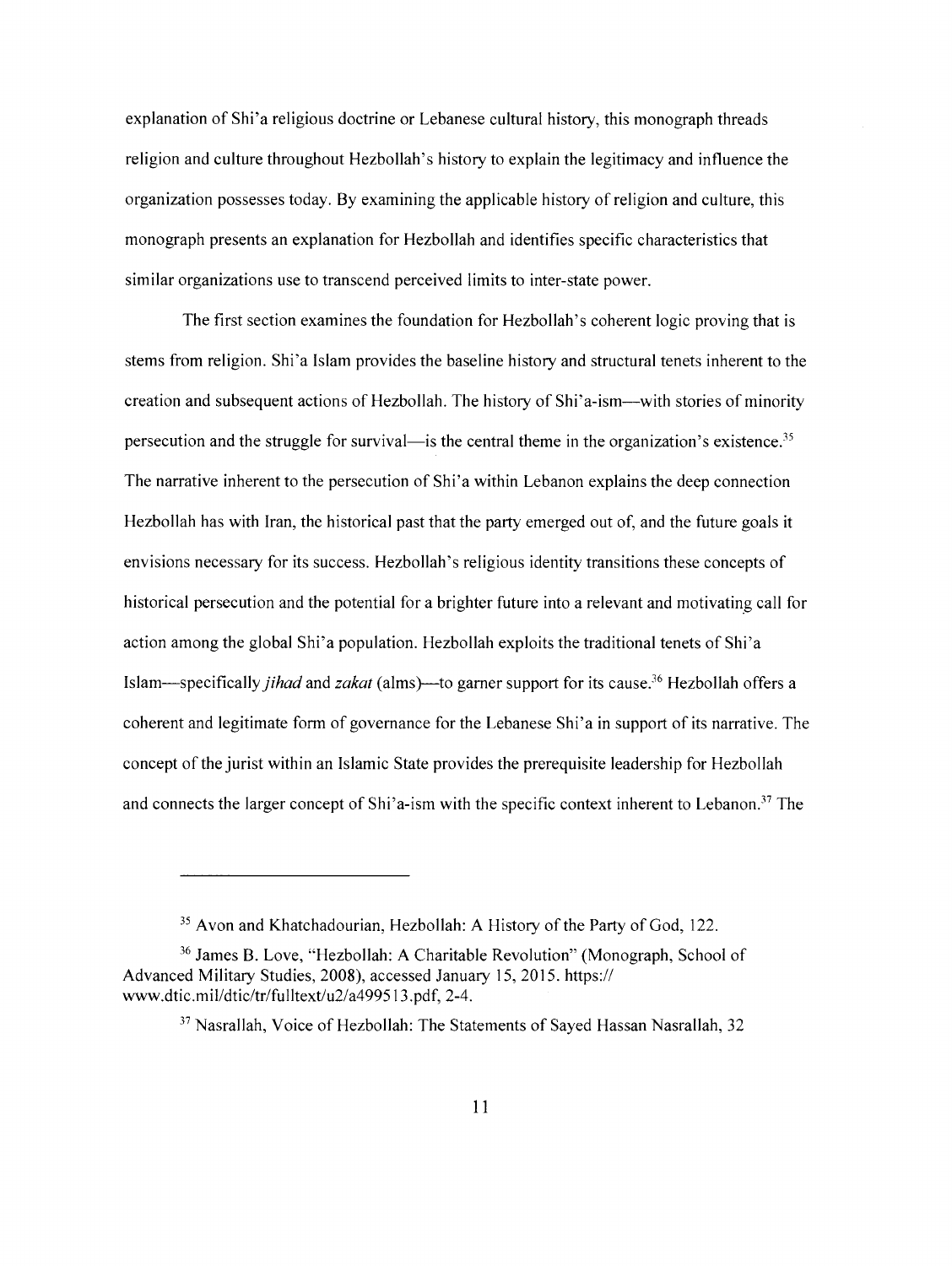findings ofthe first section suggest that Hezbollah's religious foundation is the basis for its purpose; an Islamic Resistance that provides its reason for being and connects its internal story with the external world. $38$ 

The second section analyzes Lebanese culture and shows how it allowed the exportation of Hezbollah's ideology outside its homeland. This section examines the relevant cultural changes occurring within Lebanon during three distinct periods; post-colonial, civil war, and post-civil war. Post-colonial Lebanon defines the foundations of Lebanese clan or *zu 'ama,* that shaped an environment in which the more powerful Sunni and Christian clans systematically oppressed the Shi'a.39 This period saw massive migrations of Lebanese Shi'a into expatriate communities around the globe who still had ties back to their families back in Lebanon.<sup>40</sup> The Lebanese Civil War produced massive changes for the clan culture within Lebanon. The most important change during this period was the mass emigration of politically mobilized Lebanese Shi'a fleeing the violence of the civil war.<sup>41</sup> The final section examines post-civil war Lebanon where Hezbollah merged the historic patronage of Lebanese culture with the unity inherent to the struggle of the civil war more effectively than its rivals combined and gained global support for its vision amongst the Lebanese diaspora communities. The financial support inherent to the cultural connection between diaspora communities and Lebanon contributes to the goals of the clans within Lebanon. Hezbollah's use of culture manifests itself in a variety of legal and illegal

 $41$  Norton, 14.

<sup>&</sup>lt;sup>38</sup> Naim Qassem, *Hizbullah: The Story from Within*, trans. Dalia Khalil (London: Saqi, 2005), 69.

<sup>39</sup> Shanahan, The Shi'a of Lebanon: Clans, Parties, and Clerics, 37.

<sup>4</sup> °Chris Bierwirth, "The Lebanese Communities of Cote d'lvorie," African Affairs, Vol. 98, No. 390 (January 1999): pg 79-99, accessed January 4, 2015, http://www.jstor.org/stable/723685.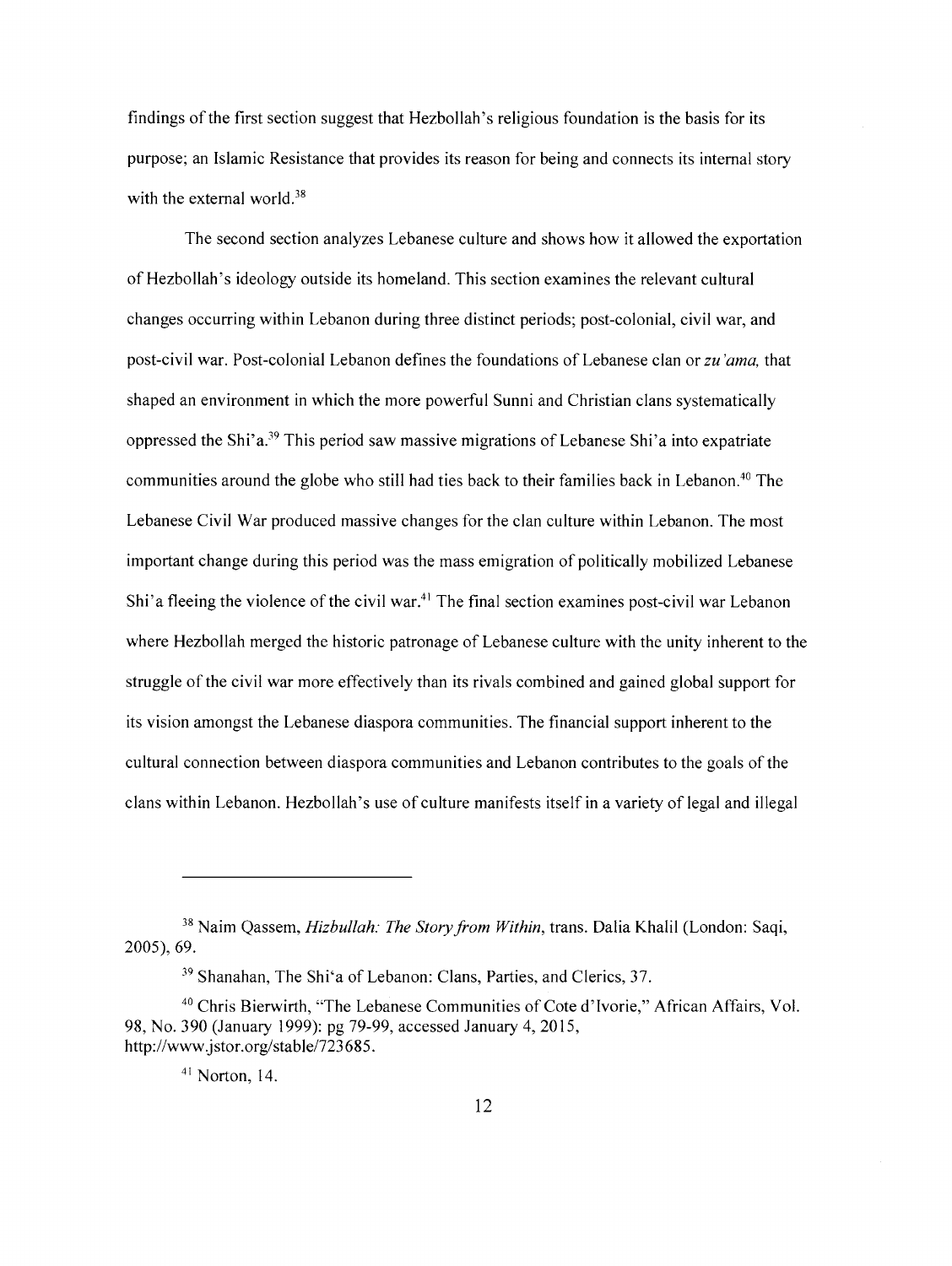ways and means because of its exploitation of the culture of Lebanon. The findings in this section suggest that the Lebanese clan-based patronage system allowed Hezbollah to gain relevance amongst the Lebanese diaspora because of its shared cultural past which it exploited to ensure its future.

The third section completes the story using a case study of Hezbollah's involvement with the Lebanese diaspora community in West Africa. Beginning with an influx of Lebanese fleeing the persecution ofthe Shi'a community prior to the civil war, Hezbollah exploited the connection between Africa and Lebanon in the conduct of terrorist activities and fundraising on the continent. Hezbollah's relationship to the diaspora communities in Africa runs the gambit from donation solicitation through transnational crime to international terrorism. This relationship emerges out of the cultural and religious narratives fostered by the organization that Hezbollah exploits for its benefit. The findings from the case study show Hezbollah's relevance with the Lebanese Shi'a inside Lebanon gives the organization access and support from their families living abroad.

The conclusion asserts how Hezbollah's global influence emerges from its exploitation of Shi'a Islam and Lebanese culture. By constraining an organizational understanding of the group into the reductionist mantle of terrorism, the West misses the relevant causes of Hezbollah's continued appeal and power. This monograph explains why an organization from an impoverished region with a small population, such as Hezbollah, was able to translate religious and cultural relevance and exert international power making it legitimate in the eyes of its core constituents and regional and global nation-states.

13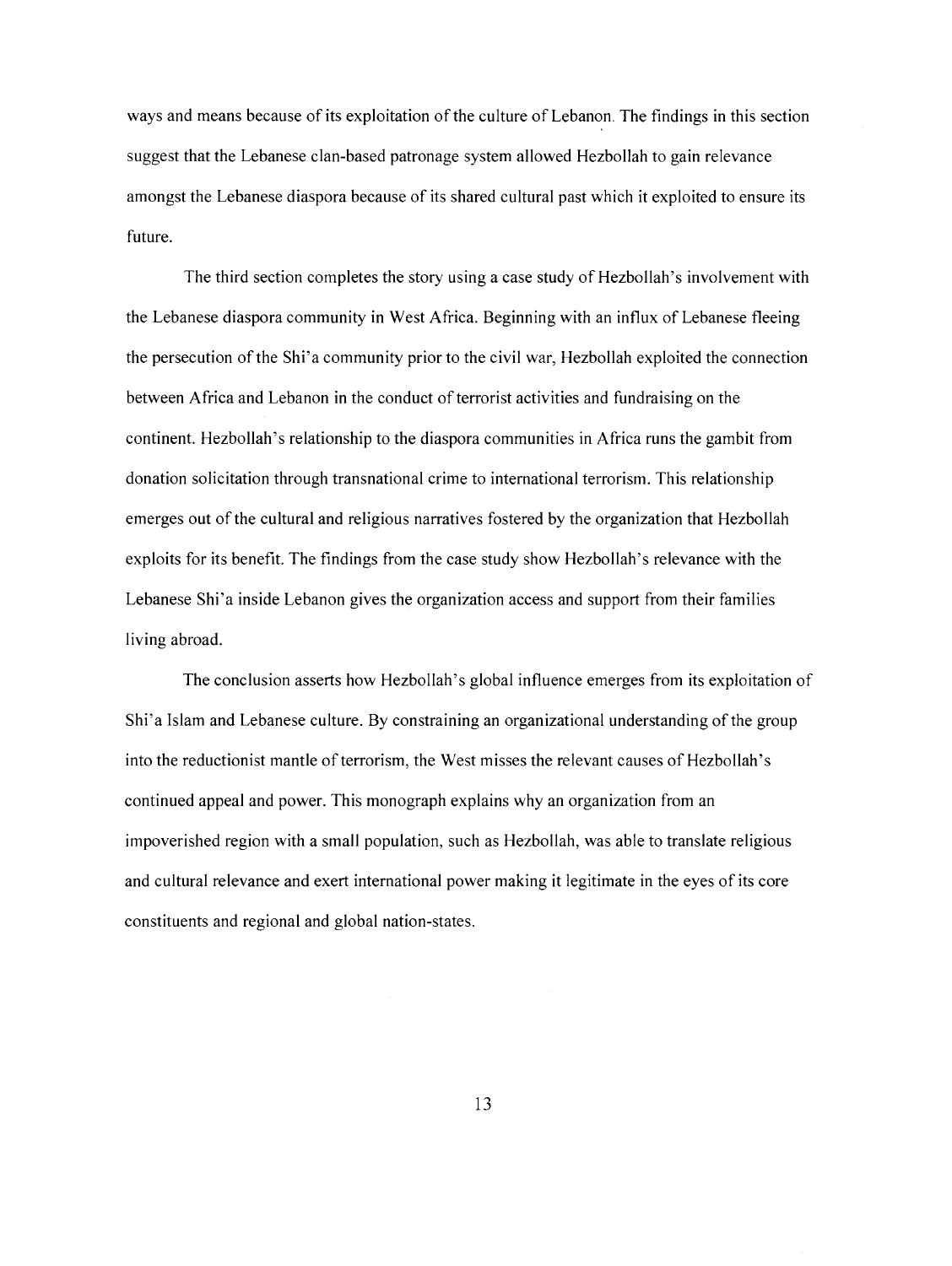# Section 1: The Religious Foundation of Hezbollah

"We are now fighting together and falling as martyrs together." $42$ 

#### -Hassan Nasrallah

On September 13, 1997, an Israeli airstrike in southern Lebanon killed a civilian, two Hezbollah fighters, and six Lebanese soldiers. Among the slain was Hezbollah's Secretary General Hassan Nasrallah's 18-year-old son, Hadi. During his public address the next evening, Nasrallah thanked God for choosing a martyr from his family. Nasrallah said, "I used to feel ashamed in front of families with sons who died for their country, now I could look them in the eye."43 How does a father who loses a son in war make a statement as Nasrallah did after his own son's death from an Israeli airstrike? The commitment to the Islamic Resistance, demonstrated by its Secretary General, demonstrates the power inherent to the firm religious beliefs by members of the organization.

Shi'a Islam is the logic that drives the form and function of Hezbollah. Qassem believes the overall success ofthe organization emerged because Hezbollah adopted the banner of Shi'a Islam as its defining principal.44 Islam, as the foundational principal of the organization, sets Hezbollah apart from similar groups within Lebanon and allows for its broad appeal throughout Shi'a communities worldwide. Any analysis of the organization's relationship to the Lebanese diaspora requires a discussion of how Shi' a Islam shapes Hezbollah's image, goals, and motivations. This section examines the history of the Shi'a, the narrative ofthe Lebanese Shi'a, the tenets of Islam that drive Hezbollah, and its overall manifestation of Islam in the form of a

<sup>42</sup> Annia Ciezadlo, "Beirut Dispatch," The New Republic, August 7, 2006, accessed April 6, 2015, http://www.newrepublic.com/article/beirut-dispatch-3.

 $43$ • Ibid.

<sup>44</sup>Qassem, Hizbullah: The Story from Within, 9.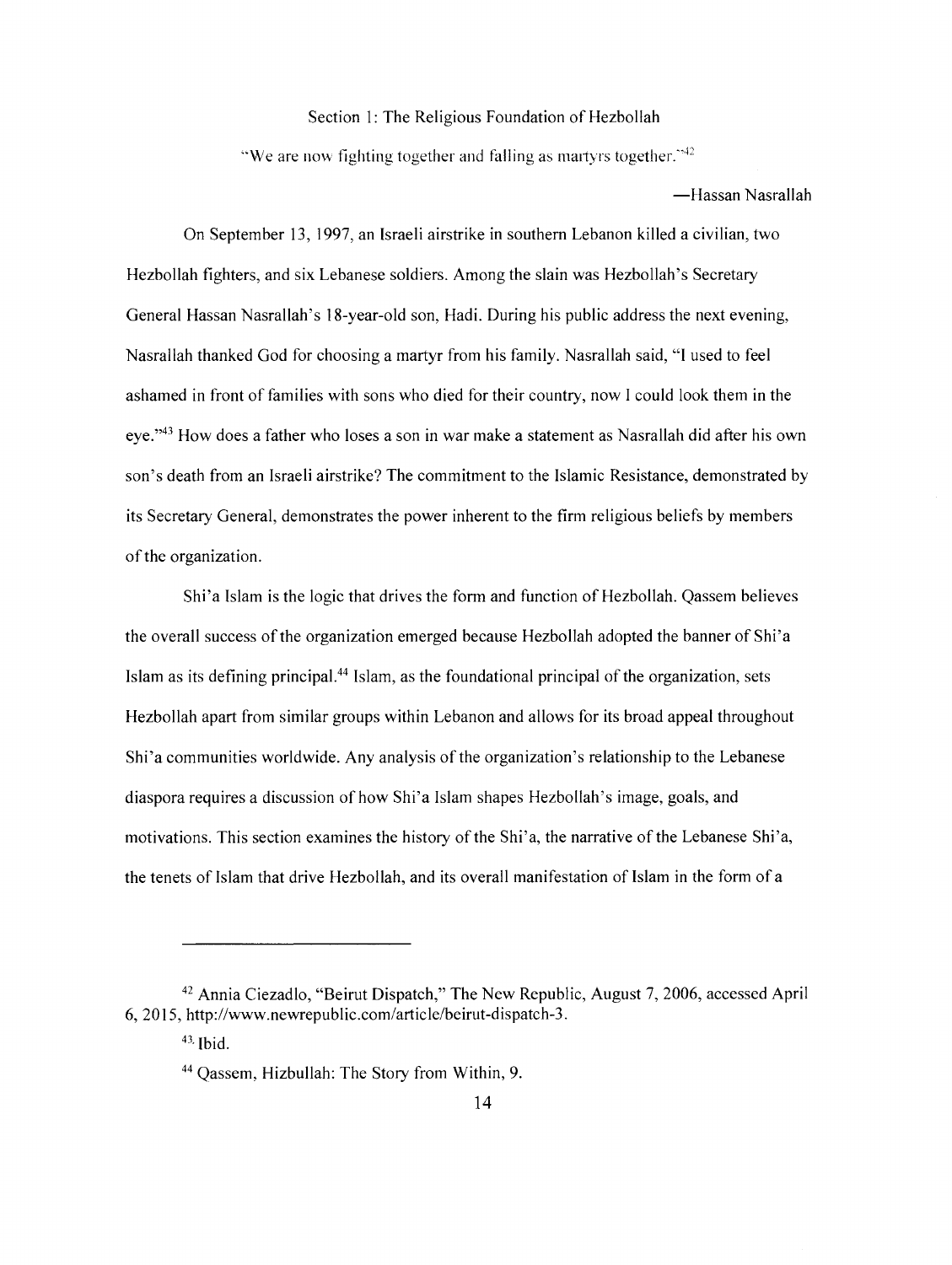global Islamic Resistance. The characteristics of Shi'a Islam result in an inherent relationship between Hezbollah and Lebanese diaspora communities that it exploits in the pursuit of global support and relevance.

The story of Shi'a Islam defines Hezbollah's essence and explains its identity through the messages and actions of the organization. This branch of Islam provides a history and defines an ideal state of being, which Hezbollah exploits through all phases of its own evolution. The Shi'a sect of Islam emerged following the death of the Prophet Mohammed during the infighting amongst his followers over leadership of Islam that culminated in the massacre of Imam al-Husayn ibn Ali.45 Al-Husayn knowingly faced a massacre in Karbala against illegitimate usurpers and was martyr for the defense of Islam. 46 The Imam's dignity and willingness to sacrifice in the face of certain death serves as a model for future generations of Shi'a. Future followers examine their sacrifices in comparison to al-Husayn and understand the importance of resistance with no hope for victory. He further connects the story of the Imam's sacrifice with a lesson for all Shi'a—realizing grand objectives requires sacrifice without the anticipation of compensation.<sup>47</sup> Hezbollah exploited historical images from the early history of Shi'a Islam. Its tradition of struggle in the face of terrible odds helps to explain the method of control that it uses as the basis for legitimacy. Hezbollah popularizes a history that expounds the virtue of religious inspired sacrifice for the goal of overcoming oppression to a population that perceives itself as

 $47$  Ibid.

<sup>45</sup> Heinz Halm, *Shi 'a Islam: From Religion to Revolution,* trans. Allison Brown, Princeton Series on the Middle East (Princeton: Markus Wiener Publishers, 1997), 9.

<sup>46</sup> Qassem, 45.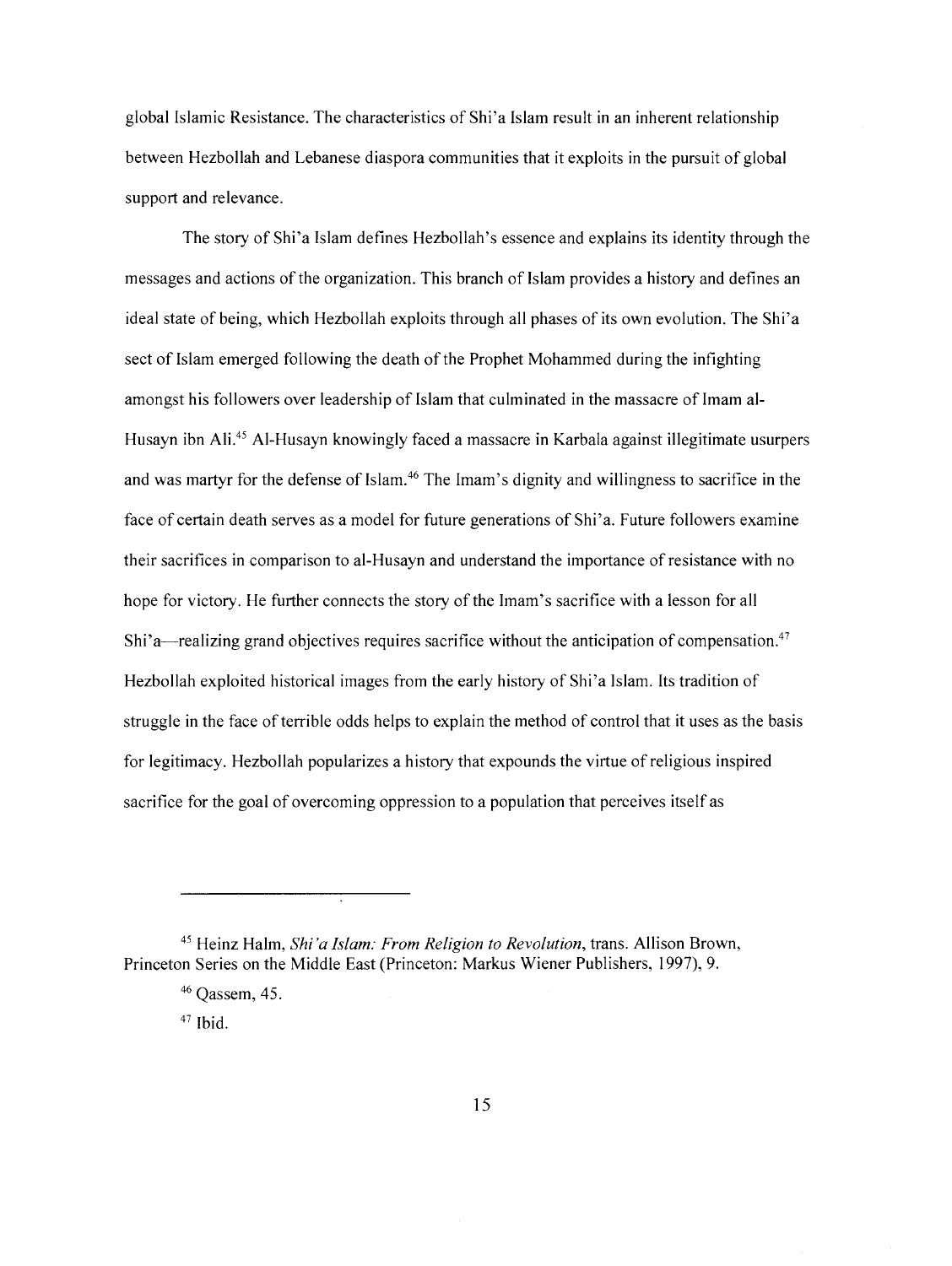marginalized. This narrative frames the context for Hezbollah's position as the religiously legitimate protectors of the Shi'a community in Lebanon and throughout the world.

Hezbollah utilizes the history of al-Husayn and Shi'a Islam, with its devotion to the ideal of struggle and sacrifice to justify its legitimacy as the rightful, although oppressed, inheritors of Muhammed's vision for Islam. The etymology of words holds specific meaning for the organization. In Arabic, the word *Islam* translates to "obedience" while the word *Shi 'a* translates to "follower."<sup>48</sup> This idea of an obedient follower underscores the inherent logic and explains the internal identity of Hezbollah. The founders of Hezbollah used the idea of an obedient follower, in the tradition of al-Husayn, to explain how they were different from other Shi'a. Nassrallah described the founding of Hezbollah as the religiously astute seeing the light of God manifest itself.49 The religiously conscious Lebanese Shi'a saw the emergence of Hezbollah as a more pure path toward representation and appealed to the less religiously inclined segment of the population who recognized piety as a beneficial attribute of the group. Hezbollah's popular support, from its founding resulted from the party's effective connection between the histories of the Shi'a with the struggle of the modern day. Hezbollah's religious identity achieved a level of authenticity amongst the Lebanese Shi'a and provided further support through complimentary tenets of Islam.

The Islamic tenets of*zakat* and *jihad* feature prominently in Hezbollah's messaging and actions connecting the religious history of the Shi'a with the present. The practice of zakatcharity-and*jihad-struggle-are* deeply rooted in the traditions and practices of Islam. These

<sup>&</sup>lt;sup>48</sup> Muḥammad Ḥusayn Țabāṭabā'ī, *Shi'ite Islam*, Persian Studies Series, vol. 5 (Albany: State University of New York Press, 1975), 33.

<sup>&</sup>lt;sup>49</sup> Nasrallah, Voice of Hezbollah: The Statements of Sayed Hassan Nasrallah, 127.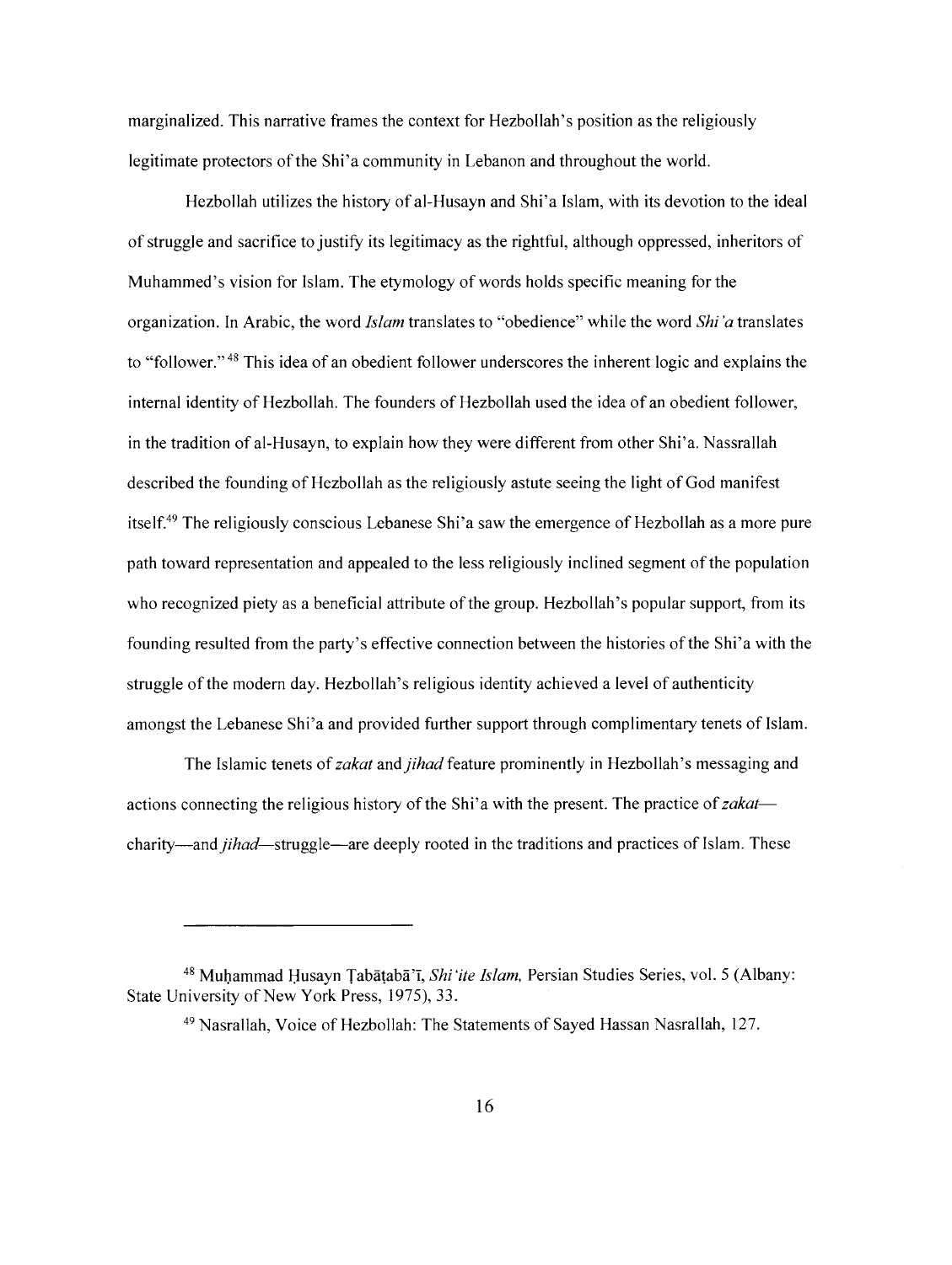particular tenets fulfill the immediate necessity of support toward a particular cause but more importantly serve as a sign of solidarity amongst all Muslims everywhere.<sup>50</sup> By extolling the virtue of *zakat* and *jihad,* Hezbollah presented in itself an inclusive opportunity for all Shi'a who support Islam. Hezbollah's leaders, using their platform as legitimate religious within the community, equate *zakat* and *jihad* for the benefit of the organization as the religious obligation for all pious Shi'a.<sup>51</sup> The religious tone of Hezbollah's message resulted in an outpouring of support for the organization by the Lebanese Shi'a who desired to walk on the same righteous path as the "Party of God." Hezbollah used its identity as the most legitimate religious organization in Lebanon to solidify the support of its constituents by surrendering their wealth with the giving of*zakat* or supporting the organization's militant goals with participation in *jihad.* 

The financial support Hezbollah receives from *zakat* comes directly from the historical interpretation of the Koran and supports the narrative it builds as defenders of the oppressed Shi'a in Lebanon. The Koran states, "Feed those who need it, but do so especially when or where the sources of sustenance, physical, moral or spiritual are cut off."<sup>52</sup> Hezbollah sees Lebanon as a front in the social welfare battlefield, where the marginalized Shi'a community desperately requires aid from domestic and international supporters. Hezbollah's belief in religious services the provision of alms to the poor--causes the organization to fill the gap for this population thereby gaining legitimacy in Lebanon and abroad with the diaspora community. Because of its ability to generate charitable donations to the cause, Hezbollah is unique, compared to other

<sup>50</sup> Halm, Shi'a Islam: From Religion to Revolution, 91.

<sup>51</sup> Qassem, 27.

<sup>52</sup> MA. Abdel Haleem, *The Qur'an: A New Translation,* Oxford World's Classics (Oxford: Oxford University Press, 2008), v.6141.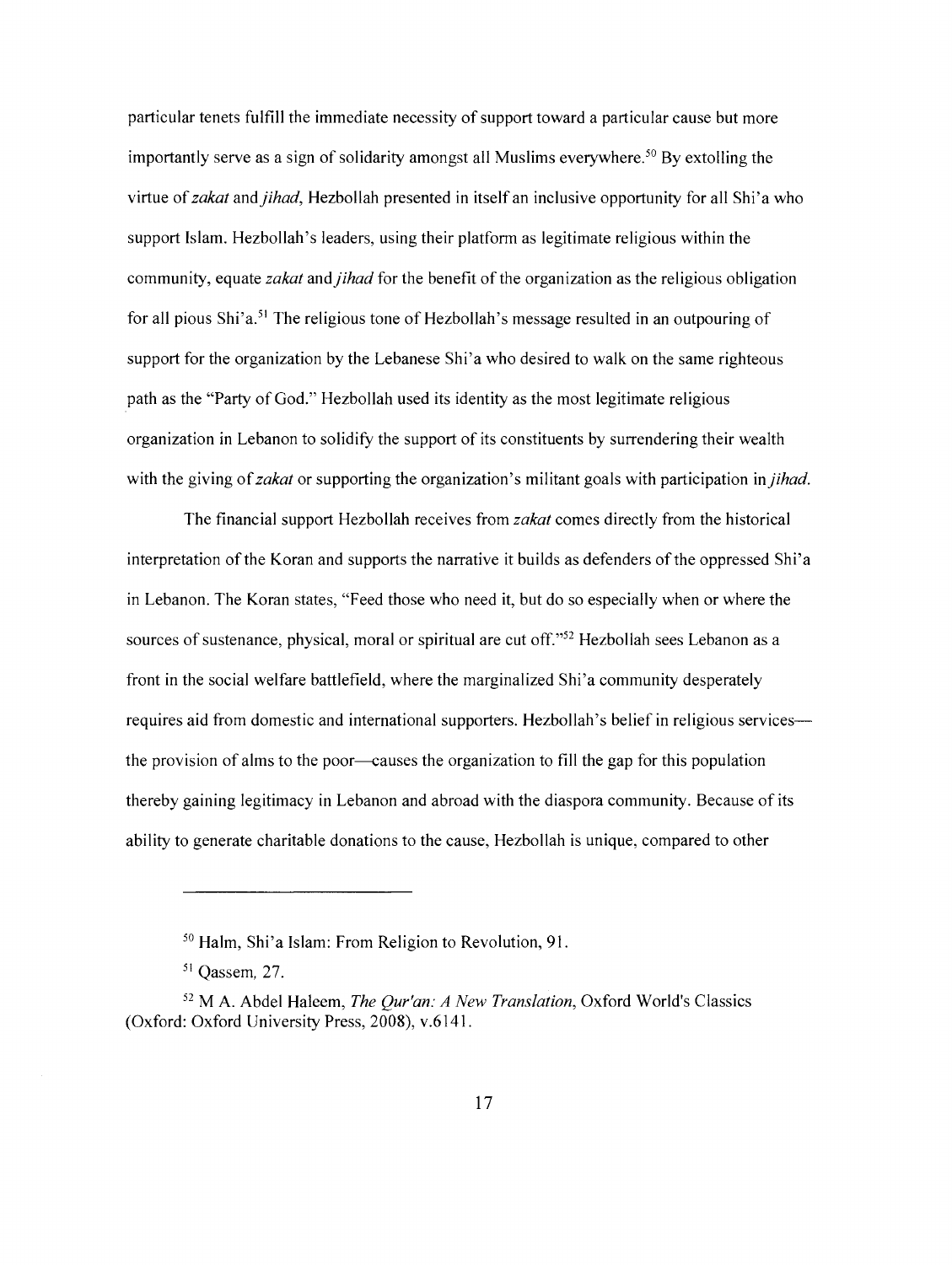institutions in Lebanon, with regard to the scope and range of public services that they operate.<sup>53</sup> From the Lebanese civil war until today, Hezbollah has provided timely, effective, and seemingly uncorrupt social services to the Shi'a community in the absence of legitimate state institutions.<sup>54</sup> These services require a level of organizational sophistication and information management that Hezbollah fostered from its founding. Hezbollah works toward achieving a social contract with its domestic constitutes that provided for urgent needs and beneficial long-term programs.<sup>55</sup> Hezbollah established institutions, such as the Jihad al-Binaa Association, which supported Shi'a Lebanese and consciously advertised the party's contributions to society. These social institutions further its narrative as the benevolent patrons of an oppressed minority. The *zakat* received by Hezbollah supported programs that benefitted the Shi'a of Lebanon and when combined with an effective narrative generated more donations and expanded the legitimacy of Hezbollah's position as the providers for an oppressed population. *Zakat* is part of the religious narrative fostered by Hezbollah but it is only one part of the persona of the organization. Hezbollah's capacity for legitimacy within Lebanon emerges from is capability inherent in the combination of Islamic doctrine.

Closely related to *zakat* is the Islamic obligation of*jihad.* The religious concept of*jihad*  espoused by Hezbollah refers to both the internal struggle for religious enlightenment and the external resistance against enemies of Islam. 56 Later sections will examine further Hezbollah's authority for declaring *jihad* but it is imperative at this point to describe how the organization

56 Ibid., 34.

<sup>&</sup>lt;sup>53</sup> Harik, Hezbollah: The Changing Face of Terrorism, 81.

<sup>54</sup> Ibid.

<sup>55</sup> Qassem, 83.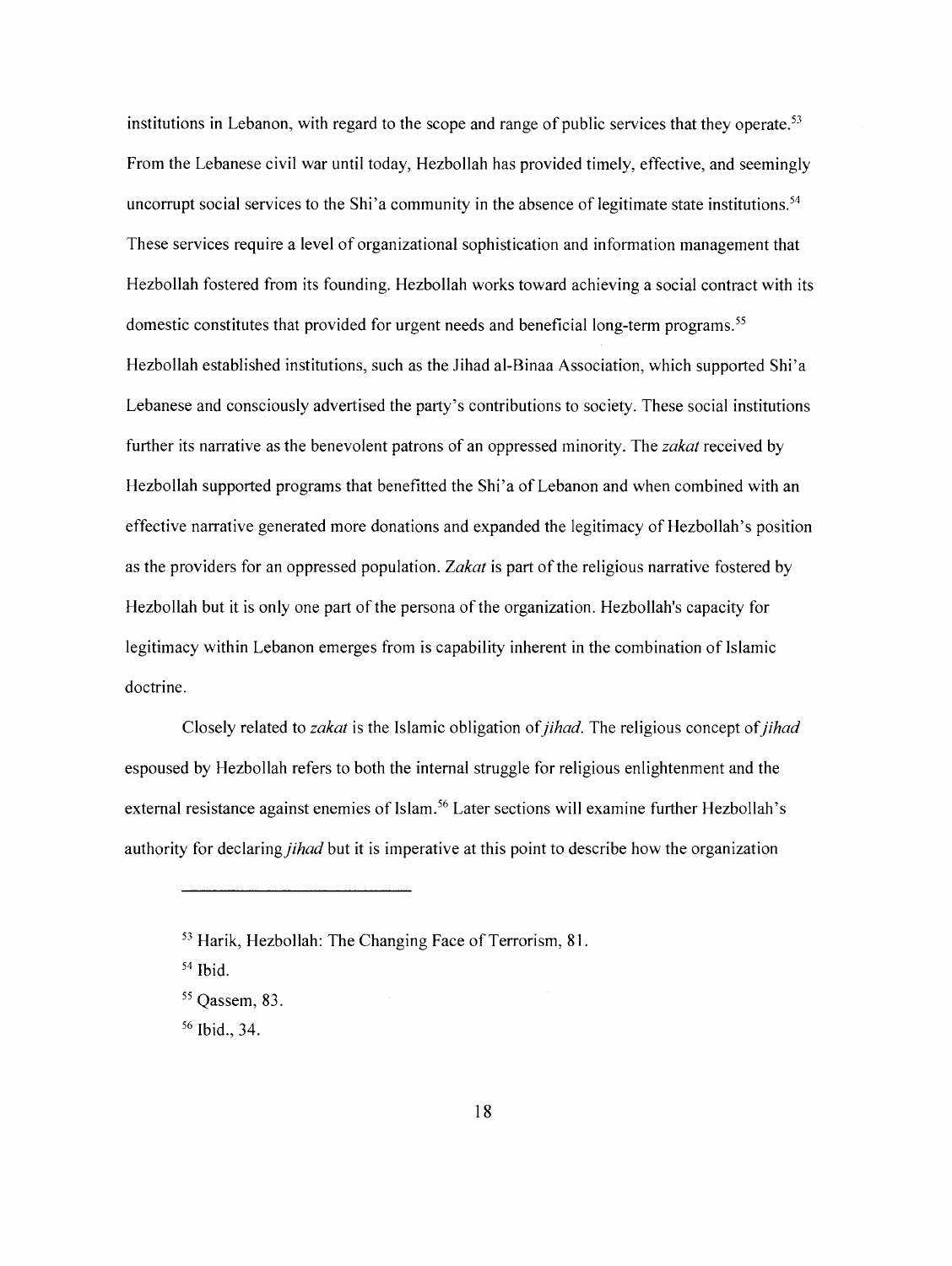propagates its narrative with the concept of*jihad.* Hezbollah formed as ajihadist resistance group in opposition to the Israeli invasion of Lebanon and in opposition to other Shi'a organizations who strayed from their religious foundations. Hezbollah's leaders espouse the importance of *jihad* as a pivotal sixth pillar of Islam, which allows man the promise of salvation through service to God. <sup>57</sup>*Jihad* is something that no Muslim can do without and furthermore it is the method for every true believer to participate in God's will in life. Hezbollah's interpretation of the concept of *jihad* applies both to internal struggle of the mind and the external fight against an enemy.<sup>58</sup> The concept of a combined internal and external struggle allowed Hezbollah's supporters a relevant religious identity in any act that contributed to the success of the organization. Hezbollah invites participation and provides an outlet for those who desire *jihad* as part of their life. Those who participate in *jihad,* through active or passive support of Hezbollah, will actively resist the forces of Israel and the West.<sup>59</sup> Hezbollah's acts of resistance and martyrdom toward Israel and against rival organizations serve as the ultimate models of*jihad.* By positioning themselves between perceived oppressors, Israel and the oppressed Shi'a of Lebanon, Hezbollah reaps the benefit of a historical identity that places the group at the forefront of religiously sanctioned struggle. This message ofresistance contributes to Hezbollah's overall narrative, garnering support from a wide spectrum of sympathizers and resulting in the long-term legitimacy of the organization.

The historical and cultural context of the Shi'a in Lebanon created a specific environment that contributed to the emergence of Hezbollah during the Lebanese Civil War. Two important events laid the foundation for Hezbollah, the trend toward secularization of the Shi'a political movement following Musa al-Sadr and the Islamic Revolution in Iran. The combination of these

<sup>57</sup> Ibid., 42.

 $58$  Ibid., 36.

<sup>59</sup> Norton, 38.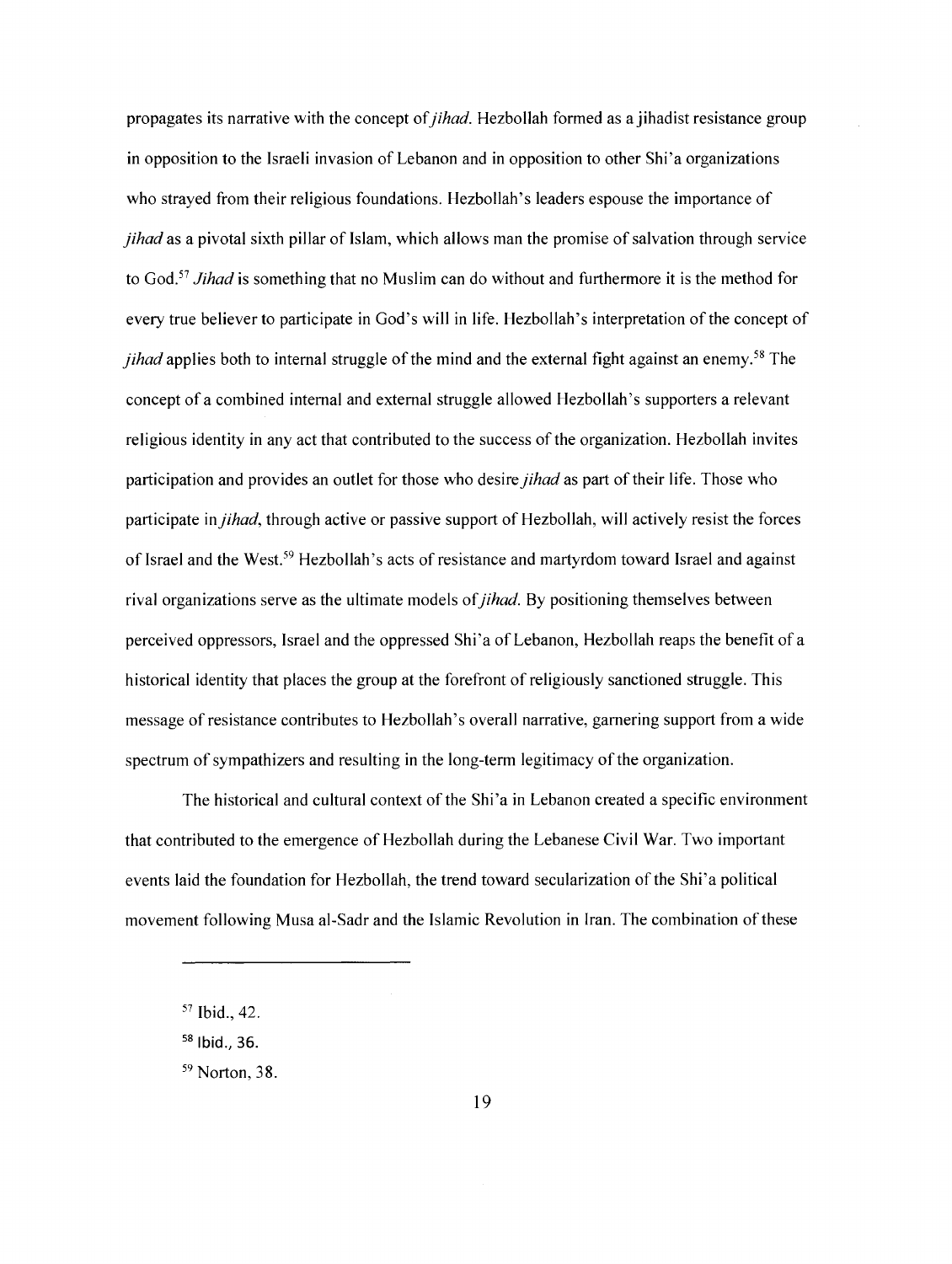events provided an alternative model for conservative religious figures in the Lebanese Shi'a community to break from the newly established Shi'a political movement in Lebanon. The Israeli invasion of Lebanon was the tipping point for the religious fundamentalist to form a new organization that ultimately became Hezbollah.

The narrative of the Lebanese Shi'a portrayed the community as the most oppressed of all the minorities in the region. Even when the Lebanese Shi'a found some coherent political representation through the political mobilization of al-Sadr, the secularization of the movement by his heirs tainted his efforts. The betrayal of al-Sadr's religious vision proved too much for some of his religious leaders and the more pious Shi'a constituents. The rejection of secularism is a fundamental theme in Hezbollah's ideological development. The internal conflict with AMAL regarding the appropriateness of secularism helped birth Hezbollah and cemented it in its religious orientation as an organization. The loss of al-Sadr as the religious leader and the desire of some members to return to the Holy Law of Islam created tension between AMAL's focus on secular political relevance and religious identity that became a key point of division within the Lebanese Shi'a community.<sup>60</sup> The prominent religious members of AMAL, including Abbas al-Musawi, Subhia al-Tufayli, and Ibrahim Al-Amin, saw the absence of religion in politics and growing Shi'a unity as an opportunity to reform the future of Lebanon.<sup>61</sup> The breakaway members' rejection of AMAL's secularism struck a chord within the Lebanese Shi'a community. The Shi'a community saw al-Sadr as the most legitimate figure because of his religious approach to Lebanese politics. The growing secularization of AMAL, and its proclivity for the type of politics which failed the Shi'a community in the past, presented an opportunity for this emergent

<sup>60</sup> Bernard Lewis, What Went W.rong? The Clash between Islam and Modernity in the Middle East (New York: Perennial, 2003), 106.

<sup>61</sup> Azani, 60.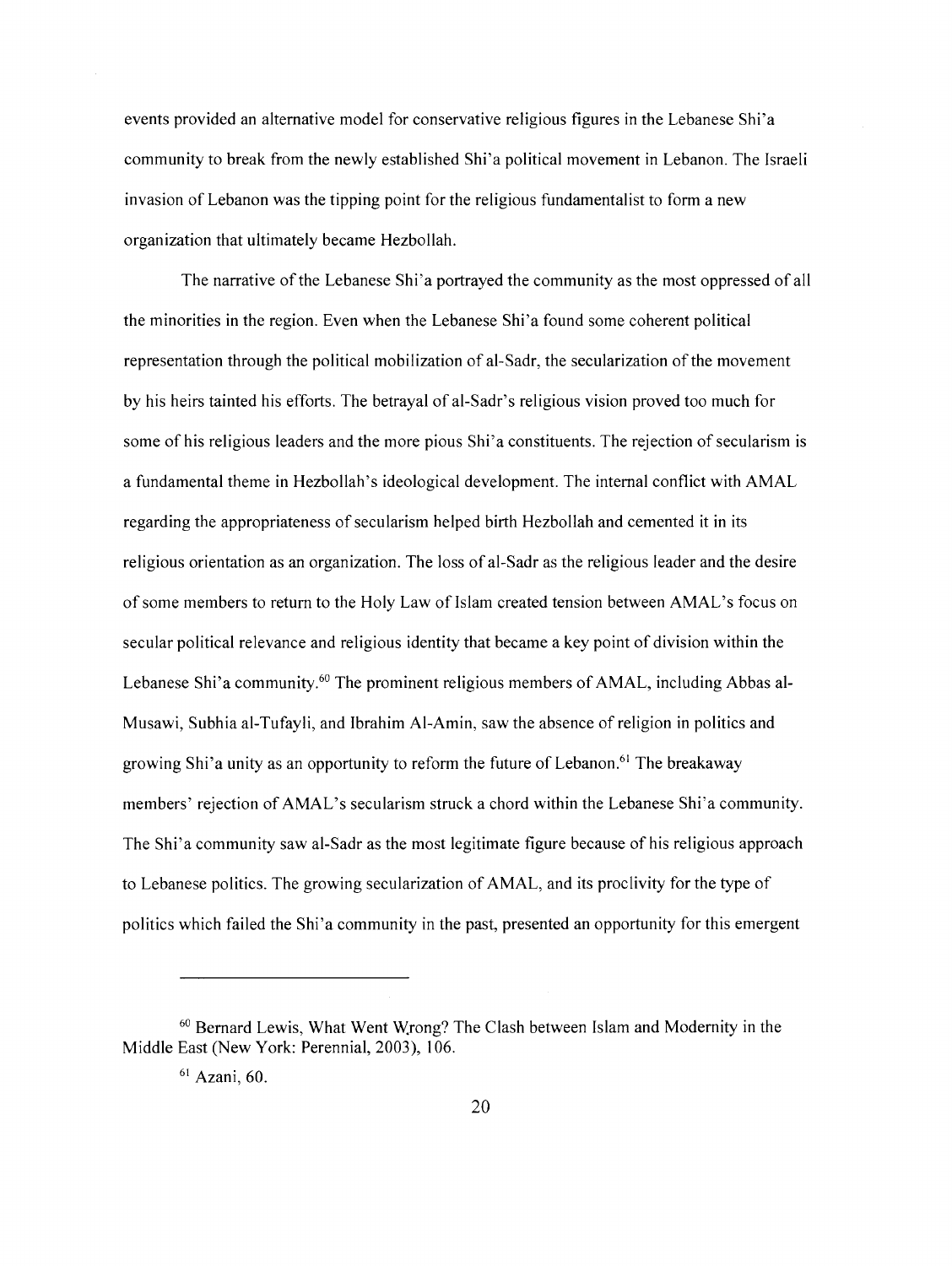group of clerics. The fracturing of the Lebanese Shi'a political landscape became fertile ground for the emergence of Hezbollah who portrayed themselves as the righteous defenders of the oppressed Shi' a minority.

The success of the Iranian Revolution in 1979 in overthrowing the Shah provided inspiration for the breakaway segment of AMAL to return to its religious roots while retaining the political power achieved during the initial stages of the Lebanese Civil War.<sup>62</sup> The Islamic Revolution in Iran, under the leadership of Ayatollah Khomeini, reinvigorated the founders of Hezbollah in their pursuit of an Islamic State in Lebanon.<sup>63</sup> The nature of Hezbollah's stated goals during its foundation were pan-Shi'a in nature and reflect the interpretation of the Islamic State that started in Iran before the organization's founding. The early leaders of the Hezbollah, trained by Iranian clerics in *madrassas* in Karbala and Najaf, wanted to transform Lebanon from a divided, multi-religious state into a unified Iranian style Islamic country.<sup>64</sup> In return for the ideological alliance, Iran became a generous benefactor for Hezbollah in its early years because it was a chance to export the Islamic revolution to a new region and further unite the global Shi'a community. 65 Hezbollah became an organization committed to the development of an Islamic State that unifies the global Shi'a community because of its adoption of traditional Shi'a Islamic principles and the ideological influence from Iran.

A defining characteristic of Hezbollah, from its founding until the modern day, is its adherence to religious leadership through the Islamic concept of *wali al-faqih* or a Supreme

 $62$  Ibid.

64 Jaber, 48.

65 Halm, 160.

<sup>63</sup> Nasrallah, Voice of Hezbollah: The Statements of Sayed Hassan Nasrallah, 32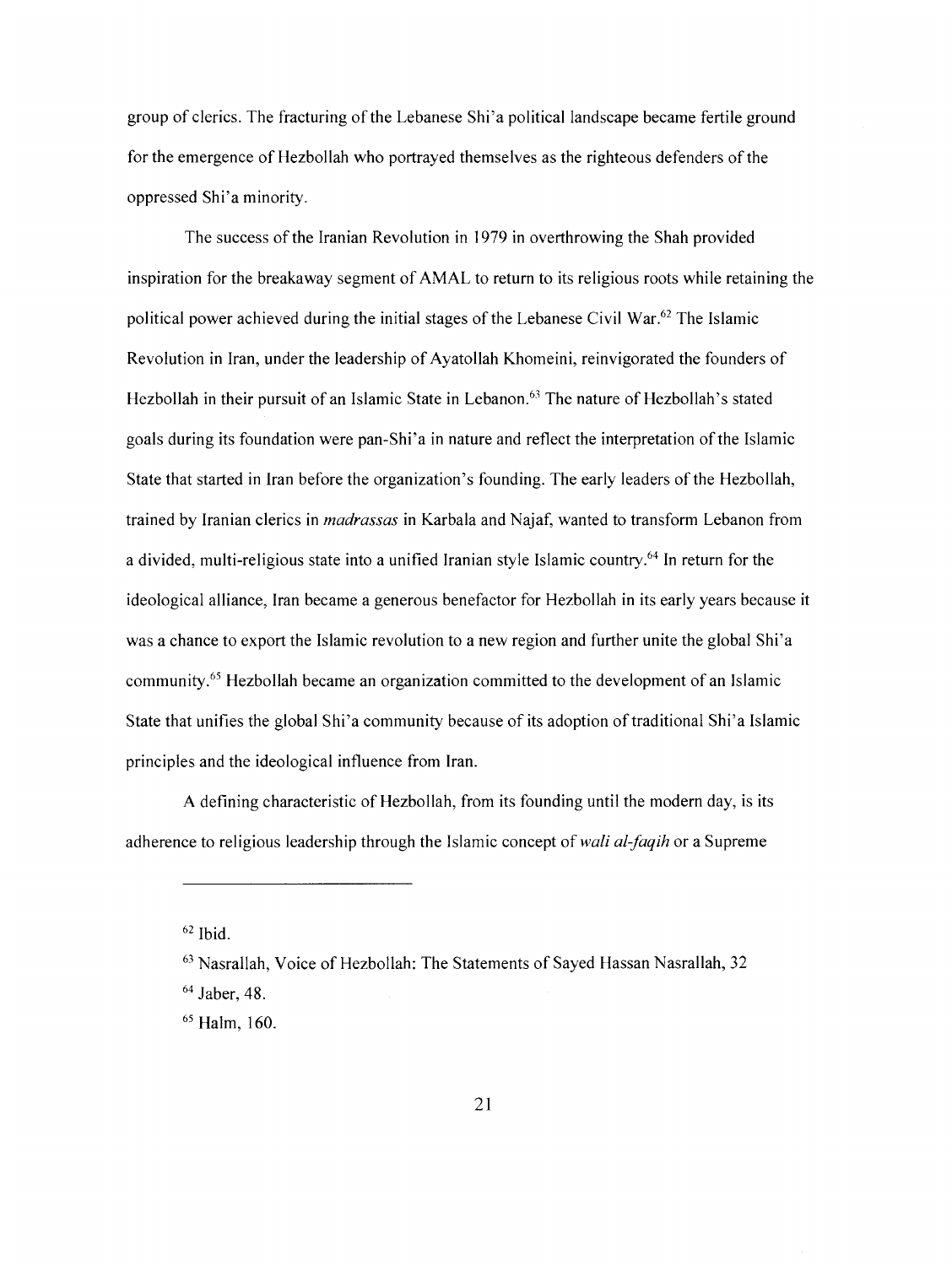Islamic Jurist.<sup>66</sup>. The founders and current leaders of Hezbollah are not soldiers or administrators but rather clerics who provide the organization's religious authenticity. An understanding of Hezbollah's ideological form and hierarchy is an important component of what makes the organization unique. The Islamic concept of the Jurist enables the key link between the allencompassing teachings of Islam with the specific context of Lebanese Shi'a. The Imams provided the mechanism for retaining the Lebanese Shi'a identity with the promise of an Islamic state in Lebanon.

Hezbollah's interpretation of Shi'a Islam defines an Islamic Jurist as an authoritarian religious leader who commands the faithful and requires obedience among his followers.<sup>67</sup> The principal of Islamic Jurist within Shi'a Islam allows a recognized Imam to serve as a proxy for the missing twelfth Imam and to adjudicate Sharia law on earth.<sup>68</sup> The twelfth Imam is part of a Shi'a apocalyptic prophecy whose return will herald the end of time on earth.<sup>69</sup> However, before that event occurs, the Jurist serves as an infallible interpreter of religious law who outlines the correct path for Shi'a to follow.<sup>70</sup> Hezbollah's adherence to the concept of the jurist as the political and spiritual leader of its organization allows for religiously sanctioned unity of command within Lebanon and around the world.

Hezbollah believes that its implementation of religious authority, through the concept of an Islamic Jurist, is a key component for a creation of an Islamic state that transcends the borders

 $67$  Ibid.

68 Harik, Hezbollah: The Changing Face of Terrorism, 16.

<sup>69</sup> Shanahan, 10.

 $70$  Ibid.

<sup>66</sup> Jaber, 71.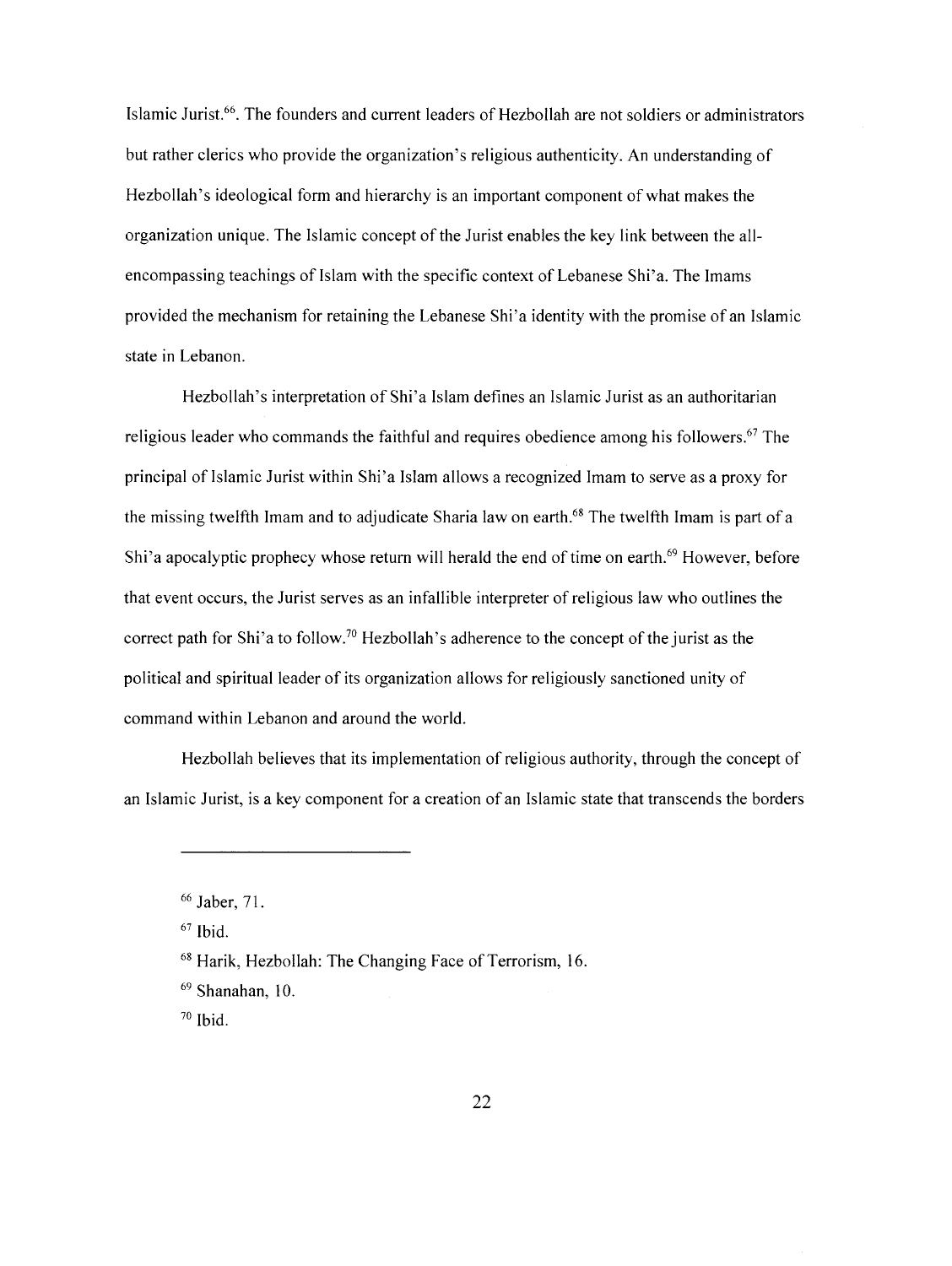ofLebanon and rules in accordance with Sharia law. The leaders of Hezbollah since their foundation consistently espouse their belief that the future of Lebanon includes the adaption of their vision of a unified Islamic state for the country.71 Where rival groups like AMAL saw the need to reform Lebanon from within through secularist means, Hezbollah advocated for internal religious reforms in Lebanon that would launch other religious revivals and change the current international system in pursuit of a Islamic state.<sup>72</sup> The use of religious Imams as leaders made Hezbollah a transnational organization from its very inception. From its first Secretary General, Abbas al-Musawi, to the current leader, Hassan Nasrallah, Hezbollah places the responsibility for leadership upon the Imams in order to solve the secular challenges they face with religious solutions authorized by the jurist they view as divinely legitimate.

Hezbollah uses the authority of recognized jurists throughout its history to maintain its standing as the legitimate representative of the Lebanese Shi'a. Different Shi'a leaders throughout the recent history of Lebanon have all influenced how Hezbollah sees itself internally and portrays itself externally. While the different leaders have to contend with the realities of their time, Hezbollah's organizational goal of an Islamic State remained constant throughout its history. The evolution of Hezbollah leaders and sponsors, from foundational figures like al-Sadr and Khomeini to operational leaders like Musawi and Nasrallah, reflect in the different priorities and methods of the organization.

Musa al-Sadr, an Iranian Imam of Lebanese descent was responsible for the political mobilization of the Lebanese Shi'a that overcame the oppression of pre-civil war Lebanon. Al-

<sup>71</sup> Qassem, 31.

<sup>72</sup> Azani, 63.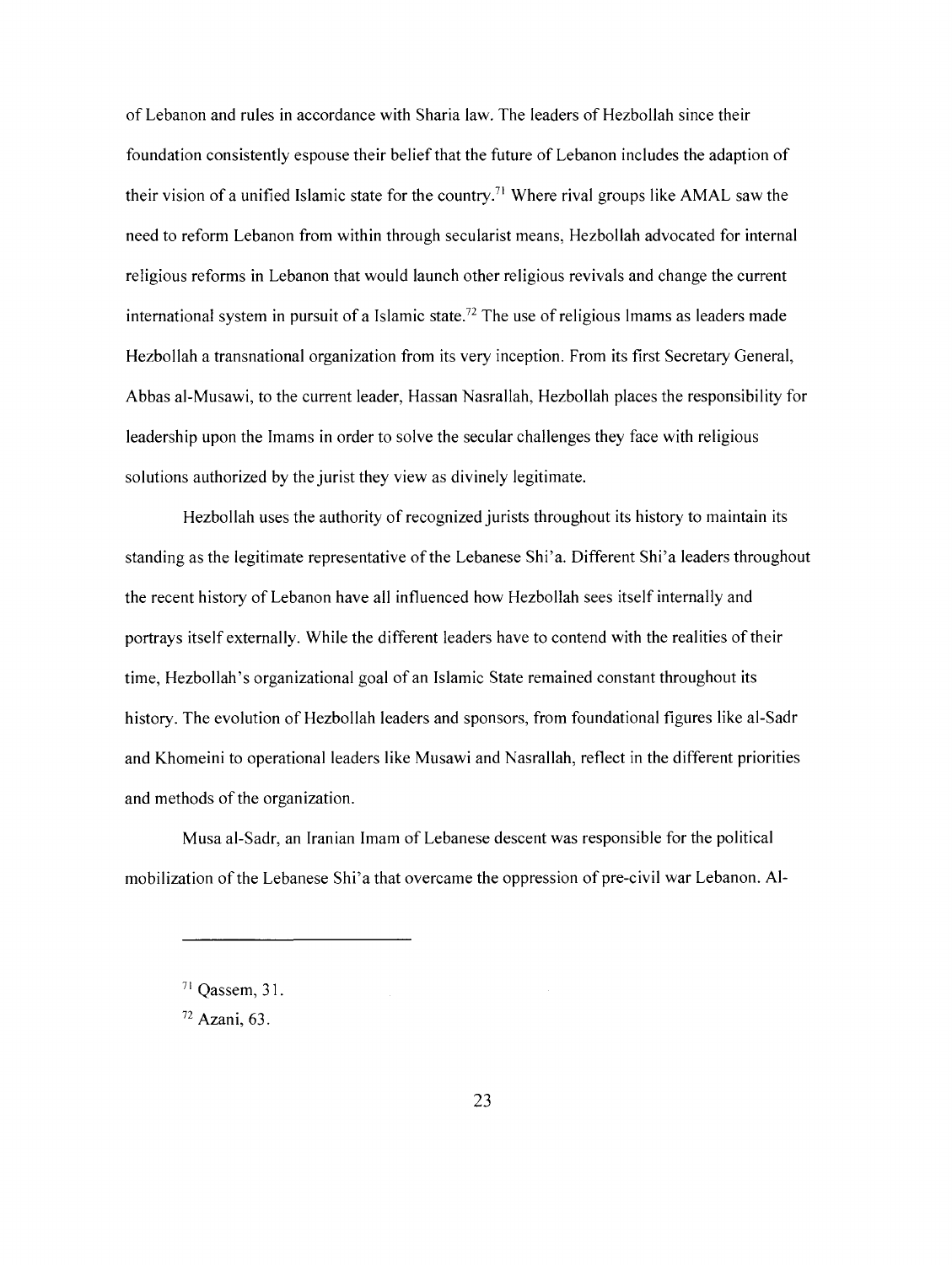Sadr arrived in Lebanon in 1967 with the political backing of Hafez al Assad, former leader of Syria, and of religious patronage from Ayatollah Khomeini of Iran.<sup>73</sup> His purpose was to organize and focus the Shi'a minority in the political arena and provide a voice for an oppressed community of people under the Maronite and Sunni dominated government of Lebanon. His religious authority provided a unifying political, social, and militant force representative of the Lebanese Shi'a. This newfound unity amongst the Lebanese Shi'a created a legitimate institutional identity throughout the country and amongst the Lebanese diaspora. Al-Sadr's disappearance created a power vacuum and opened the way for new leaders who lacked the religious authenticity that allowed the Movement of the Deprived to drift toward secularism during the Lebanese Civil War.

Ayatollah Khomeini's religious teachings led to the Islamic Revolution in Iran and his subsequent strategy of exporting the revolution provided the ideological foundation for his students who transferred that model to Lebanon. Khomeini is the most important Islamic Jurist in Hezbollah's history because he provided the organization with its goals and underlying form.<sup>74</sup> Khomeini shaped Hezbollah's religious vision, exported the sentiment of Islamic Revolution from Iran to Lebanon, and instilled in the group a vision for an Islamic State that would oppose the forces of Israel and the West. Hezbollah's pursuit of an Islamic State, based on Sharia law under the guidance of a recognize Jurist, is the ultimate purpose of its struggle within Lebanon and comes directly from Khomeini.75

<sup>73</sup> Jaber, 11.

<sup>74</sup> Harik, Hezbollah: The Changing Face of Terrorism, 15.

<sup>75</sup> Qassem, 31.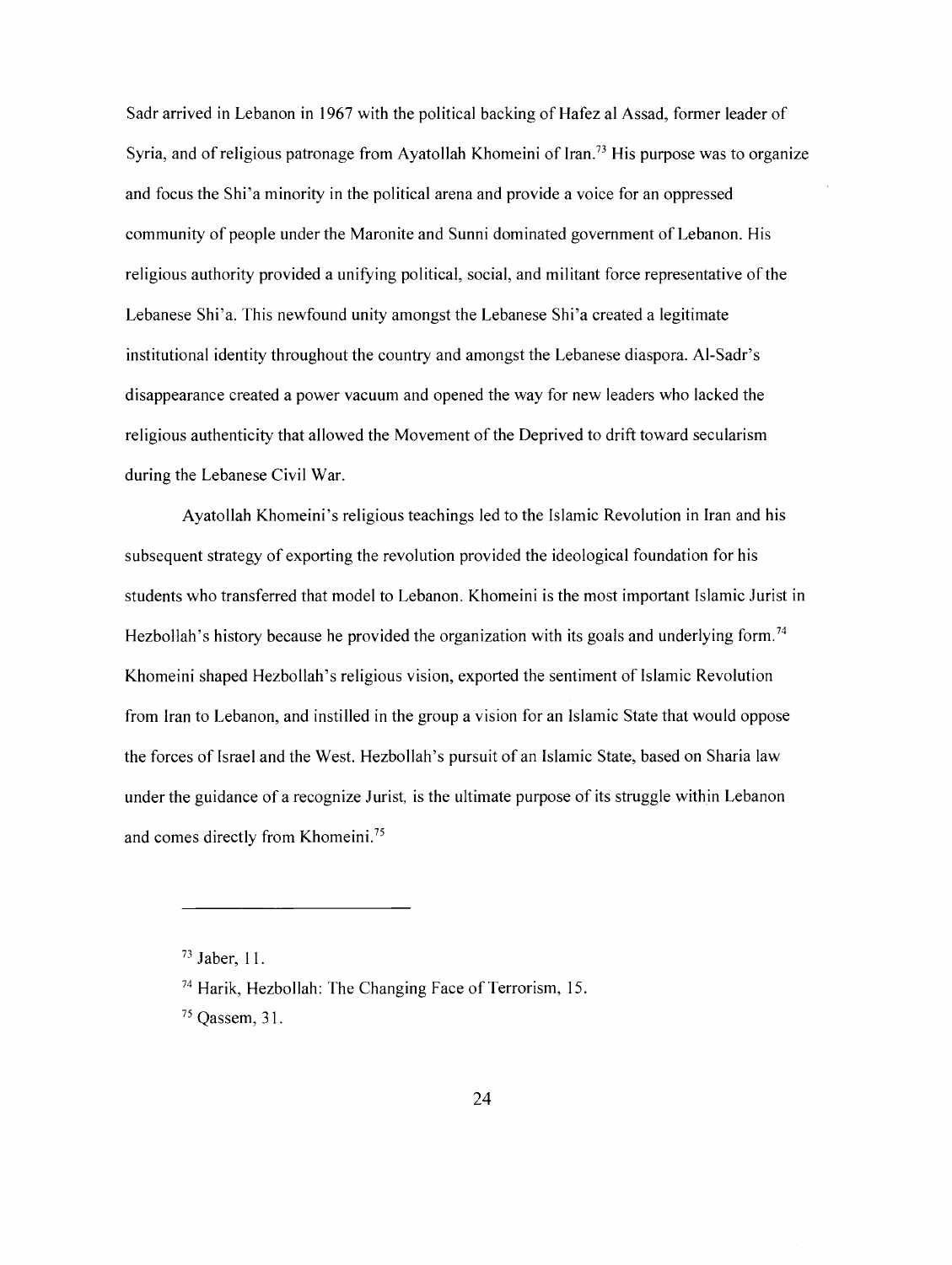Abbas al-Musawi, a former student of Khomeini and the principal cleric that led the break with AMAL became the first Secretary General of Hezbollah. His leadership ofthe organization extolled the virtues of strict Islamic teachings and shaped Hezbollah's violent opposition to Israel and the West.76 Al-Musawi outlined three goals for Hezbollah at its inception: the expulsion of all foreigners from Lebanon, the liberation of Jerusalem, and the establishment of an Islamic State in Lebanon – these goals remains the ultimate aim of the organization today.<sup>77</sup> His influence as a recognized jurist manifested in the terrorist action of Hezbollah during the Lebanese Civil War and the Islamic Resistance that it pursues today. Under the leadership of Al-Musawi, Hezbollah pursued a campaign of terrorism coupled with social service activity gaining legitimacy in the eyes of the Lebanese Shi'a at home and in diaspora communities. His death, from an Israeli airstrike in 1992, set the stage for the next evolution in Hezbollah's purpose and strategy.78

Hassan Nasrallah is the jurist who balanced the foundational ideals of Hezbollah with its core Shi'a constituency and broadened its appeal to greater segments of the Lebanese population. Nasrallah identified the two most important goals that held the key for the organization's relevance, continuing the resistance to Israel and fighting Shi'a discrimination.<sup>79</sup> Over time, Hezbollah's pursuit of these goals gained the organization regional influence that translated into international diplomatic, information, military, and economic power. It gained monetary and political support from a variety of benefactors by leveraging its traditional image as pious

- 78 Ibid., 91.
- 79 Ibid., 93.

<sup>76</sup> Azani, 61.

<sup>77</sup> Ibid.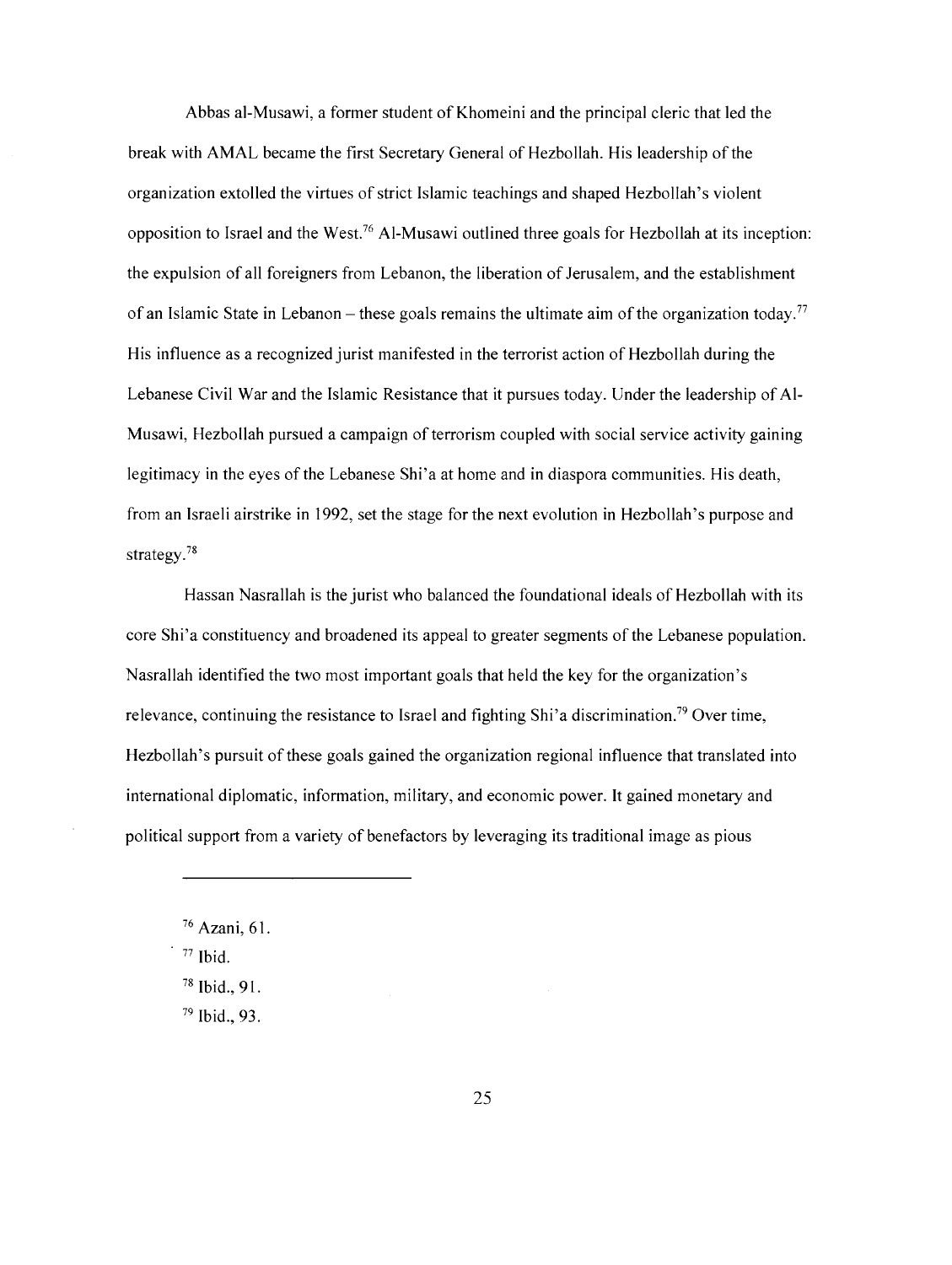protectors of the Shi'a population and the Lebanese state.<sup>80</sup> Hezbollah's international influence continues to expand because Nasrallah maintained the organization's religious identity in conjunction with effective representation of domestic constituents.

The combination of Islamic doctrine and Lebanese cultural legacy under the direction of a recognized Jurist leader results in the concept of an Islamic Resistance to Israel and the West. Islamic Resistance is the ultimate output of Hezbollah's religious system. These elements provide justification and meaning to the organization's continuous militant opposition in Southern Lebanon and terrorist activities globally.<sup>81</sup> Hezbollah's Islamic Resistance, with its religious foundation, identifies three important characteristics of the organization, its identity through defining what it is not, religious authenticity, and continued relevance. By declaring itself the enemy of Israel and the West, Hezbollah defines itself through opposition to its external enemy's doctrine of Zionism and colonialism. The Islamic Resistance offers a sanctioned religious path, through struggle, for the Lebanese Shi'a resulting in future salvation for the oppressed population. Hezbollah's message regarding the perceived persecution of Islam in general and Lebanese Shi' a specifically makes the Islamic Resistance a long-term strategy that ensures relevance among sympathetic populations that accept its narrative. Hezbollah's rejection of the previous Lebanese political structure and Israeli attempt to shape the future of the country established a new potential for Shi'a to shape their own future. Hezbollah's adherence for a militant Islamic Resistance to Israel and its supporters became the primary method in which they express the party's commitment to Islam and the Shi'a community.

80 Levitt, 8.

 $81$  Ibid, 11.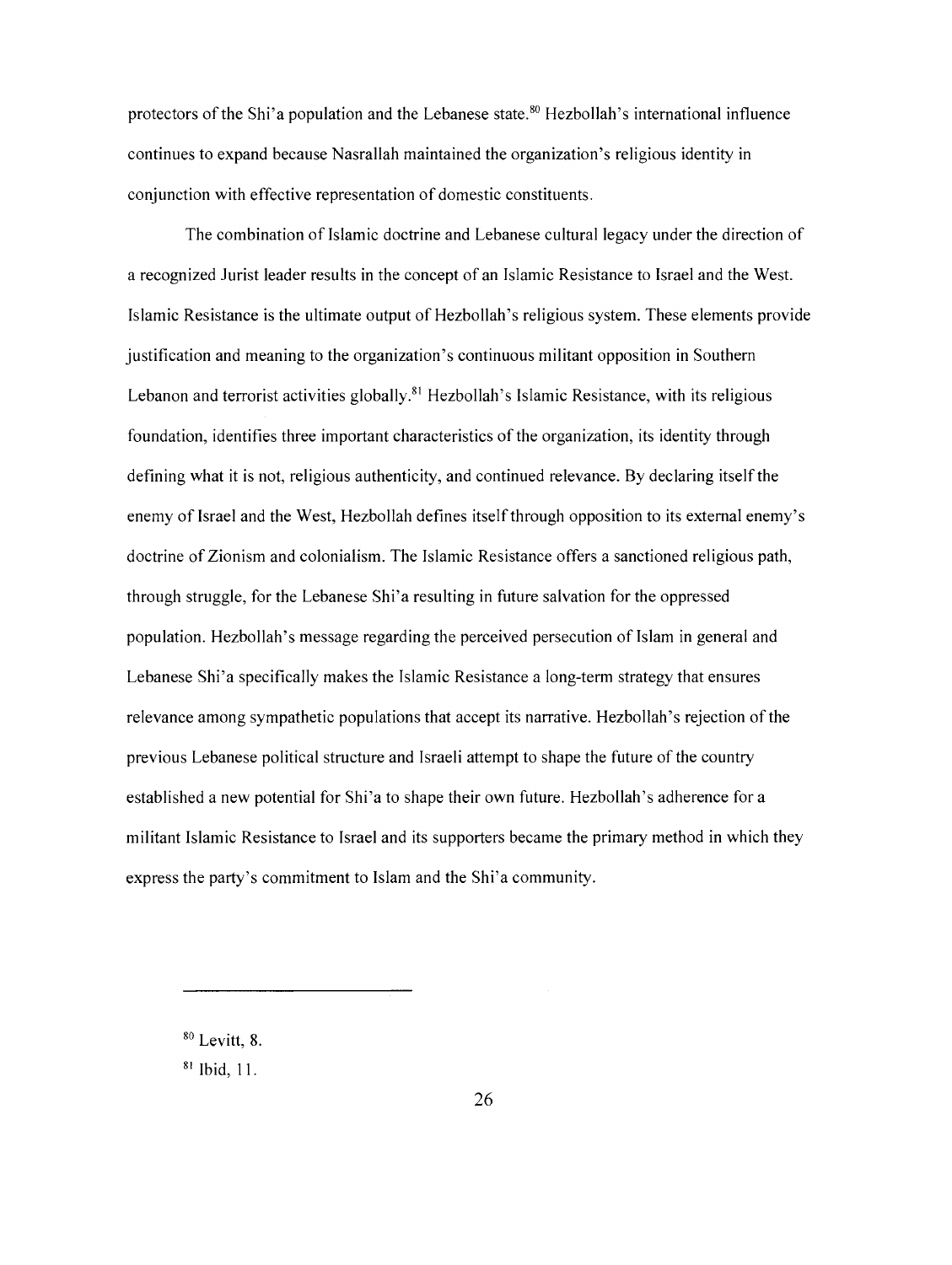The Islamic Resistance identifies an external enemy—Israel and the West, primarily the United States-for the Lebanese Shi'a. The Islamic Resistance provides Hezbollah with a critical reason for being by giving the organization internal coherence through the presence of an external threat. The organization consistently and repeatedly describes Israel and the West as its enemies and claims they are responsible for the disadvantages faced by Shi'a in Lebanon. Hezbollah, through the statements of Nasrallah, describes Israel as, "an illegal and usurper entity built on false pretenses, on massacres, and on delusions, and has therefore no chance for survival."82 Hezbollah believes that the Western nations, especially the United States, are complicit in the creation of Israel and are responsible for its continued existence.<sup>83</sup> This clear identification and indictment of its enemies allows Hezbollah a focal point against which it directs all of the facets of its organizational support and energy. The use of an Islamic Resistance incorporates the dialectic of violence enabled by social and religious activities. This dialectic built its reputation and legitimacy resulting in Hezbollah's emergence from the Lebanese Civil War as the preeminent Shi'a political party in the region.<sup>84</sup> By defining an external enemy, Hezbollah can clearly articulate what it is and what it represents.

The Islamic Resistance offers a path of salvation for all Lebanese Shi'a no matter their station in life. This resistance against Israel and the West, informed by historical events and religious teachings, is Hezbollah's raison d'etre and is a central theme in its messages. It offers the vehicle for Shi'a liberation from oppression and the ultimate realization ofthe organization's

<sup>&</sup>lt;sup>82</sup> Nasrallah, Voice of Hezbollah: The Statements of Sayed Hassan Nasrallah, 206.

<sup>83</sup> Ibid., 53.

<sup>&</sup>lt;sup>84</sup> Harik, Hezbollah: The Changing Face of Terrorism, 81.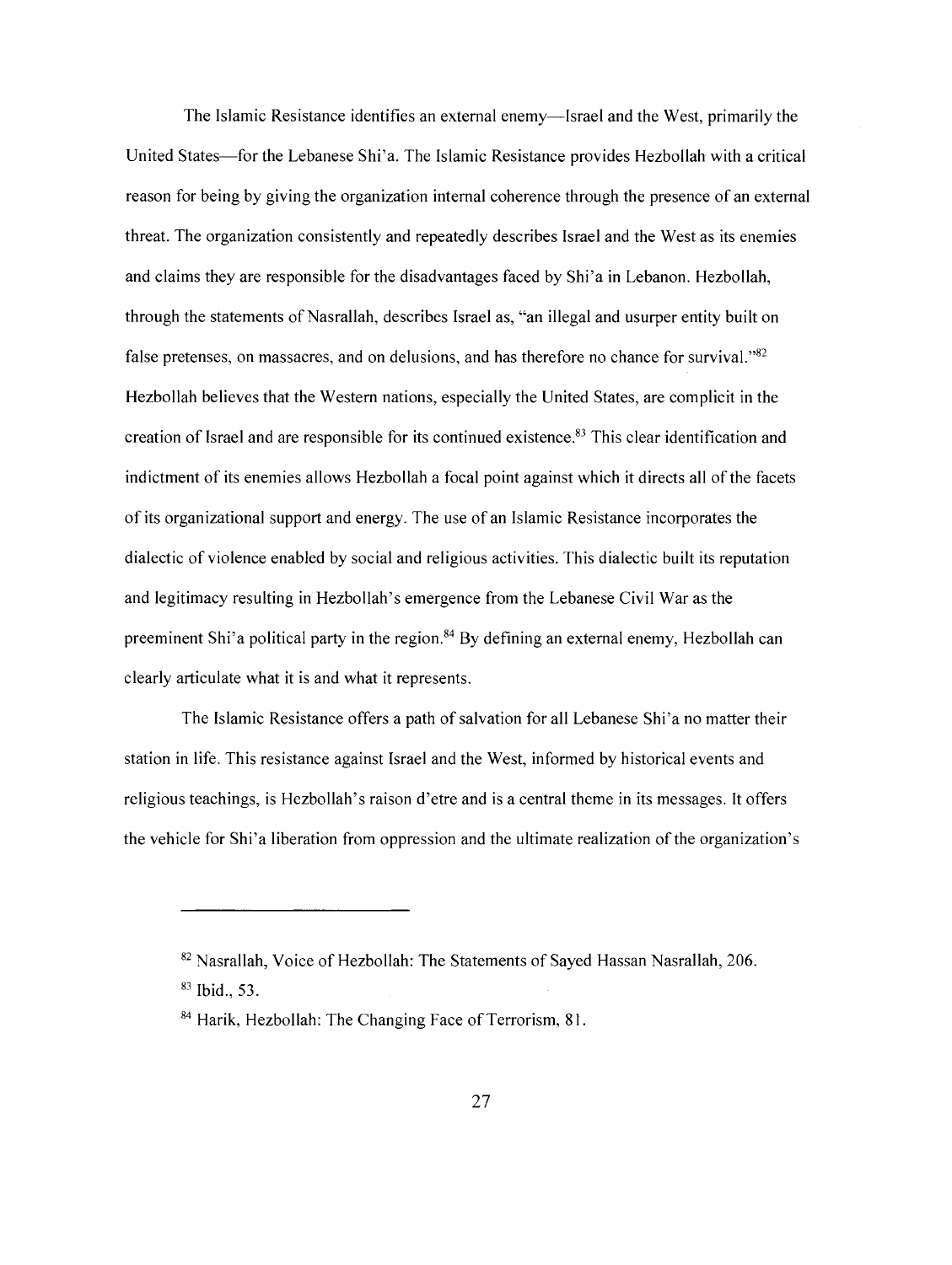goals. The conduct of the Islamic Resistance thus requires a full investment of support, spiritually and physically, by the organization and its supporters.<sup>85</sup> The leaders of Hezbollah connect the concept of armed resistance closely with the religious history of the Shi'a and traditional Islamic doctrine. Qassem describes the spiritual foundation of resistance by stating, "experience has proven that spiritual mobilization is a foundation for additional power that comes to aid at the time of battle irrespective of the modesty of military equipment available, and any military might may fall prey to self-defeat and dejection during enemy confrontation."86 This statement demonstrates Hezbollah's belief that the conflict with Israel is in accordance with traditional Islamic teachings of*jihad,* in which the internal struggle for one's soul took primacy over a fight in external combat. Hezbollah 's concept of Islamic Resistance not only satisfies internal strife but also describes the organization's external strategy and goals against its enemies. Nasrallah describes Islamic Resistance as,

The long-term strategy is clear and does not require additional explanation. It involves fighting against Israel and liberating Jerusalem, as well as Imam Khomeini's proposal, ending Israel as a state. We view the Israeli enemy with a different eye, that its very existence in the region poses a constant threat to Lebanon as a whole, even if it withdraws from the frontier zone.<sup>87</sup>

Nasrallah's and Qassem's descriptions of the internal and external struggle combine to inform the overall strategy and goals for the Islamic Resistance of Hezbollah. The resistance is an existential fight that requires sacrifice in order to achieve liberation for the mind, body, and spirit of the Shi'a they represent. The war waged by Hezbollah through resistance does not have physical or mental boundaries and requires the support of its supporters wherever they may be and in whatever fashion they can provide. The very act of resistance toward Israel and the West is

<sup>85</sup> Qassem, 69.

<sup>86</sup> Ibid.

<sup>87</sup> Nasrallah, Voice of Hezbollah: The Statements of Sayed Hassan Nasrallah, 63.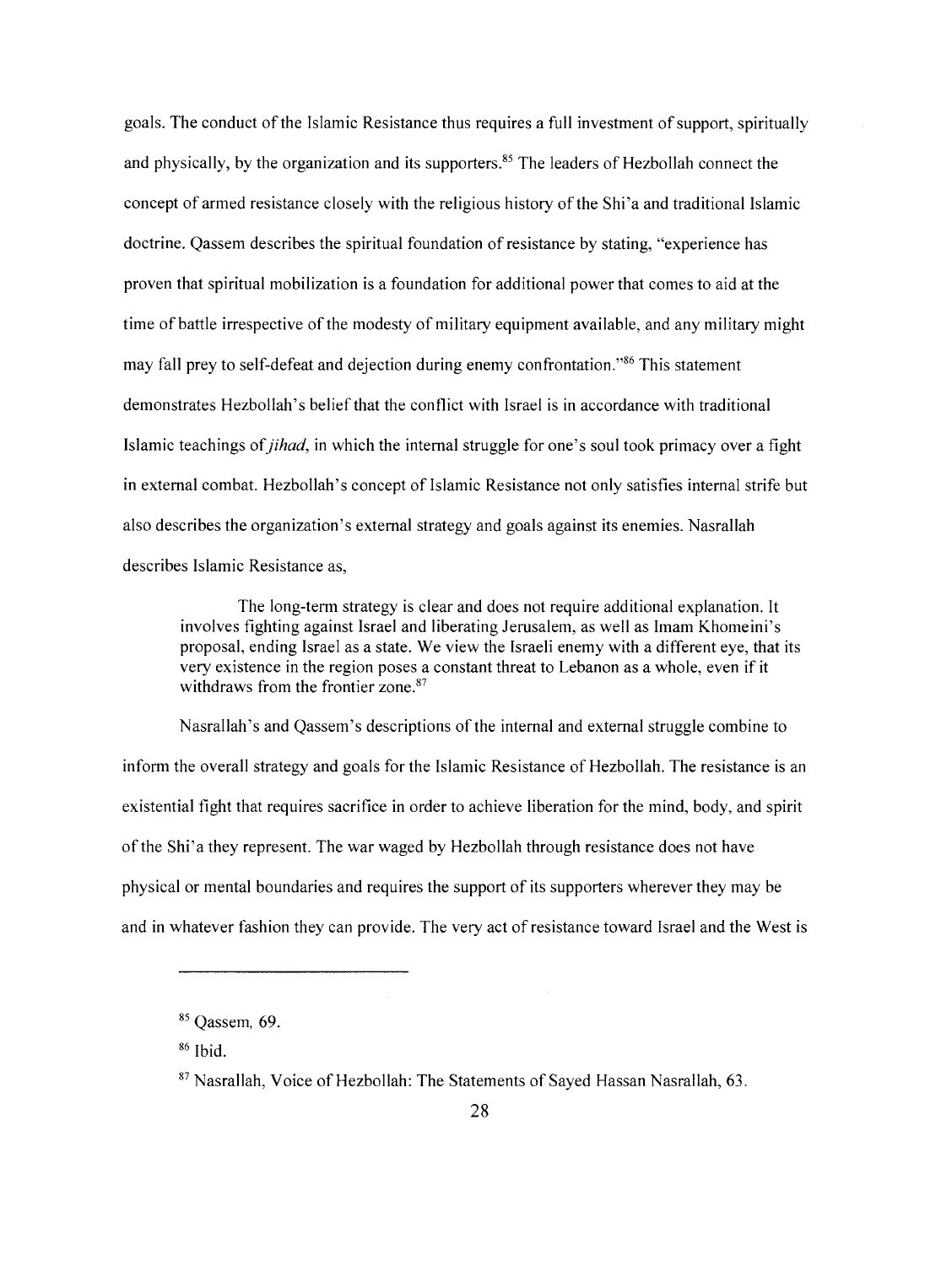a victory for the organization and its supporters. Hezbollah presents its tactical defeats and deaths of its members as legitimate martyrdom that only propagate Hezbollah' s narrative justifying the struggle inherent to Islamic Resistance. The Islamic Resistance ties the religious tenets of*jihad*  and *zakat* under the direction of a legitimate Jurist and in a relevant manner developing a conflict in which every Shi'a can and should participate.

The Islamic Resistance ensures the continued relevance of Hezbollah as long as Israel and the West exist. Violence against Israel and the West in the name of Islam garners support among a wide spectrum of audiences in Lebanon because of its appeal along ideological, religious, and military lines. Hezbollah made alliances with nation states, non-governmental organizations, and private individuals in order to realize its goal of defeating Israel and empowering the Shi'a community in Lebanon.<sup>88</sup> The party's first partners, which allowed Hezbollah to coalesce into a distinct and effective organization, were the countries of Iran and Syria. Iran, as previously noted, saw the religious foundation of Hezbollah as an opportunity to export its version ofthe Shi'a Islamic revolution into Lebanon. Nasrallah claims that Iran's support of Hezbollah and the Islamic Resistance emerged, "not on the basis of regional interests but on the basis of the mentality, ideology, and special structure of our [Hezbollah's] clerics and references, which pre-dated the founding of the Islamic regime of Iran, as it already been in existence in Najaf and elsewhere."<sup>89</sup> The ideological goals of Hezbollah coincide with Iranian goals because the founders of the organization where influenced by the same Shi' a clerics that helped spur the revolution in Iran in 1979. This ideological relationship prompted Iran to provide

<sup>88</sup> Harik, Hezbollah: The Changing Face of Terrorism, 3.

<sup>89</sup> Nasrallah, Voice of Hezbollah: The Statements of Sayed Hassan Nasrallah, 110.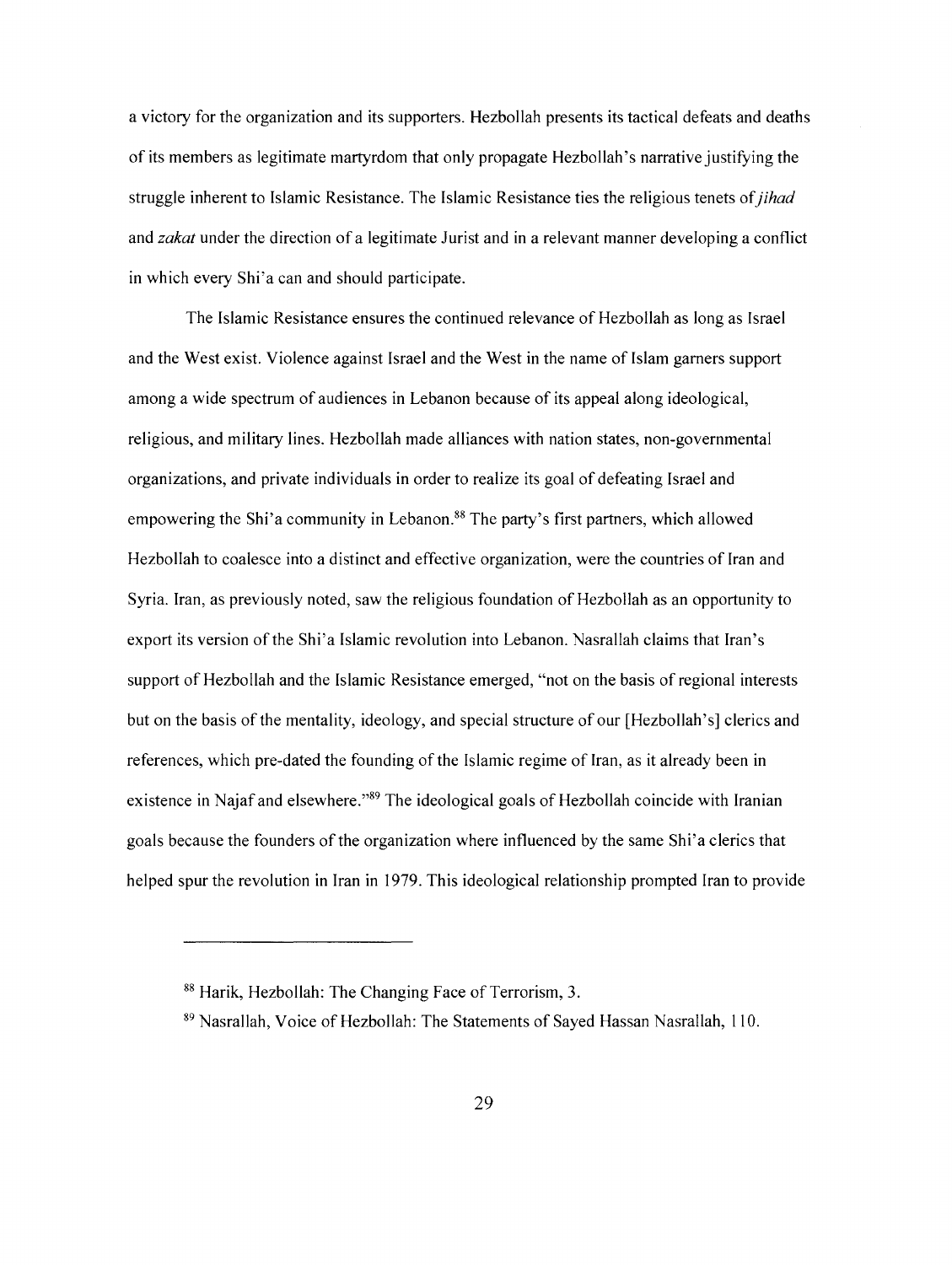political, military, and monetary support to Hezbollah from its inception until the present day. Without Iran's support, it is unlikely that Hezbollah could have emerged as the influential organization that it is today. The discrete source of support for the Islamic resistance comes from private individuals and non-governmental entities.<sup>90</sup> Private donations from campaigns tied to zakat giving generate consistent support for the organization that is disparate from the fluctuations inherent to the political will of a particular nation state. With Hezbollah's social services, financial, and governance apparatus in the region, a portion of this external monetary support without a doubt funds its Islamic Resistance against Israel. This money is often routed through the social services institutions Hezbollah operates which helps shield it from international efforts to block the funding of terrorism Hezbollah's long-term policy of Islamic Resistance ensures it will maintain the benefit from the support from individuals, organizations, and nations that identify with its goals. The Islamic Resistance is the logical form for Hezbollah messages and actions because of its religious foundation and its pursuit of victory in the struggle for Shi'a legitimacy in Lebanon.

The study of Islam gives insight into the logic, form, and function that provides Hezbollah with continued relevance and appeal. The findings in this section suggest that the religious characteristics of Hezbollah give the organization global support and legitimacy amongst populations with similar identities. Hezbollah, as an organization, derives its vision and structure from traditional teachings of Islam influenced through Shi'a clerics who brought these lessons to Lebanon. Hezbollah's narrative that it is the legitimate defender of the Lebanese Shi'a emerges from Islamic history, traditional Islamic tenets, and recognized jurist authority figures. The manifestation of the combination of history, doctrine, and leadership is the Islamic

90 Norton, 108.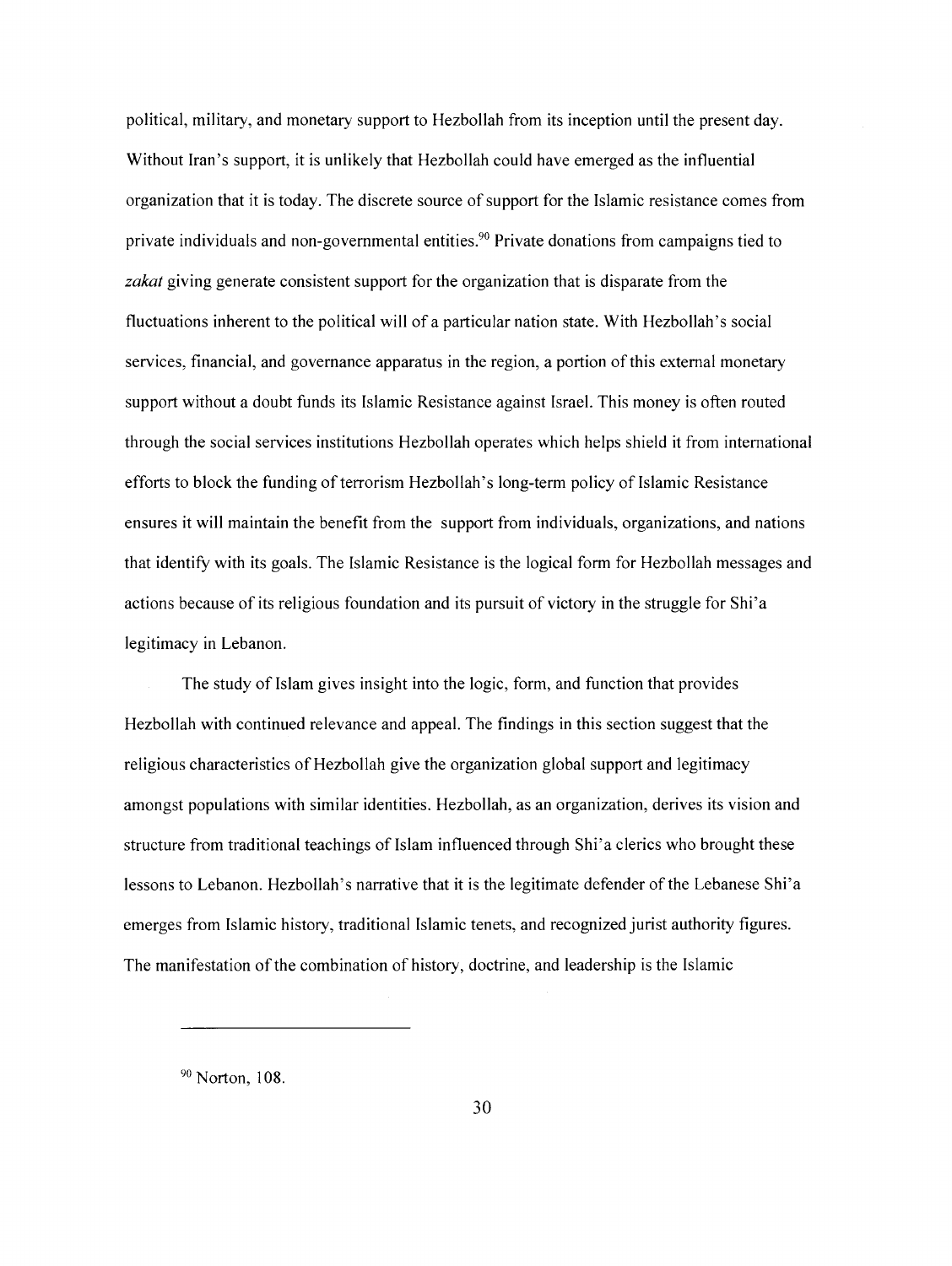Resistance toward Israel and the West. The Islamic Resistance is the defining characteristic of the organization because it presents a coherent story, grounded in the past and promising a hopeful future, for the Lebanese Shi'a. The common thread throughout Hezbollah's actions and messages is Shi'a Islam. Religion provides the underlying logic to the form and capabilities exhibited by Hezbollah. Islam, as personified by Hezbollah throughout its existence, is more than a religious practice; it is a complete system of control that orders the lives of its followers. However, several Islamic groups with similar ideologies rose and fell in the same period without nearly the success achieved by Hezbollah as this organization has the added component of Lebanese culture. The close clan and family relations inherent to Lebanon, combined with the ideological foundation of Islam, allowed Hezbollah to emerge and thrive across the globe within just a few decades.

Section 2: Hezbollah and the Diaspora through Lebanese Cultural Attributes

A counter-narcotics operation in 2008, led by the US Government in Columbia, arrested several Lebanese citizens affiliated with Hezbollah resulting in the seizure of over \$23 million in cash.91 The presence of such a large amount of money in a single drug deal clearly indicates the depth of Hezbollah's overseas presence within the secretive world of narcotics trafficking. Hezbollah's involvement in the drug trade far from its homeland requires the willing support of Lebanese citizens living abroad toward the organization's mission in Lebanon. Building on the religious foundation of Islam, the Lebanese culture creates another worldwide unifying identity that Hezbollah exploits in support of its operations. This section explains how Hezbollah, operating on the other side of the globe from its homeland in Lebanon, can extend its presence through the cultural attributes of Lebanon through which it derives diverse sources of financial and political power.

<sup>&</sup>lt;sup>91</sup> Levitt, 105.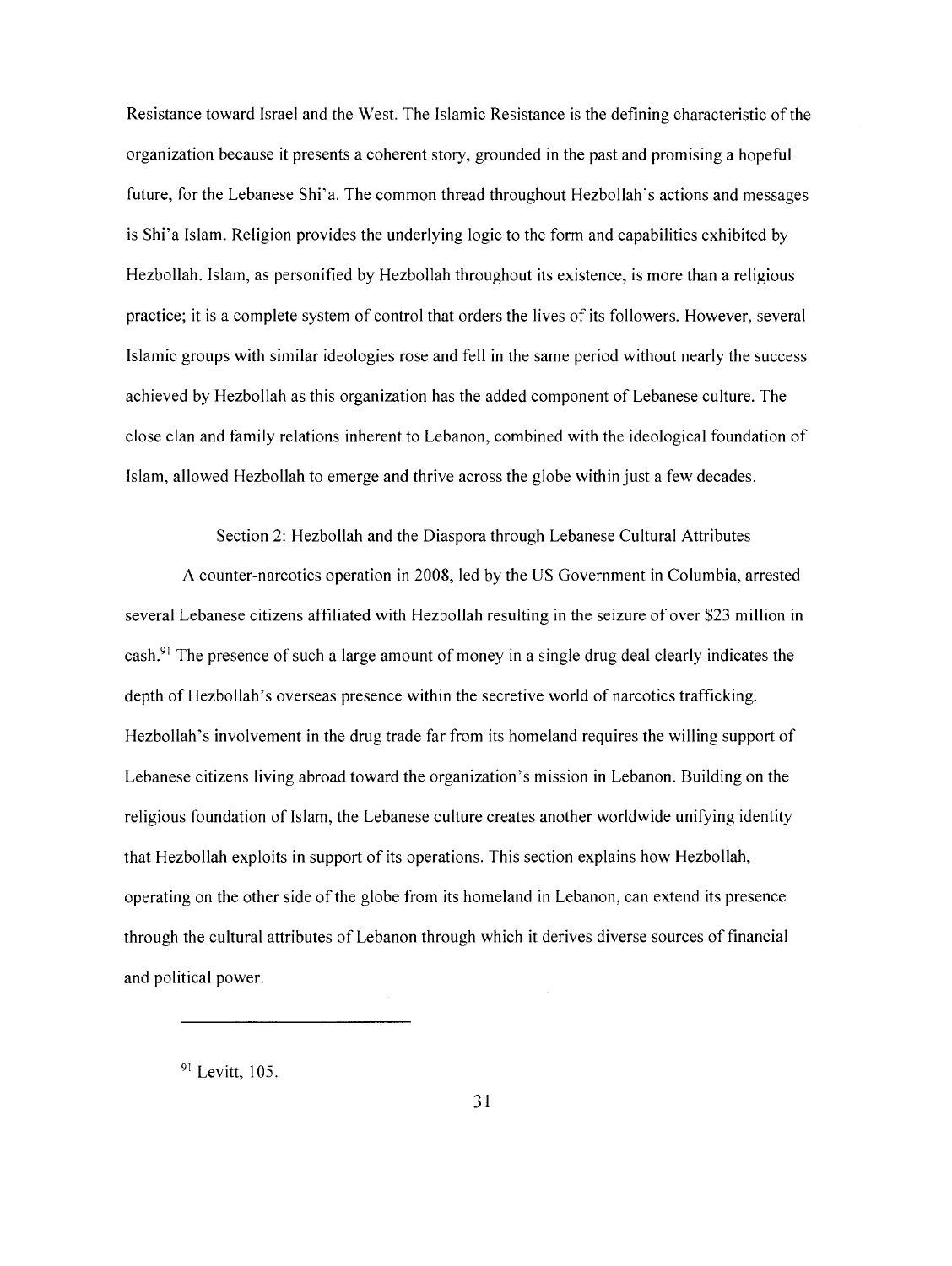While Islam is the logic that guides Hezbollah's messages and actions, Lebanese culture is the vehicle for its international expansion. Lebanon's history as a nation state, comprised of multiple ethnicities and religious groups, created unique cultural attributes that contribute to Hezbollah's influence within diaspora groups. While religion is an obviously unifying aspect of Lebanese culture, the societal structure inherent to Lebanese culture also greatly contributed to the expansion of Hezbollah over the last thirty-three years.

The Lebanese clan based society, *zu 'ama,* went through evolutions that Hezbollah recognized and exploited for it benefits at home in Lebanon and abroad in the diaspora communities. The development of a society based around the formation of clans placed emphasis on familial loyalty and resulted in a culture predicated around clientilism and patronage.<sup>92</sup> The pervasive clan relationships within Lebanese culture survived the post-colonial era, the Lebanese Civil War, and remained intact until today. Clan relationships, a hierarchal structure based upon patronage and support, became increasing important to Hezbollah's legitimacy as the organization developed. Hezbollah acquired financial support from the Lebanese diaspora through a host of service-based organizations that it converted into political power and legitimacy within Lebanon.<sup>93</sup> In addition to its sponsorship of social services, Hezbollah utilized the clan relationship in support of its criminal and terrorist operations overseas.<sup>94</sup> The organizational model used by Hezbollah, grounded in Shi'a Islam and the *zu 'ama,* allows the organization to exist as many different entities simultaneously even when its goals and messages seem to be at odds with one another. This section examines the cultural characteristics of the Lebanese Shi'a

 $92$  Shanahan, 37.

 $93$  Harik, Hezbollah: The Changing Face of Terrorism, 82.

<sup>&</sup>lt;sup>94</sup> Levitt, 10.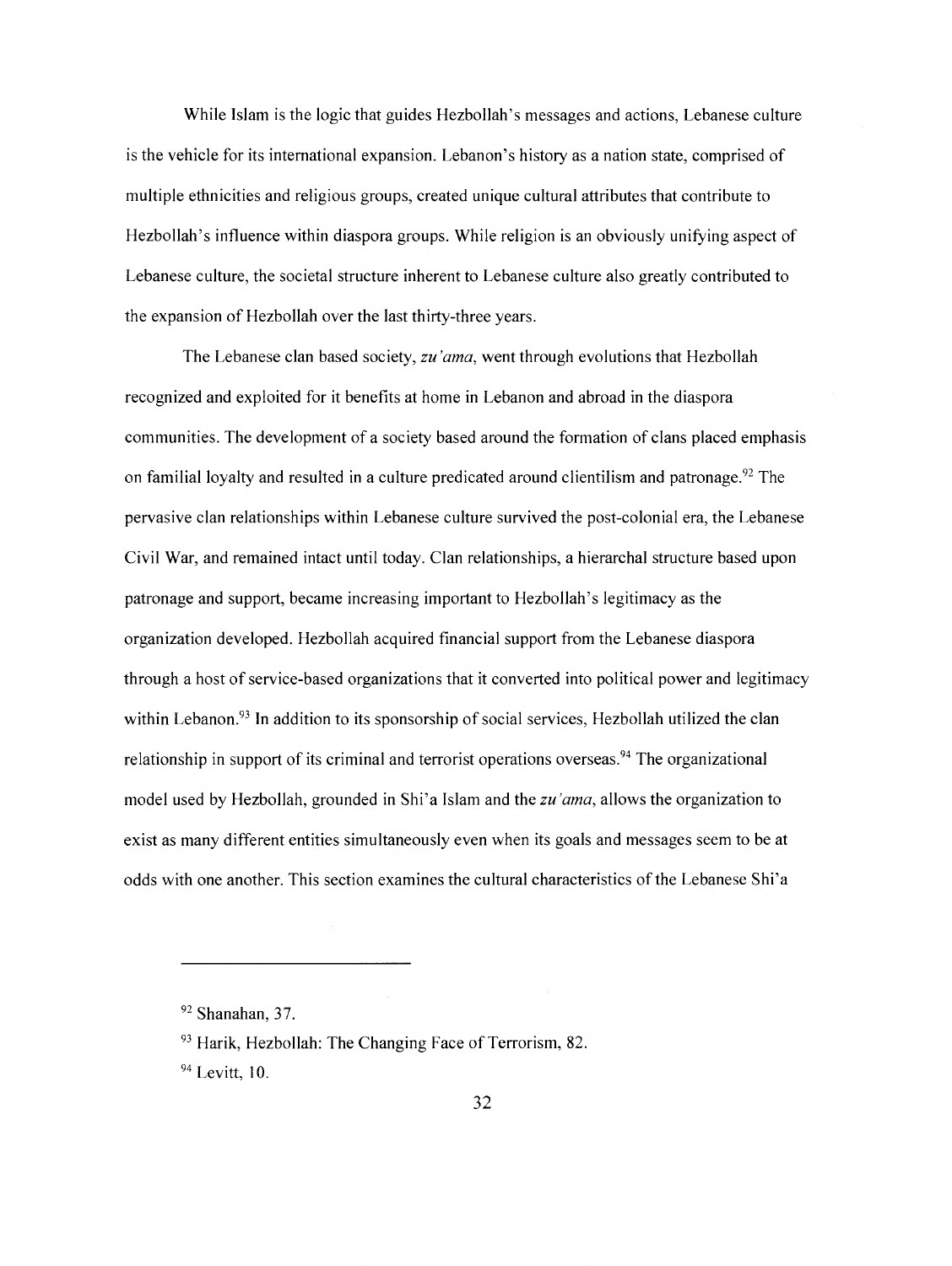from the post-colonial era until today that allowed Hezbollah influence amongst the diaspora, which they cultivated into continued economic and political support.

The Lebanese cultural concept of *zu 'ama* predated the founding of Hezbollah and served as a method to gather influence and patronage amongst the Shi'a population. The *zu 'ama* is the oldest form of political and social organization in Lebanese culture and reflects the common clan based society characteristic of the wider Arab region.<sup>95</sup> The concept of a clan-based system, with its deeply embedded social customs, still permeates throughout Lebanese culture, whether in Lebanon or abroad. The traditional leader of the clan, called a *za 'im* established the conditions for his influence by creating a support base through two means: by owning and leasing land or by operating businesses that earned the loyalty of his workers.<sup>96</sup> This traditional exchange of loyalty and support for patronage is another important characteristic of Lebanese culture, which Hezbollah eventually adopted in its influence within diaspora communities. Inheritance and familial relationships determined the clan's hierarchy and passed the power ofthe *za 'im* from one generation to the next.<sup>97</sup> The restriction of power to specific families and clans contributed to social unrest in Lebanon as the Shi'a communities mobilized politically in the mid-20<sup>th</sup> century. Hezbollah's emergence during the Lebanese Civil War is due in part to its ability to use the cultural clan system of Lebanon to garner economic and political support thereby gaining legitimacy.

The pre-Civil War Lebanese *Zu'ama* used patronage to ensure local control of the Shi'a but allowed the overall oppression of the Shi'a communities within Lebanon by more powerful Christian and Sunni clans. The collapse of the existing *zu'ama* order in Lebanon during the civil

<sup>&</sup>lt;sup>95</sup> Shanahan, 37.

<sup>96</sup> Ibid., 38.

<sup>97</sup> Azani, 49.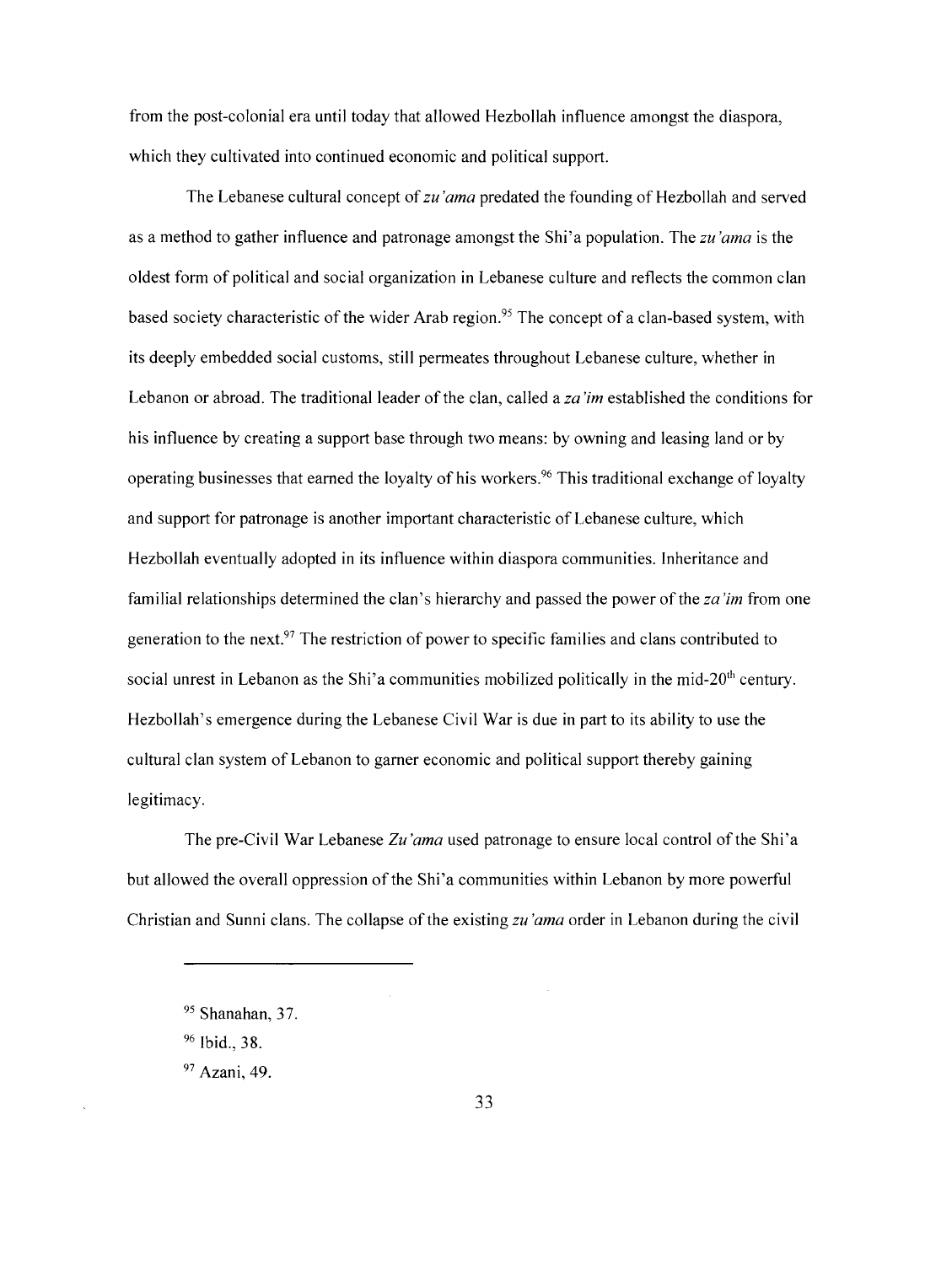war produced an environment in which emergent organizations like Hezbollah gained power. The competing ethnic groups within Lebanon wielded power for generations using similar patronage based clan systems prior to the social unrest during the 1970s. Since Lebanon's independence from France in 1943, the defining characteristic of Lebanese politics was the compromise between Sunni Muslims and Christian Maronite clans in a power sharing arrangement.<sup>98</sup> The prominent influence ofthese two ethnic group concentrated political and economic power within their communities, which relegated the Shi'a in southern Lebanon and the Beqaa Valley to second-class citizens status. The marginalization ofthe *Shi'azu'ama* caused the mass emigration of families from Lebanon to various regions ofthe world who still identified with the clan relationships in Lebanon.<sup>99</sup>

One of the primary catalysts for the Lebanese Civil War was the mobilization of competing Shi'a groups into a unified block that fought for regional power within the country. The breakdown ofthe traditional Sunni and Christian *zu 'amain* Lebanon allowed Hezbollah to emerge as a viable patron for the Shi'a community. The rise of Shi'a political mobilization in the 1970s, with its religious sentiment influenced by Imams such as Musa Sadr, put pressure for social reforms on the existing Lebanese government dominated by Sunni and Christian sects.<sup>100</sup> The bitter grievances between religious factions along with Palestinian and Israeli violence in Southern Lebanon sparked the Lebanese Civil War. The war, with its competing militias and international influence from Israel, Syria, and Iran created instability in the region out of which

<sup>98</sup> Norton, 11.

<sup>99</sup> Ibid., 14.

<sup>100</sup> Jaber, 11.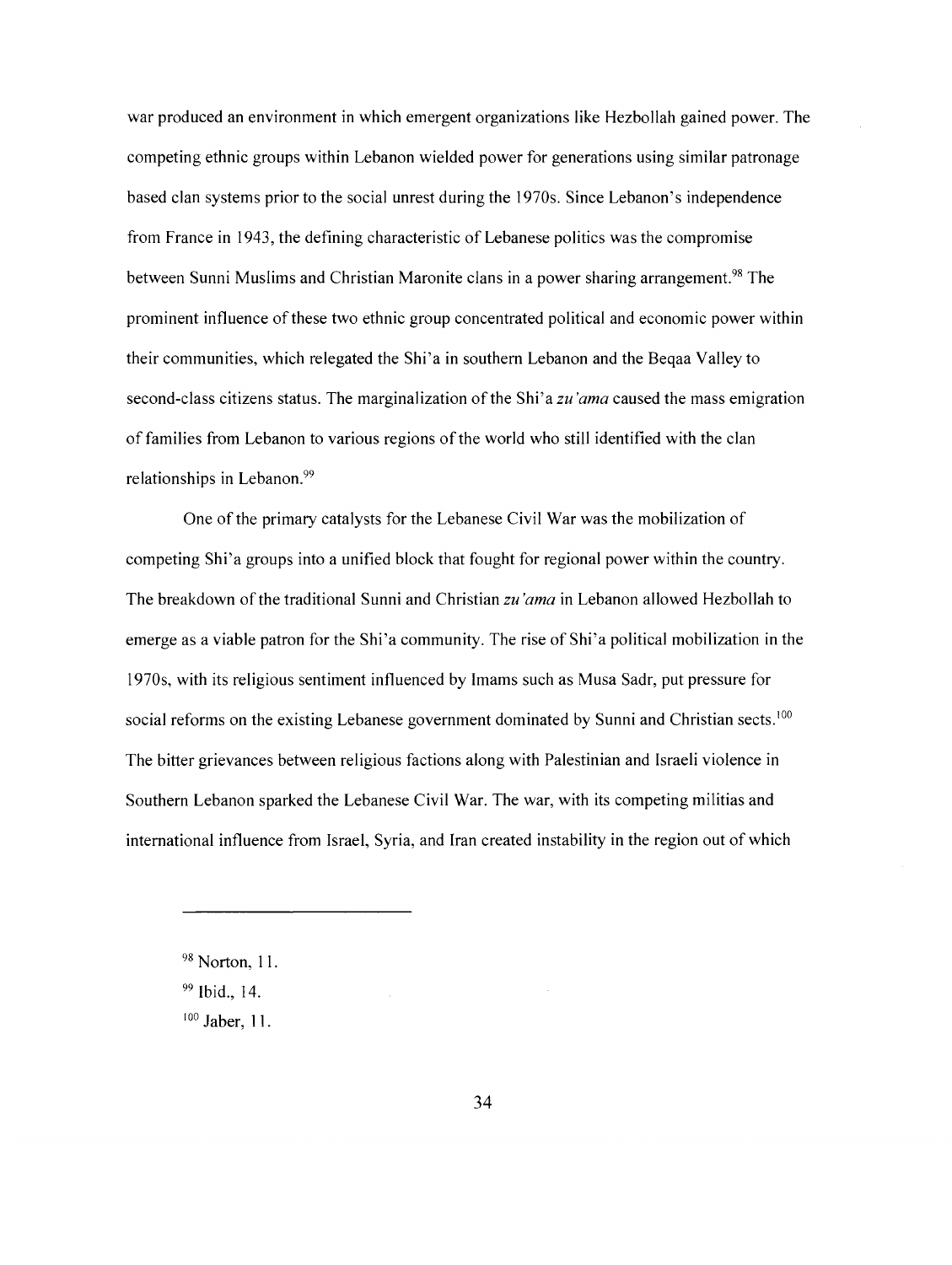Hezbollah emerged. During its initial formation, Hezbollah believed the existing Shi'a political movements, such as AMAL, strayed too far from the original religious base and thus lacked legitimacy in the eyes of the Shi'a *zu 'ama.* Combined with the patronage of Iran following the Islamic Revolution and the invasion of Lebanon by Israel in 1982, Hezbollah became the new face of Shi'a political organization still tied to its religious foundation with the capability for resistance against the invaders. 101 Even though its foundation was as a religious militia, Hezbollah quickly built a complimentary social service apparatus that supported the local Shi'a community and thus gained them the support of the Shi' a *zu 'ama* within Lebanon and within diaspora communities worldwide. Shi'a political mobilization, under leaders like Musa al-Sadr, developed institutions that unified the population internally and gained legitimacy to the diaspora Lebanese population externally that Hezbollah incorporated into its operating construct.

Hezbollah combined the historic patronage of Lebanese culture with the unity inherent to the struggle of the civil war more effectively than its rivals and gained global support for its vision amongst the Lebanese diaspora communities. The two key aspects that enabled Hezbollah ascendance amongst the Shi'a *zu 'ama* was the perceived illegitimacy of AMAL because of its secular politics and the organization's adherence to Iranian doctrine of exporting the Islamic Revolution. Hezbollah bested AMAL amongst the Lebanese Shi'a because of its responsive handling of social services in the region, violent opposition to Israel, and AMAL's perception of corruption.<sup>102</sup> Hezbollah's perceived integrity from religious authority proved much more attractive to the Shi'a *zu 'amain* Lebanon and that sentiment passed unto the family members living abroad. This tangible legitimacy gained through social service and violent resistance within

 $101$  Nasrallah, Voice of Hezbollah: The Statements of Sayed Hassan Nasrallah, 406.  $102$  Norton, 45.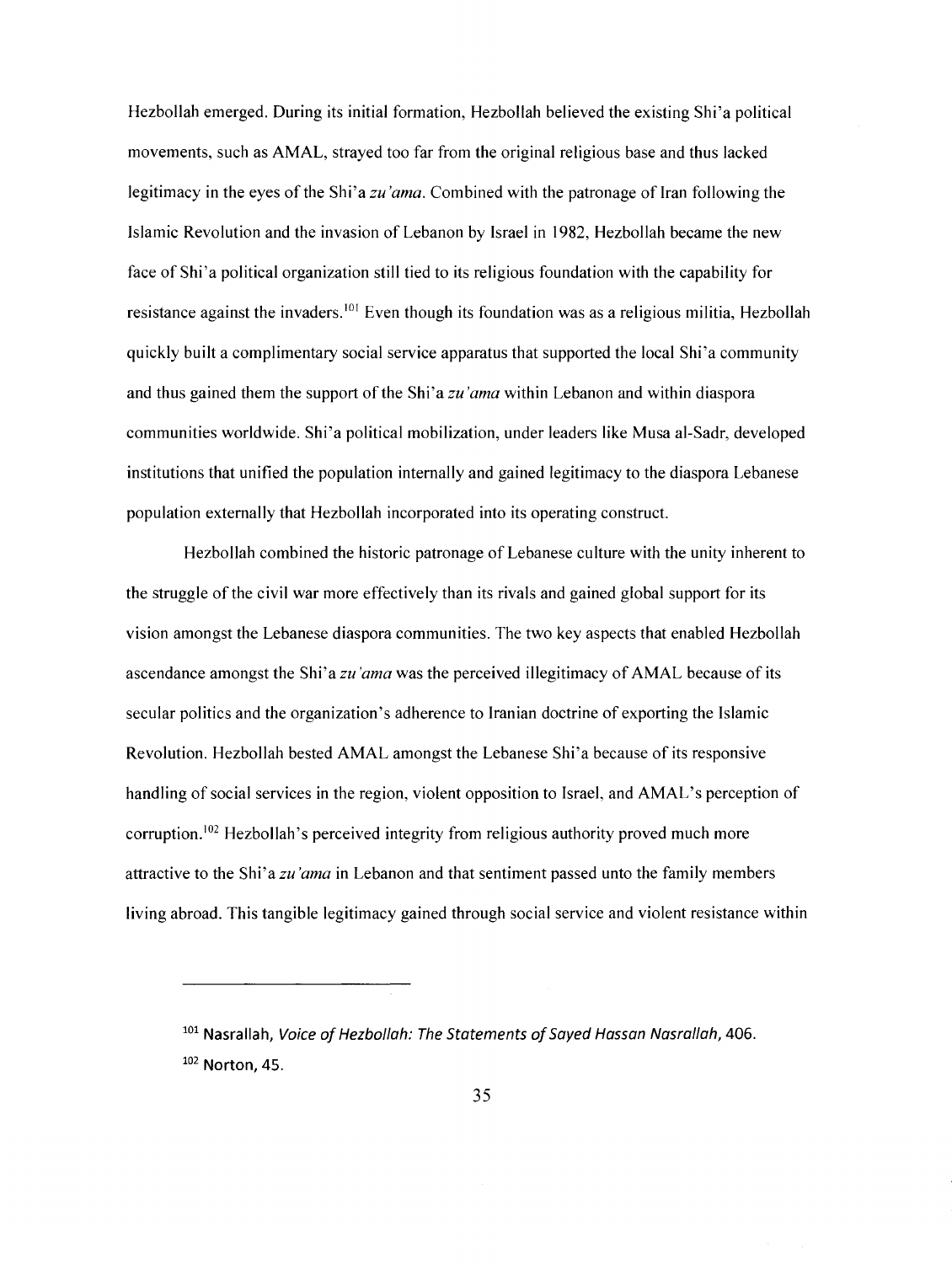Lebanon earned Hezbollah respect within the Shi'a families at home. Their relatives overseas saw Hezbollah as the most legitimate Shi'a movement in Lebanon, which allowed the expansion of Hezbollah's influence in the diaspora communities abroad. Hezbollah's ideological foundation in the Islamic Revolution caused it perception of the struggle within Lebanese Shi'a community as part of a global problem affecting Muslims everywhere.<sup>103</sup> This concept of a worldwide fight for representation and community held immediate relevance with the Lebanese diaspora throughout the globe. The diaspora, often victims to their own persecution and marginalization, felt an immediate sense of connection to Hezbollah, which it converted into tangible forms of support. Iran saw Lebanon as the first success in exporting its Islamic Revolution that Hezbollah then in tum exported through Lebanese culture to the diaspora residing outside oftheir homeland. Hezbollah emerged during the Lebanese Civil War with an ideological will, through the exportation of Islamic Revolution, and a practical way, diaspora support of an organization caring for their families, of supporting the organization financially from communities outside Lebanon.

Hezbollah translated the support derived from Lebanese culture into a host of financial sources from which it funds its operations. Hezbollah legitimacy within the *Shi'azu'ama* in Lebanon produced close economic ties between expatriate diaspora communities and the organization. The Lebanese Civil War produced an environment where similar organizations competed for popular and thus financial support from the Shi'a *zu 'ama.* Hezbollah emerged as the predominant Shi'a organization in the eyes ofthe Shi'a diaspora because of its careful nurturing of the pious image of the party and its commitment to the resistance against Israel and the West. With the legitimacy gained through the effective employment of social services and violence, Hezbollah reaped the reward of support from a diverse economic base. Financial

103 Jaber, 54.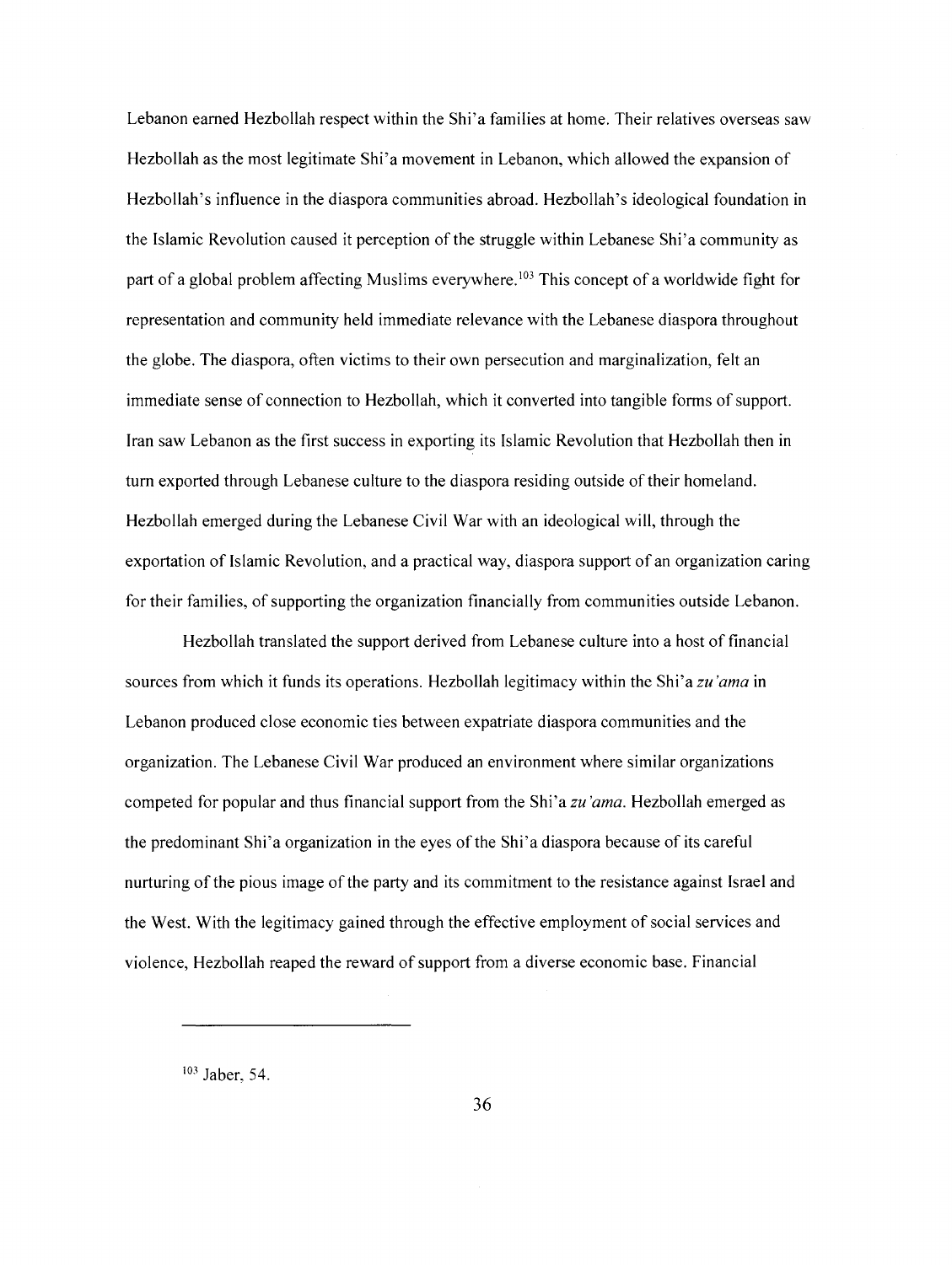support for Hezbollah from outside Lebanon manifested in a variety of overt and covert ways that eventually became an essential source of fundraising for the organization. Hezbollah today continues to receive money from three important and complimentary sources: legal donations to its social service committees, and illegal involvement in criminal and terrorist organizations, and state sponsors.<sup>104</sup> These multiple sources of financial support are flexible, effective, and inherent to Islamic doctrine, which reflect the overall aesthetic of the organization and make them very difficult to disrupt.

The intersection of culture and religion enables Hezbollah's ability to leverage donations from the diaspora Lebanese Shi'a population. The Lebanese diaspora communities close cultural connection with their families, based upon the clan relationships inherent with the *zu 'ama* system, predicated certain financial responsibilities.<sup>105</sup> Members of the diaspora desired to support the most effective organization within Lebanon who could assist their relatives in the homeland through social service programs. Hezbollah's religious identity gave the organization a reputation of incorruptibility that appealed to the diaspora who did not want their money squandered. Hezbollah's actions through the Islamic Resistance against Israel and its effective management of social programs immediately appealed to the diaspora who in tum supported the organization financially.

104 Norton, 110

105 Guita Hourani, "Lebanese Diaspora and Homeland Relations," National Defense University, October 23, 2007, accessed December 11, 2014, http://www.ndu.edu.lb/lerc/publications/Lebanese%20Diaspora%20and%20Homeland%20Relati ons.pdf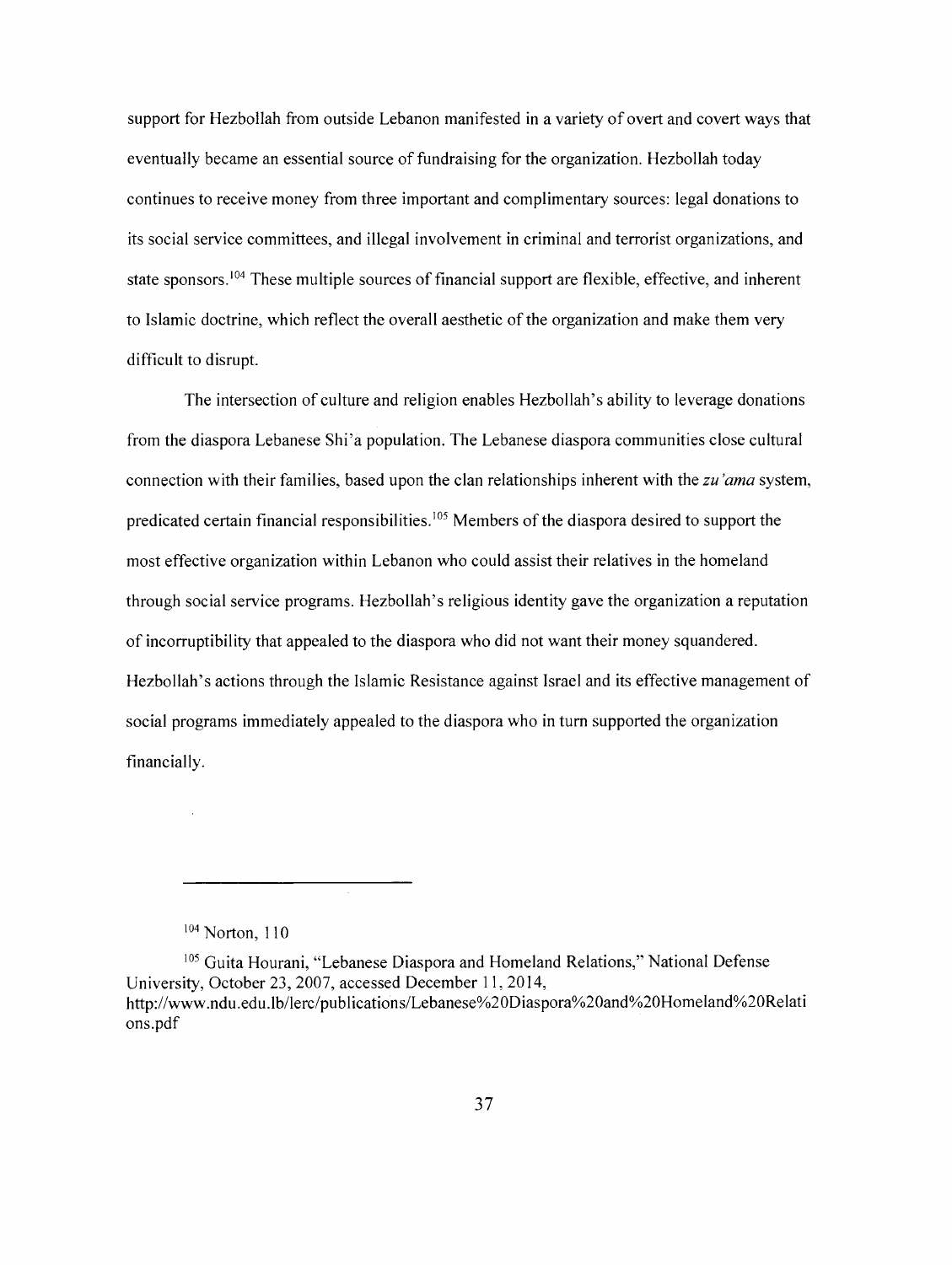Zakat or alms giving are a religious practice sanctioned by Hezbollah's clerical leadership that helps fund the organization's activities. Hezbollah created several social service institutions that collect donations from the diaspora and applies those monies to projects that benefit the Shi'a within Lebanon. These programs also retain the donors' interest in the Lebanese homeland. The Iranian Revolution provided a model for Hezbollah regarding the employment and utility of social programs, which further generated support from the Shi'a *zu 'amain*  Lebanon. Hezbollah founded the Jihad al-Binaa, or the Reconstruction Campaign, in 1988, which rebuilt homes, schools, and waste management facilities in areas devastated by the fighting. 106 The popularity of the Reconstruction Campaign sprouted similar social services organization under the umbrella of Hezbollah. The party began the Islamic Health Organization and the Philanthropic and Social Martyrs Institution to address the health care issues of sick and wounded within the Shi'a communities in Lebanon.<sup>107</sup> In 1989, Hezbollah founded the Support Association of the Islamic Resistance, which encouraged financial donations from supporters within Lebanon and in Shi'a communities worldwide.<sup>108</sup> The Support Association collected funds in the form of *zakat* at mosques, schools, commerce institutions, and private events within the Shi'a diaspora communities in support of the entire spectrum of Hezbollah's activities. These donations, received through the traditional manner of*zakat* giving, allowed Hezbollah to fund its subordinate militant and social service entities while appearing as benign religious tithing.

<sup>106</sup> Judith Harik, "Hizballah's Public and Social Services and Iran," in *Distant Relations: Iran and Lebanon in the Last 500 Years* (London: The Centre for Lebanese Studies in association with l.B. Tauris & Co., 2006), 273.

<sup>107</sup> Qassem, 85.

<sup>108 &</sup>quot;Funding Terrorism: Hezbollah Uses Its Websites to Collect Donations for Itself and for Its Affiliated Institutions in Lebanon and Elsewhere in the World," The Meir Amit Intelligence and Terrorism Information Center, May 26, 2008, accessed October 15, 2014, http://www.terrorism-info.org.il/data/pdf/PDF\_08\_120\_2.pdf.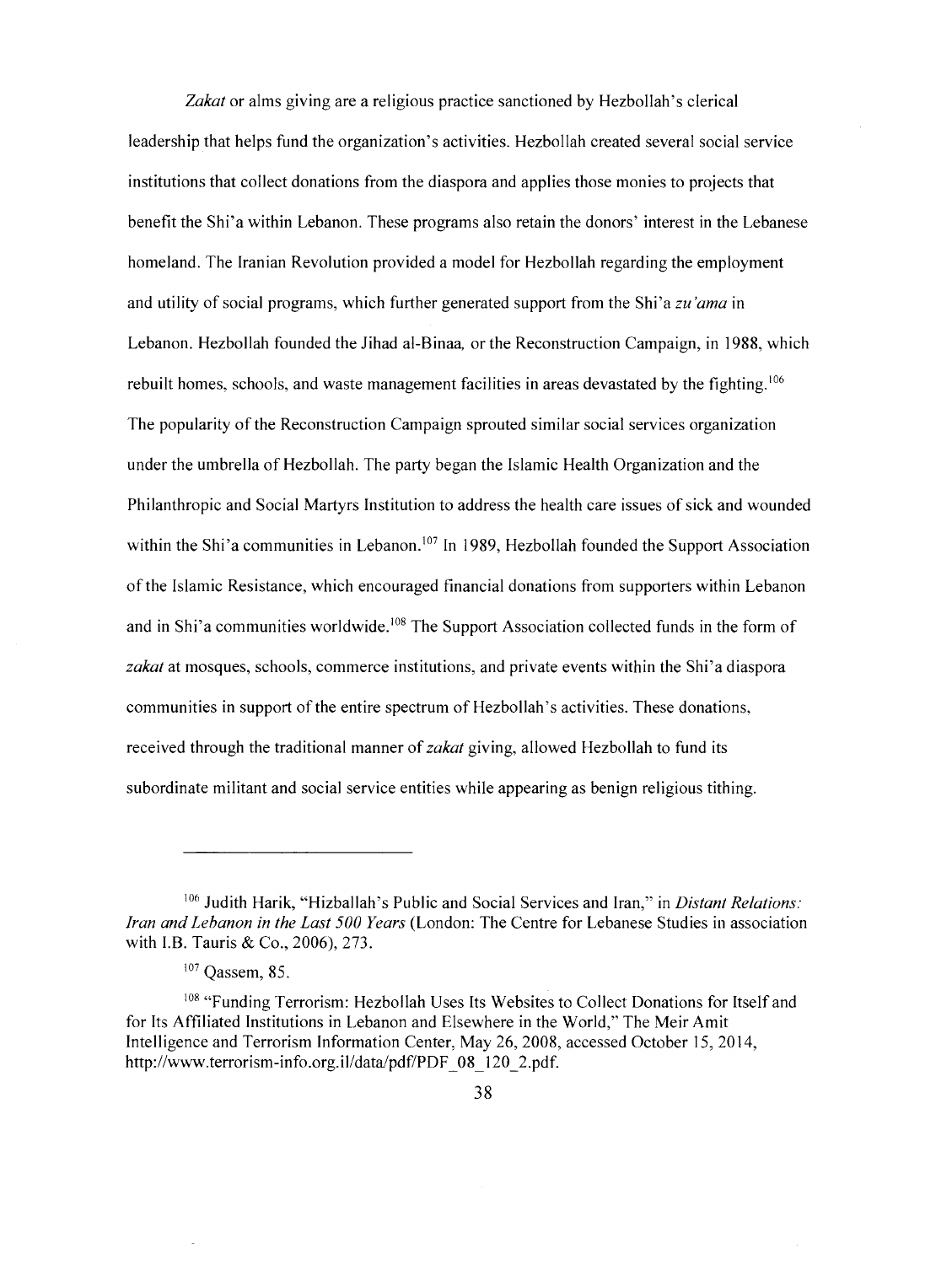Hezbollah, incorporating its Islamic doctrine of charitable works, emerged as a generous benefactor for the disadvantaged Shi'a community, which generated future recruitment and legitimacy in a region where no other organization could do so as effectively. Hezbollah's social service model, based on the tenets of Islam and using Iran as the initial example, allowed the group continued legitimacy and support amongst the local *zu 'ama* and Lebanese Shi'a diaspora communities. Hezbollah's effective use of donated money combined with the organization's pious perception reinforced the organization's legitimacy in the eyes of the diaspora.

A cultural practice ingrained within Lebanese diaspora communities is the sending of remittances to Lebanon from abroad. A consistent path for success for Lebanese Shi'a families remains emigration abroad in the pursuit of financial opportunity while providing monetary support for their families at home in Lebanon.<sup>109</sup> The return of remittances currently make up to twenty percent of Lebanon's GDP and are vital for the financial well-being of the families of Shi'a living in Lebanon.<sup>110</sup> With Hezbollah's perception of legitimacy among the Shi'a at home, their families generously provide directly to the organization as the most trusted method of support. Hezbollah serves as the vehicle for sending remittances from the diaspora community and leverages that consistent source of financial aid against all of its activities.

The support from the diaspora, gained through the legitimacy of Hezbollah, necessitated the creation of Sharia compliant financial institutions to manage the outpouring of wealth into the organization. Sharia compliant financing entails the use of legitimate Islamic scholars to sanction

<sup>&</sup>lt;sup>109</sup> Norton, 1.

<sup>&</sup>lt;sup>110</sup> Dilip Ratha, "Migration and Remittances in Lebanon," The World Bank, November 8, 2010, accessed January 19, 2015, http://data.worldbank.org/country/lebanon.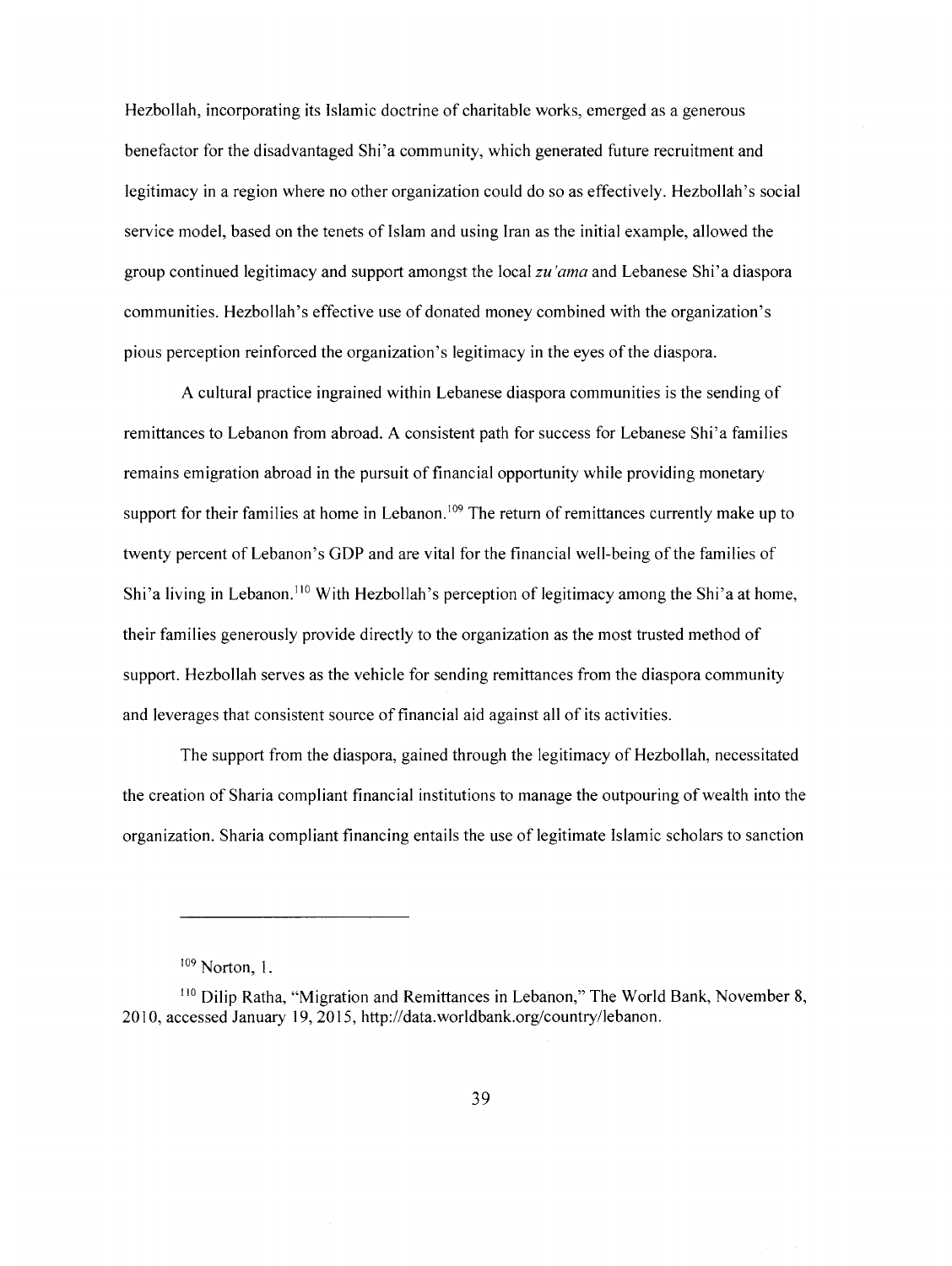the transfer of money or assets and fit in Hezbollah' s function as the legitimate representative of Lebanese Shi'a and its international supporters.<sup>111</sup> Within Lebanon, Hezbollah operates several legitimate banking institutions under the banner of *Beit al-Mal.* These banks, whose translation means "House of Wealth," possess international recognition and legitimacy that allows the organization to transfer the donations generated by the Support Association into Lebanon. 112 The dollar amount generated by Hezbollah in this manner is notoriously difficult to ascertain. However, figures of Hezbollah's loan expenditure program in Lebanon exceeded \$4.5 million dollars in 2001 alone.<sup>113</sup> The party's ability to generate money from private donations without question exceeds millions of dollars annually and is likely in the tens or hundreds of millions of dollars. Hezbollah 's solicitation of seemingly humanitarian donations through religiously sanctioned finance houses allows the organization to maintain diversity in its support base. This diversity in religiously and culturally sanctioned finances is combined with another form of revenue which requires the support of the *Shi'azu'ama* abroad, the financial benefits associated with connections to criminal organizations.

Hezbollah's presence in international diaspora communities provides the organization with access to criminal enterprises that it then uses to supplement its financial income. The relationship and support from the *zu 'ama* provides the organization access to organized crime elements within diaspora communities outside of Lebanon. Throughout the 1980s, Hezbollah

<sup>111</sup>Robin Wigglesworth, "Loans for Raising: Islamic Finance," Vision: Fresh Perspectives for Dubai, March 2014, accessed March 16, 2015, http://vision.ae/focus/loans for raising islamic finance.

 $112$  Ibid.

<sup>&</sup>lt;sup>113</sup> Harik, Hezbollah: The Changing Face of Terrorism, 92.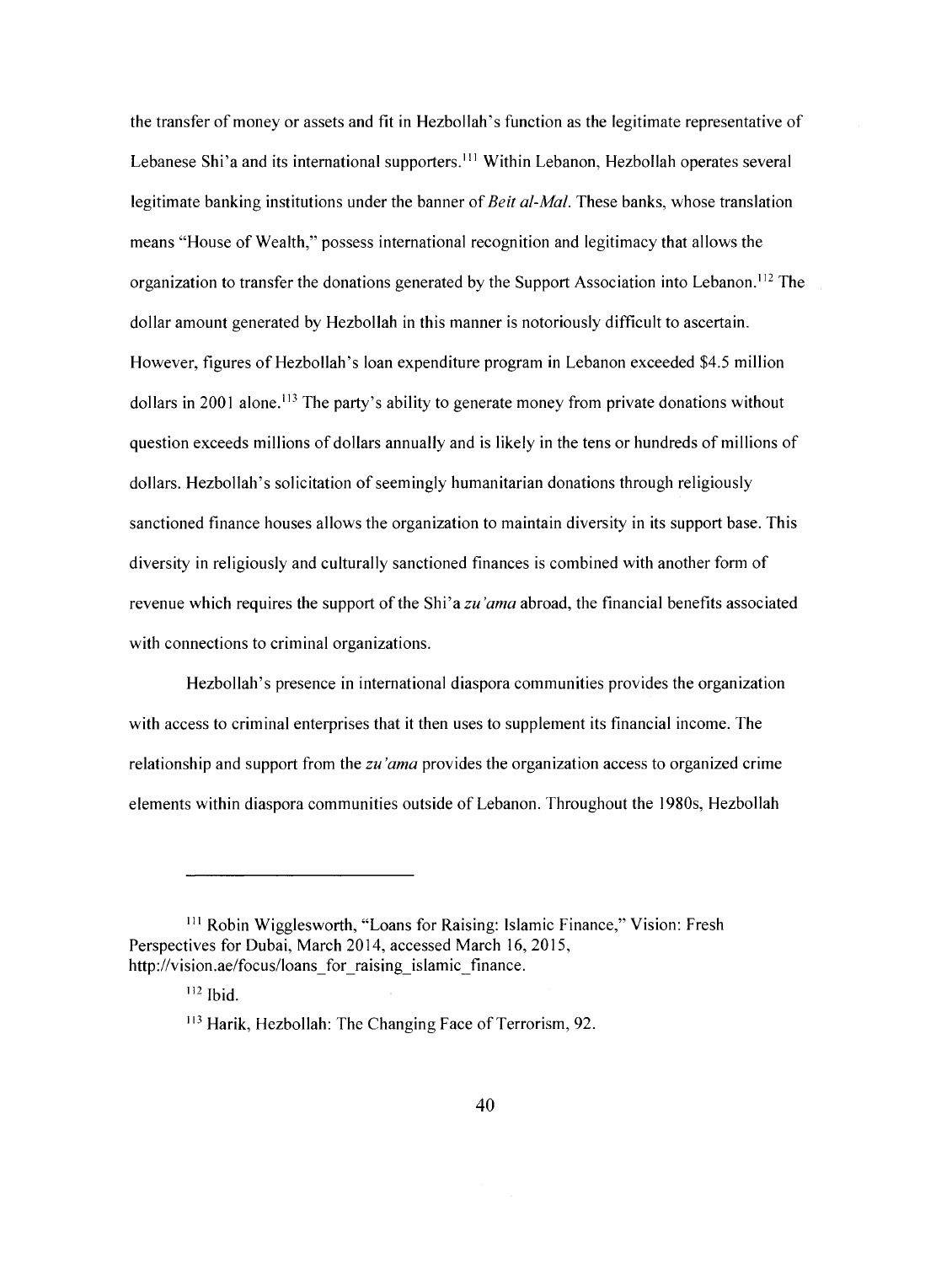developed a presence in South American Lebanese communities that expanded its access to criminal networks. Hezbollah became an international criminal organization with an involvement in a host of crimes including narcotics trafficking, weapons trading, money laundering, and forgery of products and intellectual property. 114 The porous tri-border region between Paraguay, Brazil, and Argentina, with its significant Lebanese expatriate community, became a hub for Hezbollah in South America. Access to this area facilitated Hezbollah partnership with South American criminal cartels and provided a support zone for its burgeoning involvement in drugs and terrorist activity against targets in the region.<sup>115</sup> The financial benefit of criminal activities is another difficult figure to calculate using published information. Anti-narcotics arrests by the US Government in 2008 of known Columbian cartel members and Lebanese affiliated Hezbollah agents resulted in the seizure of over \$23 million in cash.<sup>116</sup> It is unknown how much money changed hands between Hezbollah and the drug cartels in previous interactions. However, the generation of this much money in a single operation clearly indicates the willing support of Lebanese citizens living abroad and the long-term relationship between the organization and criminal networks. Hezbollah's fundraising for all of its activities in Lebanon, regardless whether they are militant or social in nature, have a connection to the organization's involvement in crime committed abroad. The criminal aspect of Hezbollah gives the organization a source of financial support seemingly at odds with its stated principals; however, the goals of an Islamic Resistance

<sup>&</sup>lt;sup>114</sup> Levitt, 104.

<sup>&</sup>lt;sup>115</sup> Ibid., 106.

<sup>&</sup>lt;sup>116</sup> Ibid., 105.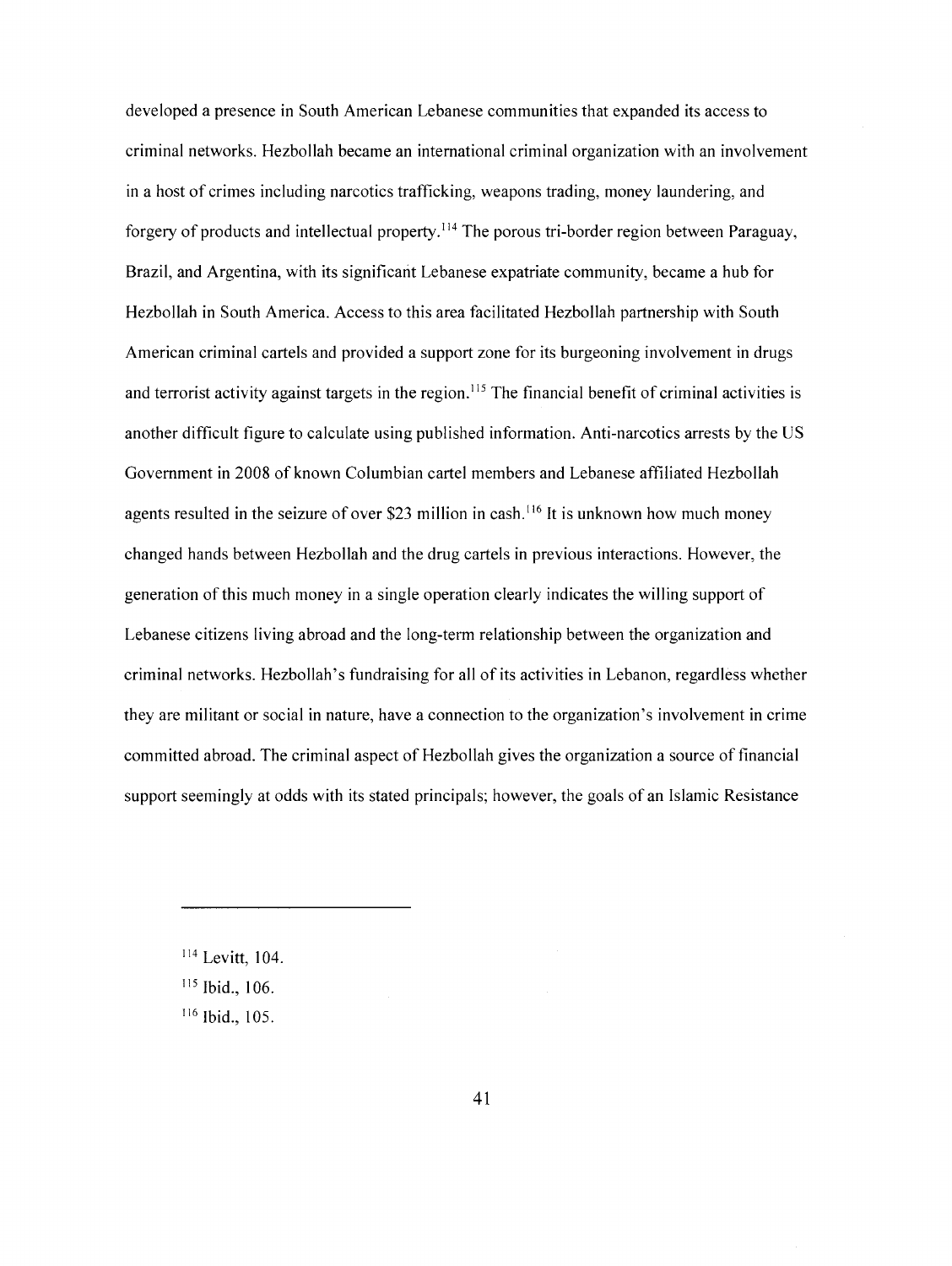transcend the immorality of criminal activity that generate the necessary support among the

Lebanese *zu 'ama* which justifies its participation in these endeavors.

Hezbollah's legitimacy as the representatives of the Lebanese Shi'a allows the organization the support from state actors in the region. Iran and Syria, connected to Hezbollah through religion and culture, provided vast sums of financial and political support to the organization reinforcing its legitimacy at home and abroad. The original linkage between Iran and Hezbollah provided the earliest and most important stream of financial support for the organization. As this research has indicated, the ideological connection along religious lines enabled Iran to serve as the primary international sponsor of Hezbollah, which gave them the financial base to grow during the Lebanese Civil War.<sup>117</sup> Norton estimates that Hezbollah received over \$100 million a year from the Iranian government in the form of weapons, training, and cash for its activities within Lebanon and abroad against Israel and the West.<sup>118</sup> This generous backing facilitated Hezbollah's rapid growth and ensured its continued relevance within Lebanon and among the diaspora communities worldwide. Without Iranian backing for its social programs in addition to its Islamic Resistance activities, it is doubtful that Hezbollah's emergence in the face of internal Shi'a competition and opposing religious sects would have succeeded. The relationship between Hezbollah and Syria is much more divisive than its relationship with Iran. Syrian President Hafiz Assad was apprehensive about supporting a fundamentalist movement so close to his borders during the Lebanese Civil War in fear that it might undermine his control in the region.  $19$  Following the end of the civil war, Syrian opposition reached an equilibrium with Hezbollah because of its focus on the Islamic Resistance toward Israel. The Syrian balance with Hezbollah ensured that Iran had continued access in the region to fund and equip its proxy against Israel and the West. Hezbollah 's support from nation states, combined with religiously sanctioned donations and involvement with criminal networks results in a diverse financial support base for the organization's activities.

Hezbollah's legitimacy, derived through the cultural characteristics of Lebanon, ensure that wherever there is a Lebanese diaspora community, Hezbollah is there as well. The cultural characteristics of Lebanon, with its clan-based hierarchy and support structure, provide a dynamic and durable connection between Hezbollah and the Lebanese Shi'a diaspora. This connection between the organization and its support base ensures a diverse and near constant flow of economic support from multiple sources, political sympathy from foreign nations, and

<sup>&</sup>lt;sup>117</sup> Harik, "Hizballah's Public and Social Services and Iran," 259.

<sup>&</sup>lt;sup>118</sup> Norton, 110.

<sup>&</sup>lt;sup>119</sup> Harik, Hezbollah: The Changing Face of Terrorism, 38.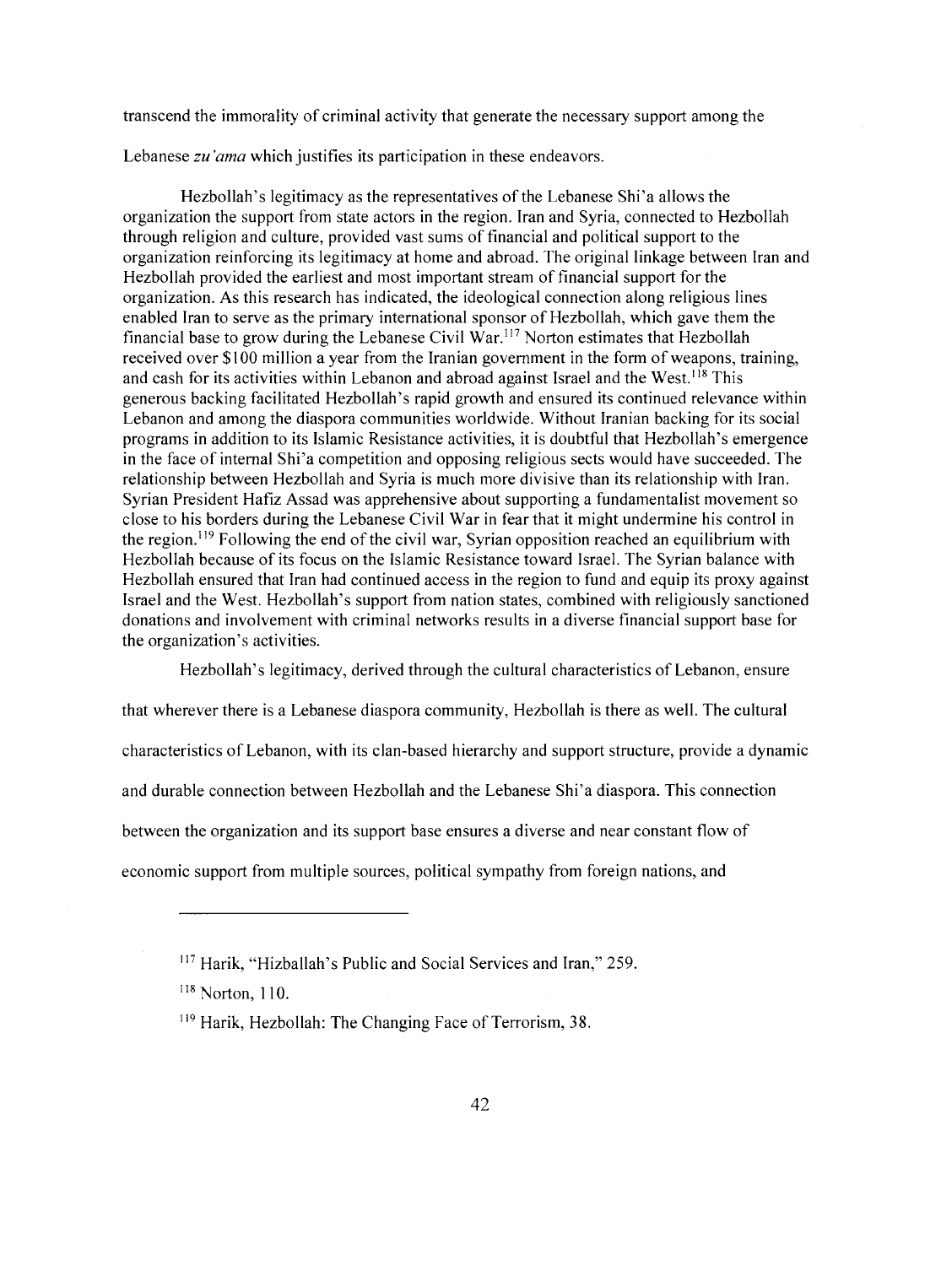international legitimacy from allies and opponents. Hezbollah emerged as an international power . player because they seized the opportunity to differentiate themselves from similar organizations in the eyes of the Lebanese *zu 'ama.* The party's commitment to the religious tenets of Islam produced a "Mr. Clean" narrative among the Shi'a communities in Lebanon.<sup>120</sup> This story, coupled with the immediate support from Iran owing to the shared ideology, allowed Hezbollah rapid growth during its formation in the 1980s. With a ready supply of start up financing, the group built social service organizations that continued Hezbollah's narrative as the protectors of the Shi'a and generated more support in terms of manpower and money from the Lebanese population.

The shared cultural identity between the Lebanese diaspora and Hezbollah is much more implicit than its religious identity but just as important. Analysts who track the organization's fundraising often misunderstand the relationship between Hezbollah and the Lebanese clans in the West. Western opponents of Hezbollah typically focuses on what the organization does in order to raise money without asking the more important questions of why and how it is supported financially. The more relevant issue for the West is why Hezbollah can generate support in such different and distant populations. The party's support emerges from the effective management of social services in Lebanon and commitment to the concept of Islamic Resistance toward Israel, which endears them to the *Shi'azu'ama* and results in the continued donation of millions of dollars annually from a global population. Hezbollah provides a coherent, respected, and effective outlet for two important causes; the support of Lebanese Shi'a and the opposition toward Israel and the West. Hezbollah exploits this sentiment from nearly every corner of the world, especially in the areas that are home to a large Lebanese diaspora population. The cultural and religious

120 Ibid., 82.

43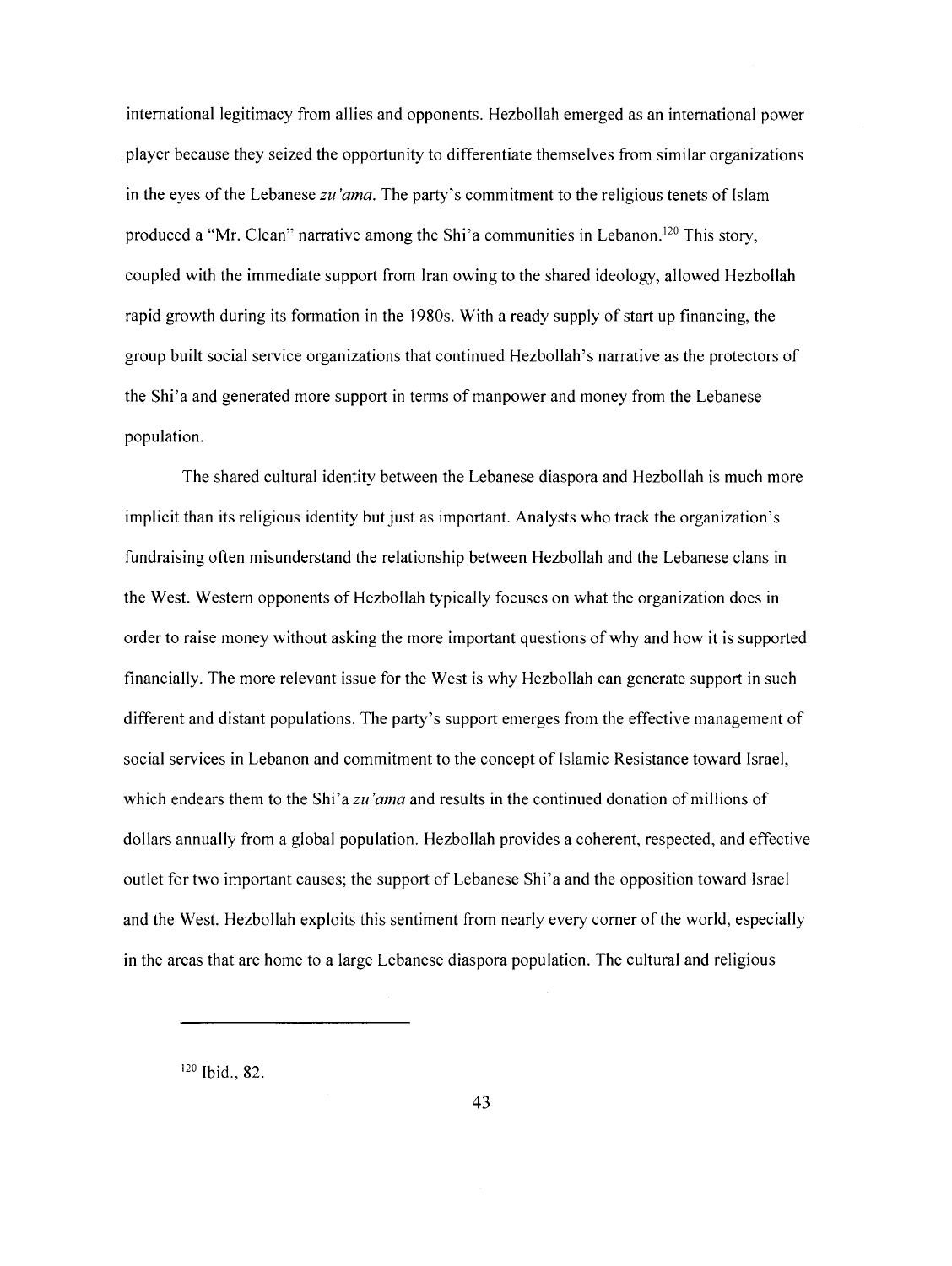characteristics of Hezbollah created an invasive and adaptable organization that allows them to draw vast resources from the diverse and seemingly disconnected diaspora communities resulting in Hezbollah's position of power in the Middle East and global influence.

Section 3: The Relationship between Hezbollah and the Diaspora in Africa

The crash of Union des Transport Africaines (UTA) Flight 141 in December 2003 and Hezbollah's response to the event demonstrates the support of the organization to the diaspora in the region.<sup> $121$ </sup> The flight, from Benin to Beirut, crashed during takeoff, killing 141 of the 161 passengers. 122 The passengers consisted of middle class, Lebanese executives returning to Beirut and press reports indicate they were carrying nearly \$10 million in cash intended for distribution in Lebanon. 123 Also on board was Sheikh Ali Damush, described as a senior Hezbollah official who was responsible for collecting donations for the organization from the diaspora communities in West Africa.<sup>124</sup> In the days following the crash, Hezbollah sent representatives from Lebanon to Benin with condolence payments for the families of the dead passengers.<sup>125</sup> Hezbollah's immediate and generous reaction indicates the value the organization places on its relationship with the Lebanese diaspora in the region. Hezbollah's leaders views their organization as the protectors and benefactors for a worldwide community of Shi'a and this narrative is derived from their interpretation of Islam and the cultural attributes of Lebanon.

The Lebanese community in West Africa enabled Hezbollah's operations on the continent because of their religious and cultural connection to the organization. Hezbollah's

122 Ibid.

124 Ibid.

125 Ibid., 256.

<sup>121</sup> Levitt, 254.

<sup>123</sup> Ibid., 255.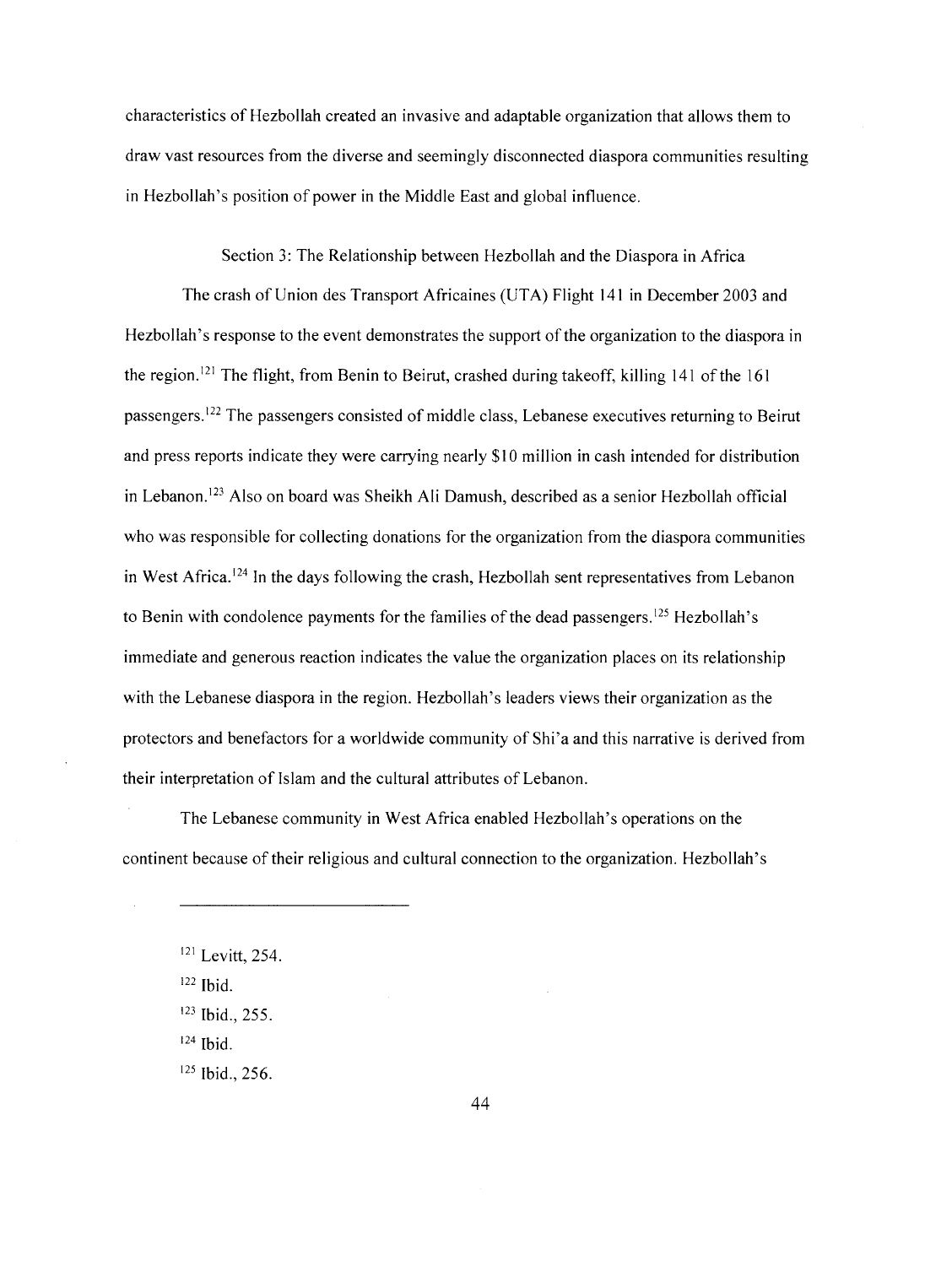coherent use of Islam and Lebanese culture, born during the Lebanese Civil War, set the party on a path that extended its influence far from where it emerged. Africa was one of the first and most beneficial support areas overseas for Hezbollah. Using its function exploitation of religion and Lebanese culture, Hezbollah connected its operations in Lebanon to the Shi'a diaspora population living in Africa. The confluence of this support along ideological and cultural lines translates into millions of dollars annually for Hezbollah's activities and access to global regions outside Lebanon. This connection created opportunities for Hezbollah to draw financial support from the region and open a new front for terrorist operations in support of its goals at home

The history of Lebanese immigration to West Africa created the conditions that precipitated the involvement of Hezbollah in the region. Several hundred thousand Shi'a of Lebanese descent immigrated into the West Africa nations of Sierra Leone, Ghana, Ivory Coast, and Benin over the last 150 years forming a sizable diaspora community in the region.<sup>126</sup> In these communities, the Lebanese immigrants benefited from their newfound economic opportunities and established successful businesses, which in tum attracted more immigrants into the region. The immigration of Lebanese Shi'a into Africa occurred during three distinct phases. The first phase, the establishment of Shi'a communities in West Africa, predated the formation of Hezbollah as an organization and occurred in response to the systematic repression of Shi'a in Lebanon. The Lebanese Civil War marked the second phase and set the conditions for Hezbollah's expansion into Africa.<sup>127</sup> This phase saw politically mobilized Shi'a immigrating into Africa bringing personal and ideological links to Hezbollah into the region. The final phase, which enabled the continued connection between Hezbollah and the diaspora community in

<sup>&</sup>lt;sup>126</sup> Bierwirth, "The Lebanese Communities of Cote d'Ivorie," 83.

<sup>&</sup>lt;sup>127</sup> Hourani, "Lebanese Diaspora and Homeland Relations," 2.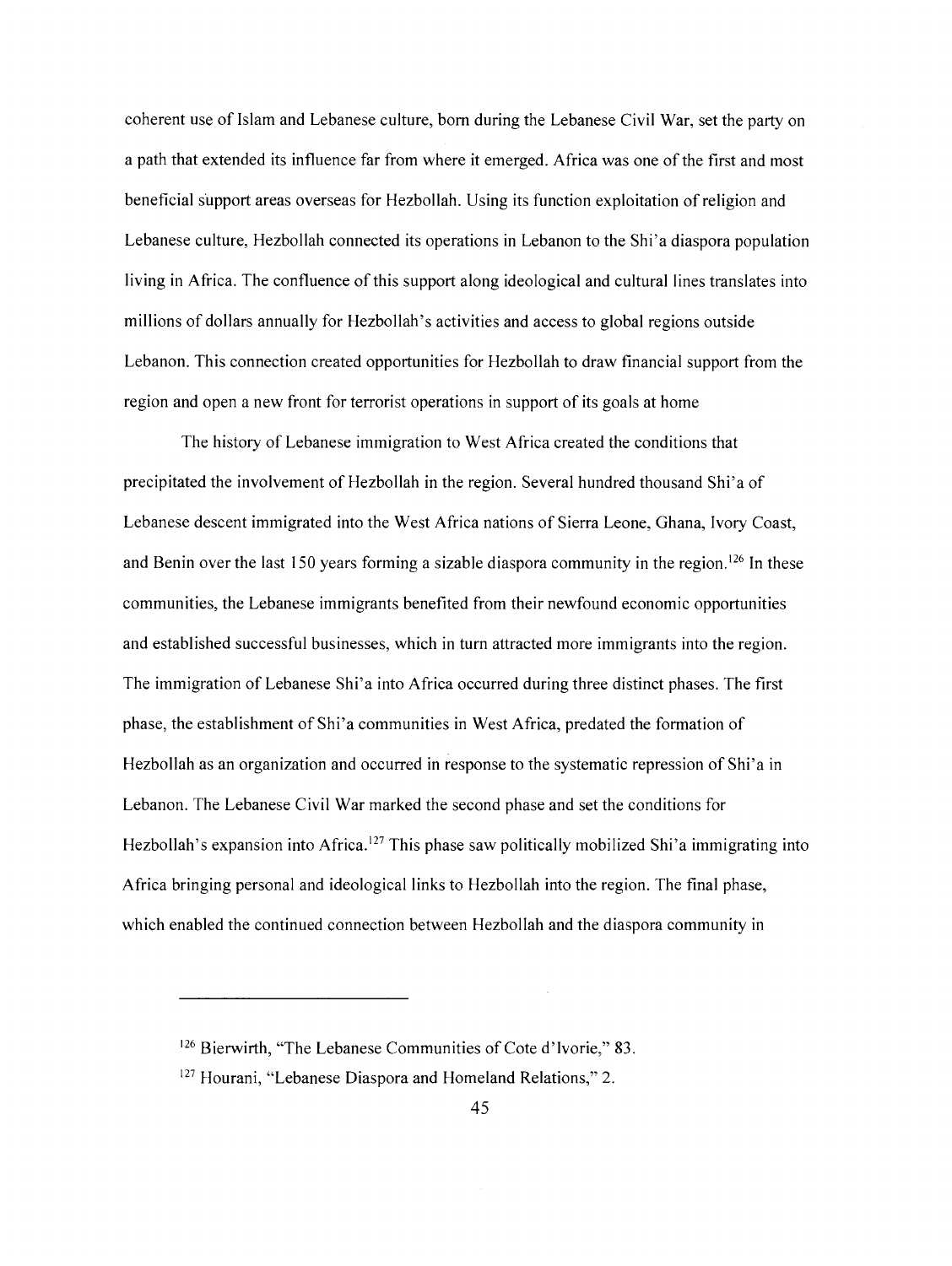Africa, occurred following the Lebanese Civil War and continues today. During this era, Hezbollah extended its reach into a variety of legitimate and criminal enterprises in the region, which solidified the party's support base and presence in Africa. The connection between Hezbollah and the Lebanese diaspora community in Africa reflects the way these communities view their homeland. Individually and collectively, the Lebanese immigrants have a sense of solidarity with Lebanon that endures throughout generations.<sup>128</sup> Hezbollah benefits from this link between the diaspora and the homeland by providing the vision and essential services for the *Shi'azu'ama* in Lebanon that endears them to the families abroad.

Lebanese immigrants integrated into West African communities during the early 20th century because ofthe lack of economic opportunity in their homeland. These Lebanese immigrants created a community that prospered financially while retaining deep cultural connections to their families in Lebanon. The Shi'a diaspora left Lebanon for Africa because of the lack of economic opportunity in their homeland.<sup>129</sup> In Africa, the prosperity of the diaspora empowered their cultural obligation in the returning of remittances that benefited their families in Lebanon. However, the Shi'a in Lebanon lacked effective representation at home and their economic comfort depended upon the individual success of family members living abroad. The Shi' a political mobilization in Lebanon during the 1970s created a sense of unity for the Lebanese at home that expanded opportunities for their families to support them abroad.

The exodus of Lebanese fleeing the violence of the Lebanese Civil War brought with it the political unity and religious identity that made the region ripe for the expansion of Hezbollah's influence. Ideological characteristics underpinned the new surge of Lebanese Shi'a

<sup>128</sup> Ibid., 3.

<sup>&</sup>lt;sup>129</sup> Levitt, 249.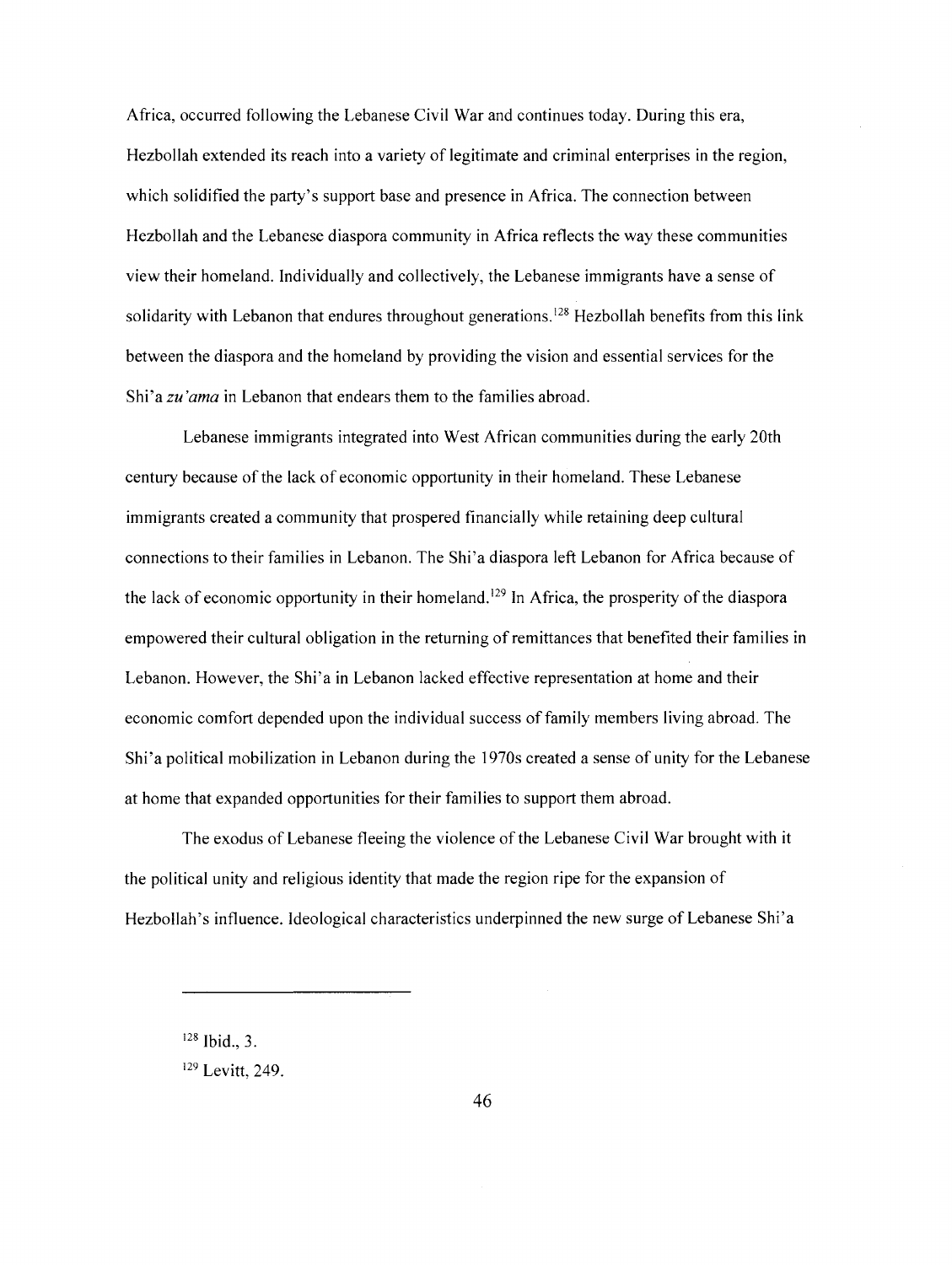immigrants in West Africa in the 1970s that fostered the emergence of Hezbollah in the region. The context of the Lebanese diaspora communities in Lebanon changed following the political mobilization ofthe Shi'a in Lebanon. Under the leadership of Musa Sadr, Shi'a political organizations attempted to rectify the perceived oppression experienced by the community. This movement deeply changed the perspective of Shi'a Lebanese who eventually made their way into West Africa.<sup>130</sup> The arrival of Shi'a Lebanese immigrants into established diaspora communities brought with them characteristics that encouraged communal involvement based around Islamic concepts of charity and identity. The diaspora communities in Africa now included thousands of recent arrivals who possessed a willingness to support the organizations that they perceived protected their families within Lebanon. 131 Combined with the historic Lebanese practice of sending remittances back to their families, the new Shi'a immigrants began fundraising for the organizational movements in line with their ideological vision. 132 The diaspora community in West Africa, with a politically mobilized population directly linked to their families in Lebanon, created a situation that Hezbollah exploited for enduring financial support.

Hezbollah succeeded against rival organizations in expanding its influence into the West African diaspora communities because of the legitimacy it earned from its pious and effective reputation. The destruction in Shi'a communities during the Lebanese Civil War allowed Hezbollah to harness the support of the diaspora community in West Africa, which exemplified its growing legitimacy in Lebanon and abroad. Hezbollah's provision of social assistance brings

<sup>130</sup> Ibid.

<sup>131</sup> Ibid.

<sup>132</sup> Hourani, 4.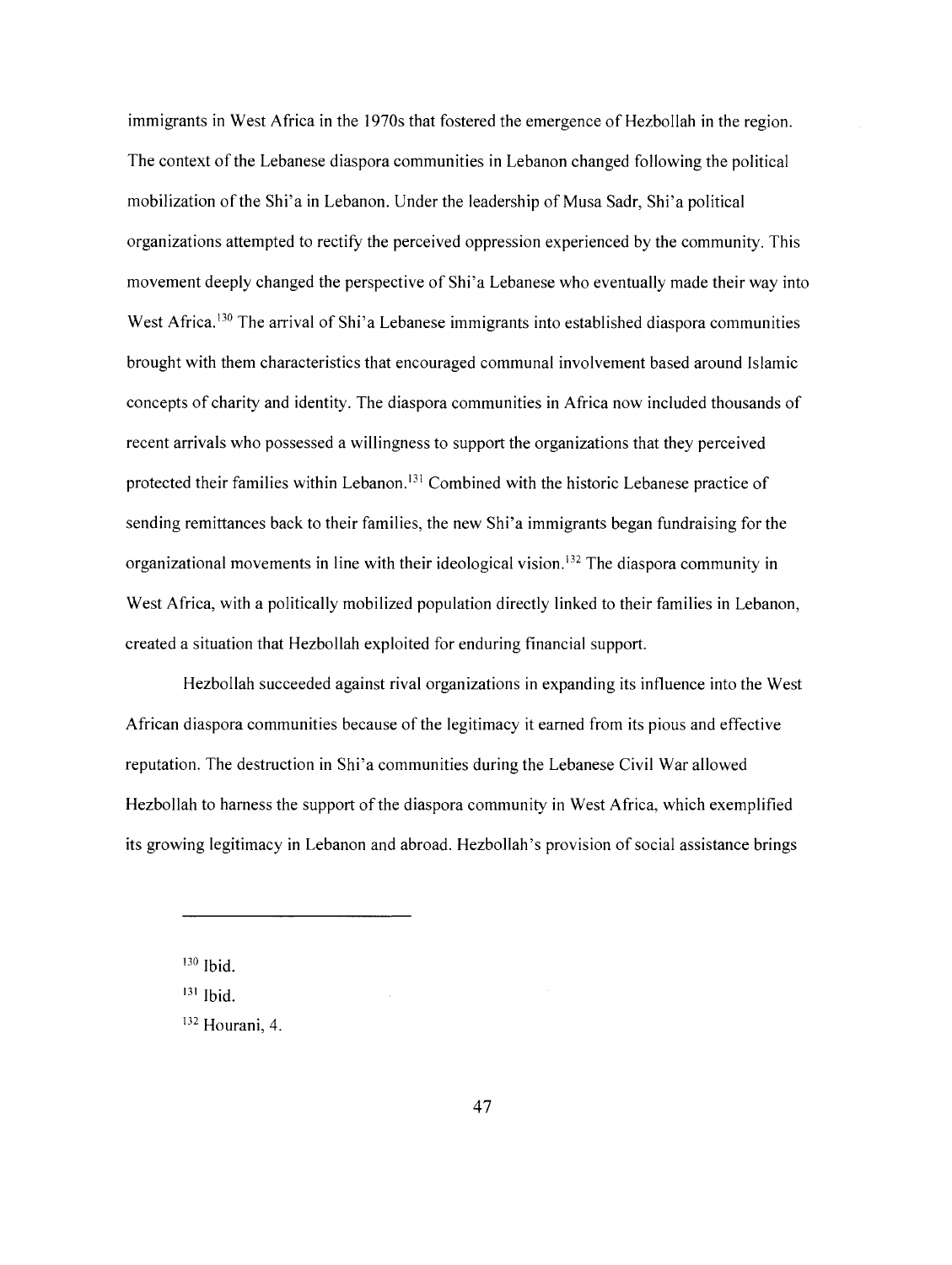essential relief for deprived Shi'a communities affected by the fighting between various factions during the war.<sup>133</sup> Hezbollah's approach to the diaspora communities in West Africa emphasizes its narrative claiming it was the legitimate protectors ofthe Shi'a *zu 'amain* Lebanon. 134 This message is characterized by its religious and cultural foundation, as opposed the directive methods adopted by the rival organization AMAL, which resulted in support that the Central Intelligence Agency described as, "many Lebanese in Africa are likely to rally to Hezbollah's side and provide the movement with financial and material support."<sup>135</sup> When compared to rival Shi'a organizations fundraising, which the diaspora perceives as simple extortion, it is easy to see why Hezbollah experienced rapid success and growth in Africa.

Hezbollah's success and control in the region combines the continued political, militant, and religious legitimacy from Lebanon and applies it to the region. Hezbollah facilitates the collection of money from the diaspora in West Africa through a donation campaign of targeting businesses owned by Lebanese Shi' a under the religious auspices of providing a *zakat.* 136 The movement of Hezbollah financiers collecting for the organization funds not only its social services in Lebanon but also militant Islamic resistance activities. The diaspora community's perception of Hezbollah as the most pious and effective representatives oftheir families in Lebanon ensures their long-term support. When donating money, the diaspora has faith that Hezbollah will use it in the pursuit of two clear and appealing objectives; a violent opposition to

<sup>&</sup>lt;sup>133</sup> Flanigan and Abdel-Samad, "Hezbollah's Social Jihad: Nonprofits as Resistance Organizations," accessed November 18, 2014, http://www.mepc.org/joumal/middle-east-policyarchives/hezbollahs-social-jihad-nonprofits-resistance-organizations

<sup>134</sup> Levitt, 250.

<sup>135</sup> Douglas Farah, "Hezbollah's External Support Network in West Africa and Latin America," *International Assessment and Strategy Center,* August 4, 2006, accessed October 28, 2014, http://www.strategycenter.net/research/pubID. l l 8/pub \_detail.asp

<sup>136</sup> Ibid.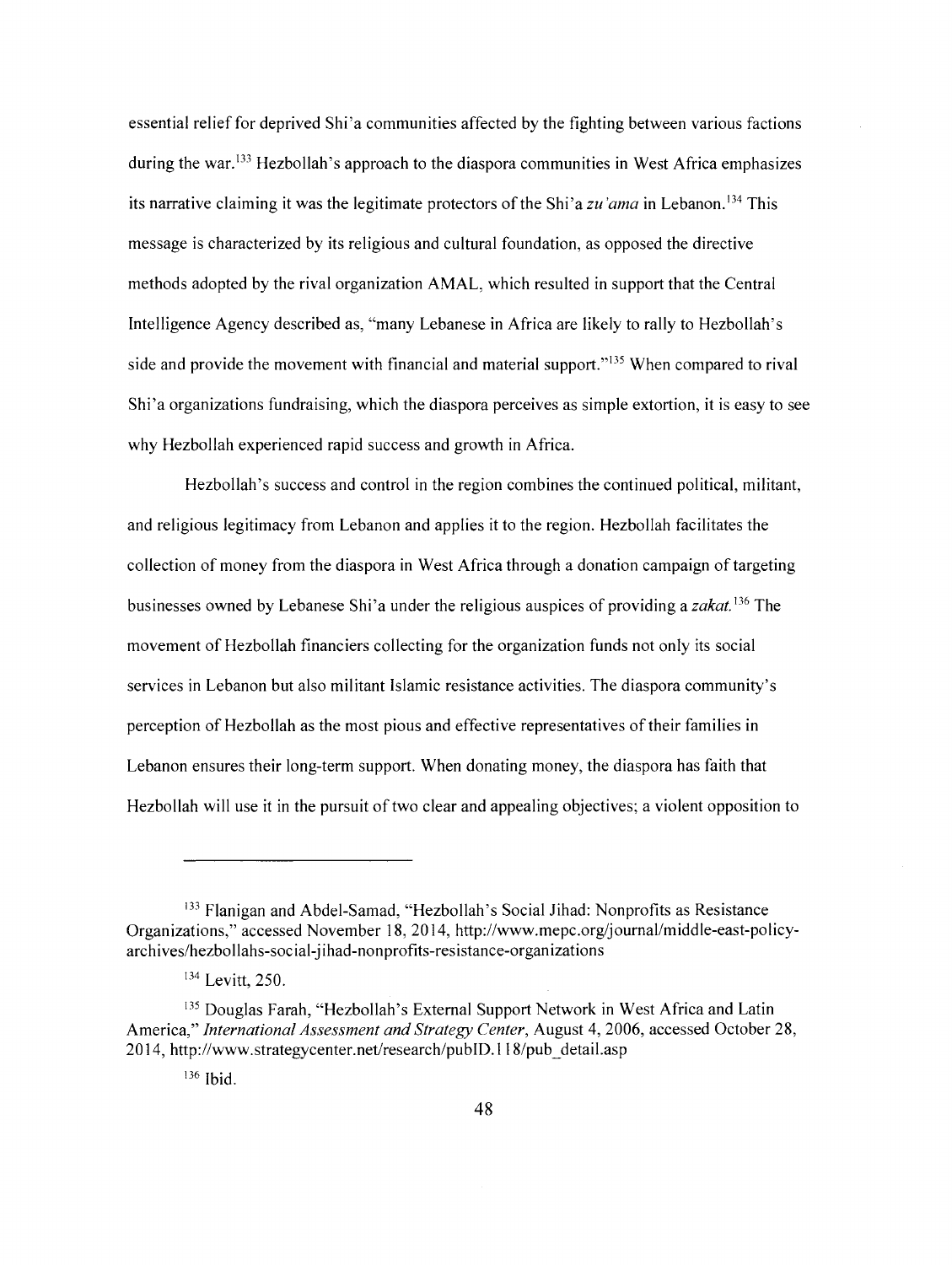Israel and the welfare of Shi' a Lebanese in Lebanon. Hezbollah achieves a substantial level of support from the diaspora, estimated in millions of dollars annually, because of its commitment to the Islamic tenet of charity and the organization's efficient reputation for alleviating the suffering of the disaffected Shi'a within Lebanon.

Hezbollah's presence in West Africa opened a new front for its terrorist activities and successfully exported its concept of Islamic Resistance outside of its homeland in Lebanon. Hezbollah sponsored terrorism threatens the regional stability of West Africa and supports Hezbollah's goal of worldwide Islamic Resistance to the west. Hezbollah uses the permissive environment, enabled by the support of diaspora populations and weak governance in Africa, to support its regional interests in Lebanon and on the behest of its primary strategic sponsor, Iran.<sup>137</sup> Hezbollah's operations in Africa serve a variety of purposes for the organization but remain focused on its pursuit of a worldwide Islamic Resistance to Israel and the West. From the mid-l 980s until today, Hezbollah established a trend in Africa of conducting hijackings, raising money through criminal activities, and directly supporting other terrorist groups. All of its operations on the continent attempt to enhance the organization's position within Lebanon while weakening the party's enemies. However, without the sympathetic local Lebanese diaspora population Hezbollah would lack the necessary support to allow it to operate freely in the region.

Hezbollah conducted a variety of terrorist operations in Africa that directly supported its goals within Lebanon. Hezbollah's relationship to the Lebanese diaspora in Africa allowed the organization to open a new front for its terrorist activities against the West. In 1987, Hezbollah

<sup>&</sup>lt;sup>137</sup> Ellis Shuman, "Mossad Warns: Hezbollah Planning to Kidnap Israelis in Africa," *Israel Insider,* October 27, 2003, accessed November 9, 2014, http://www.freerepublic.com/focus/news/l 009218/posts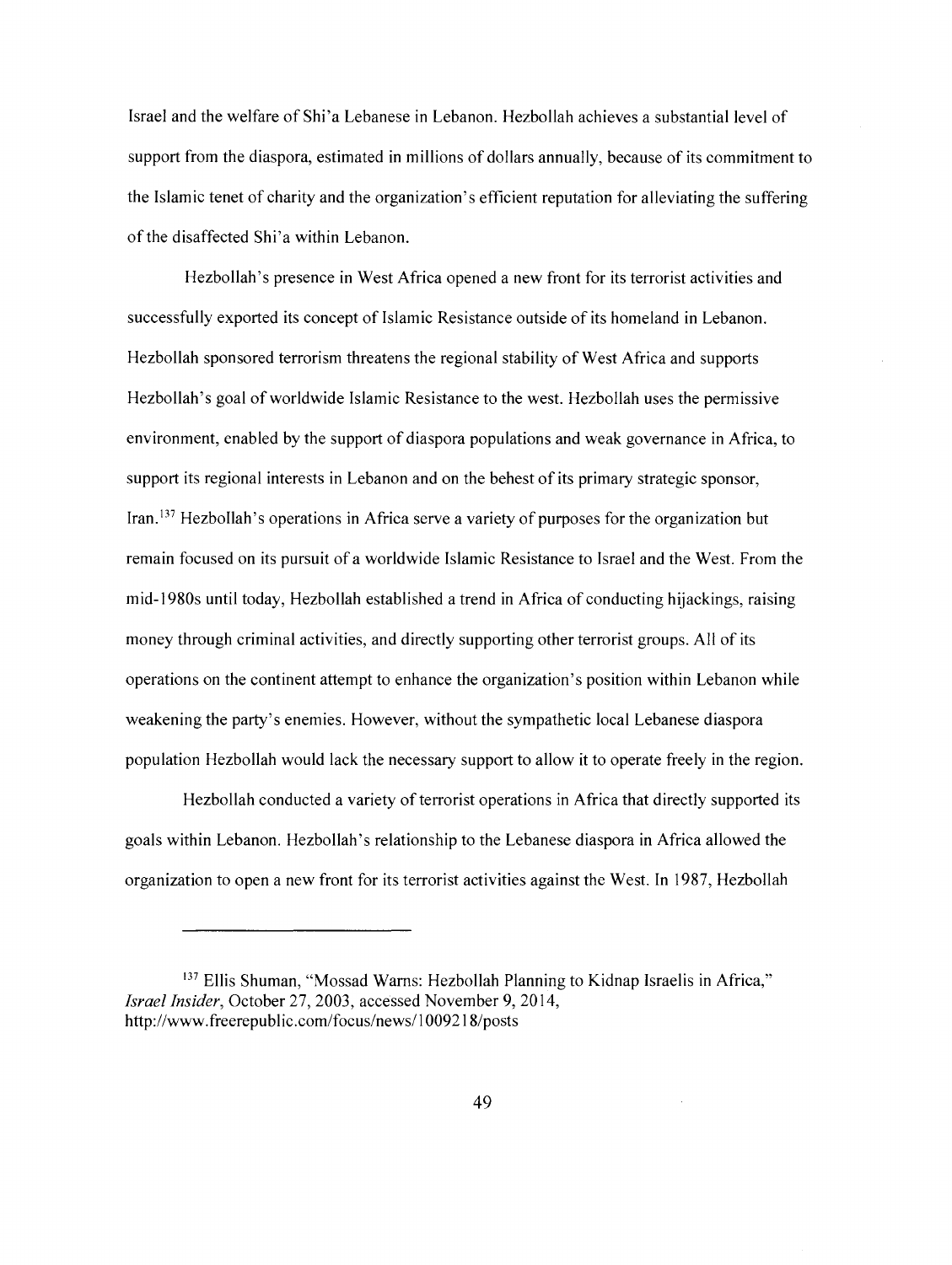operative Hussein Ali Mohammed Hariri hijacked Air Afrique Flight 56 enroute from Brazzaville, Congo to Paris, France.<sup>138</sup> This hijacking and its attempt to land in Beirut was an attempt to secure the release of another Hezbollah agent captured by German intelligence, Mohammed Hammadi.<sup>139</sup> While the operation was ultimately unsuccessful, passengers subdued Hariri during a refueling stop in Geneva, it required synchronization in putting the hijacker and his weapons aboard the plane during multiple stops in West Africa.<sup>140</sup> What is clear about this episode is that Hezbollah possessed a tactical goal—the release of its member Hammadi and enough freedom of action within the region-to plan and execute a complicated operation far from Hezbollah's home base in Lebanon. The presence and likely support of the Shi'a diaspora in West Africa enabled Hezbollah to carry out a terrorist act, tied to its immediate regional interests in Lebanon, in an area seemingly inaccessible to the organization.

Hezbollah uses the access enabled by the diaspora community in West Africa in support of its ideological partner Iran. The contested governance space in Africa combined with the permissive environment permitted by the Lebanese diaspora allows Hezbollah to support its allies within the region. Iran, using Hezbollah as its proxy force on the continent, increased its influence amongst the Shi'a communities in Africa after the Islamic Revolution in 1979.<sup>141</sup> The Iranian Islamic Revolutionary Guards Corps (IRGC) used the partnership with Hezbollah, developed during the party's founding during the Lebanese Civil War, to recruit, train, and employ militant cells in Africa which threaten Israeli and Western institutions in the region. 142 Hezbollah's ability

- 139 Ibid.
- 140 Ibid., 253.
- 141 Ibid., 265.
- 142 Ibid., 267.

<sup>138</sup> Levitt, 251.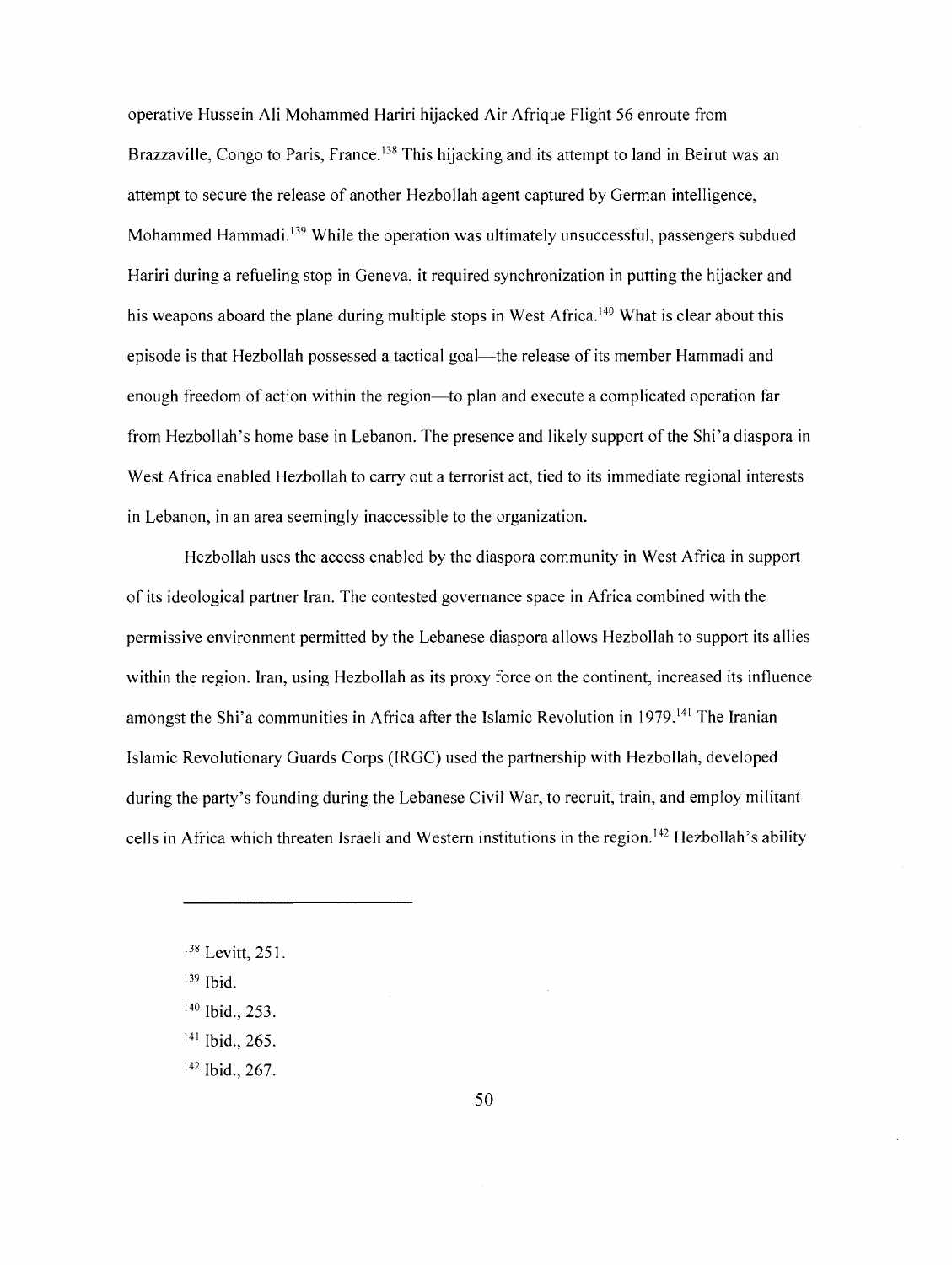to serve the interests of Iran in Africa belies the scope of the support they receive from the local diaspora communities. Even when the interests of the local Lebanese in Africa do not match the interests of Hezbollah, they still have the ability to operate with tacit acceptance because ofthe deep cultural and religious relationships that they built with the diaspora. The willingness of the Lebanese diaspora to accept the risk associated with serving Iranian interests indicates the high degree of influence Hezbollah has in the region. Hezbollah' s operations in Africa threaten Israeli and Western interests and support its concept of a worldwide Islamic Resistance.

When necessary, Hezbollah supports rival Sunni terrorist groups in Africa that further threaten Israel and the West outside ofthe Middle East. Hezbollah's goal of exporting the Islamic revolution faced opposition initially from Sunni organizations also operating in Africa during the 1980's.<sup>143</sup> However, Hezbollah put aside its religious differences with Sunni terrorists and established shared training areas with Al-Qaeda in Sudan during the 1990's.<sup>144</sup> One particular meeting between Hezbollah and Al-Qaeda during the 1990's included the mastermind behind the 1983 Marine Barracks bombing in Lebanon, Imad Mughniyeh, and the head of Al-Qaeda, Osama bin Laden.<sup>145</sup> This relationship allowed Al-Qaeda access to the support and expertise of Hezbollah's most experienced terrorist operative and likely contributed to the 1998 East Africa embassy bombings. Hezbollah's ability to work with its religious rivals in the pursuit of its global Islamic Resistance to the West emerges because of the access granted by the diaspora in Africa.

<sup>&</sup>lt;sup>143</sup> Farah, "Hezbollah's External Support Network in West Africa and Latin America," 2. 144 Levitt, 270. 145 Ibid.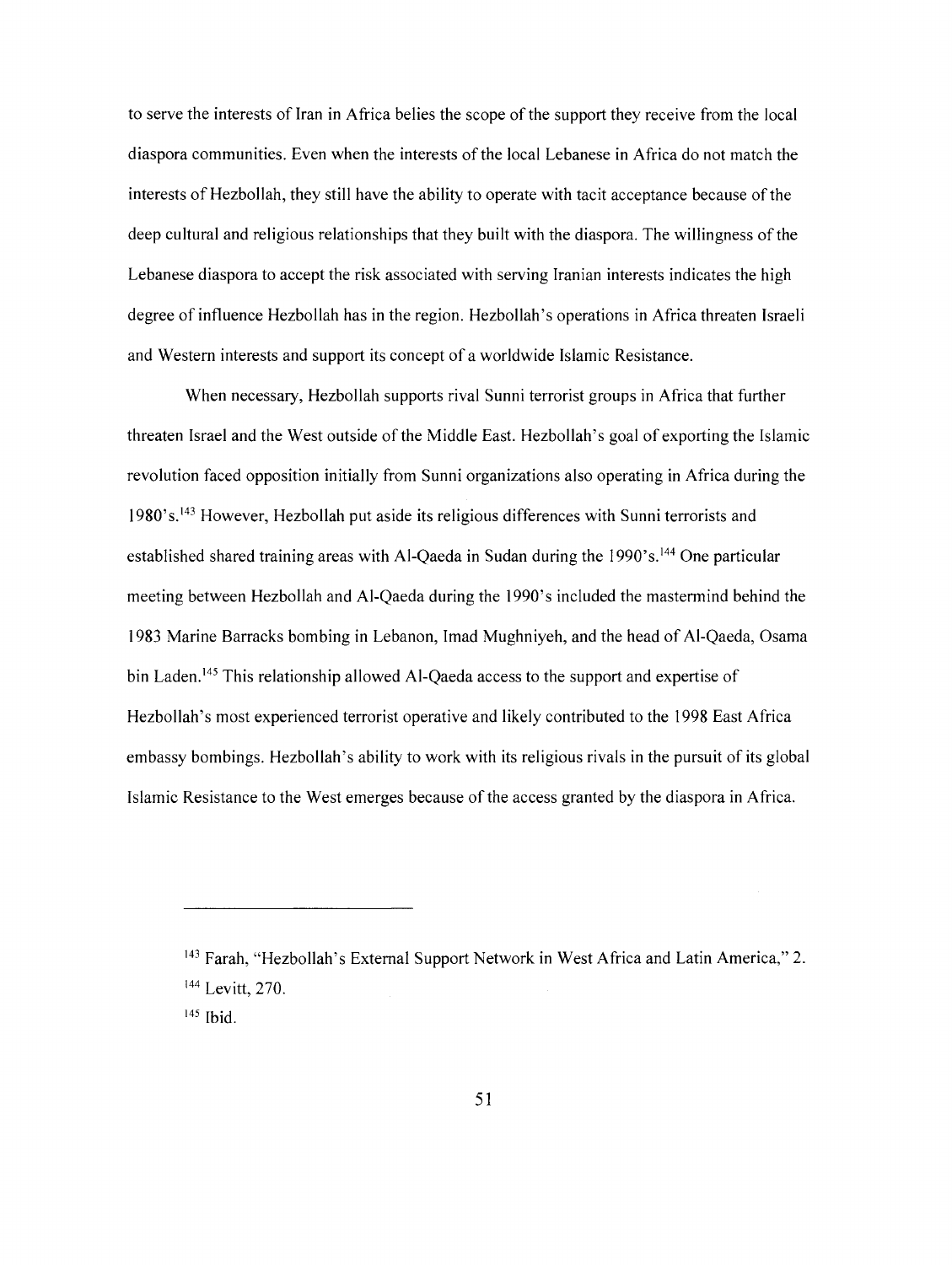The Lebanese diaspora community in Africa allows Hezbollah's exploitation of a valuable market for illegal fundraising. In addition to the collection of money through religious *zakat* from the diaspora in West Africa, Hezbollah is involved in a multitude of criminal activities which also raise considerable sums of money for the organization. The history of West Africa is fraught with conflict, which creates an environment without legitimate governance which Hezbollah exploits to fund its operations.<sup>146</sup> Within the region, the members of the Lebanese diaspora became involved in illegal enterprises that also supported the ideological vision of Hezbollah. With its criminal involvement and the sympathetic view of the organization, Hezbollah positioned itself to benefit financially from crime. Hezbollah expanded its influence in the region by participating in several criminal operations including the conflict diamonds trade, selling of illegal weapons, and narcotics trafficking.<sup>147</sup> The Lebanese diaspora communities provided sufficient stability and support in Africa, which gave Hezbollah access to the resources and personalities necessary for productive criminal ventures. While it is difficult to determine the specific amount of money Hezbollah raised through these activities, it is no doubt in the hundreds of millions of dollars annually.<sup>148</sup> Without the access enabled through the Lebanese diaspora, it is unlikely that Hezbollah could have achieved the success it has with its criminal dealings.

Hezbollah has a dialectic relationship with the diaspora in West Africa that enables access and support for its operations far outside its home base in Lebanon. The Lebanese Shi'a diaspora community in West Africa supports Hezbollah because ofreligious and cultural

<sup>&</sup>lt;sup>146</sup> Ibid., 248.

<sup>&</sup>lt;sup>147</sup> Frank C. Urbancic, "Hezbollah's Global Reach: Hearing before the Subcommittee on International Terrorism and Nonproliferation and the Subcommittee on the Middle East and Central Asia," US Congress, House Committee on International Relations, accessed December 3, 2014, http://2001-2009.state.gov/s/ct/rls/rm/2006/73352.htm.

<sup>&</sup>lt;sup>148</sup> Levitt, 248-274.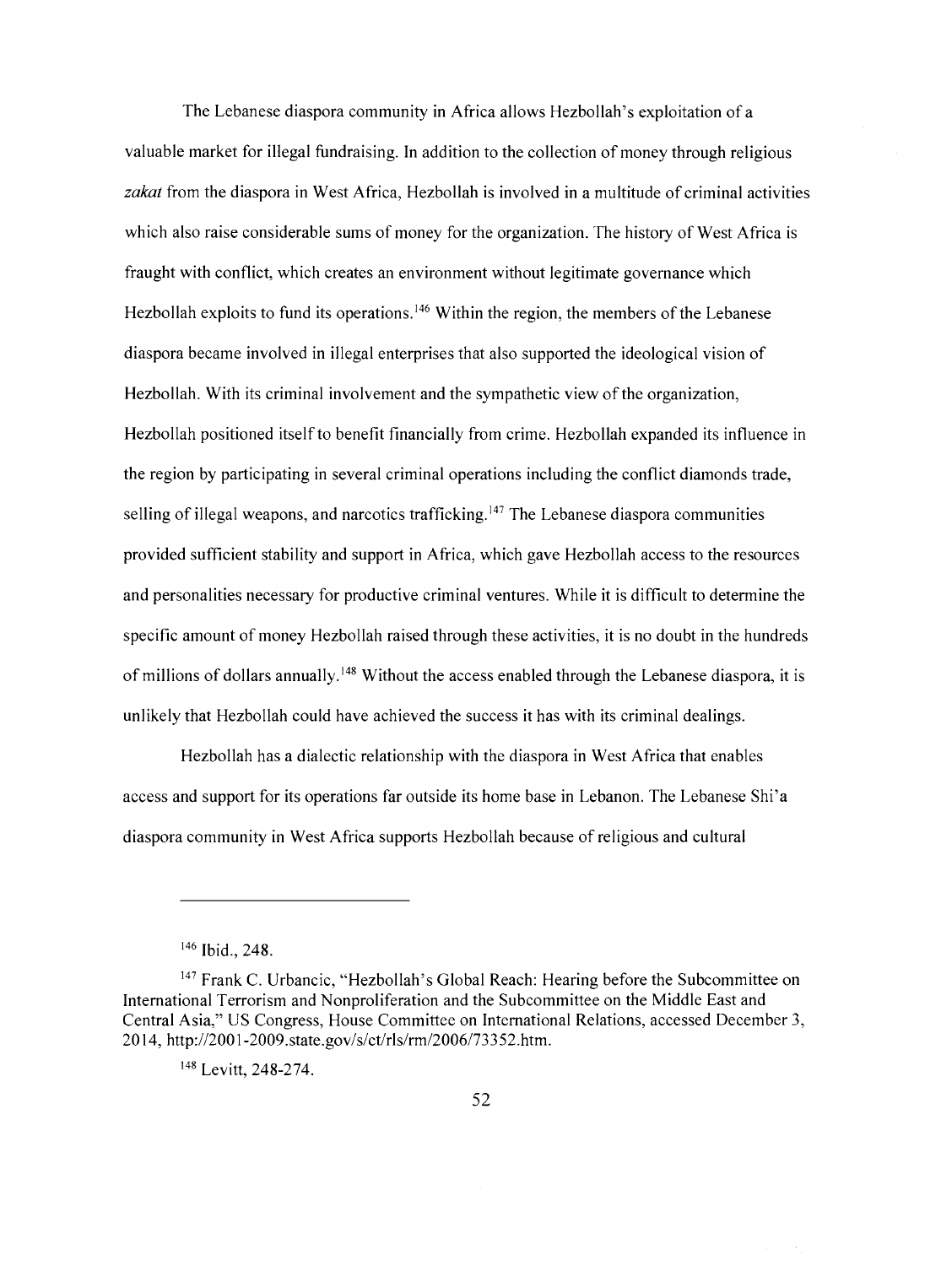connections inherent to Islam and Lebanon. Hezbollah exploits these connections to further its own regional and global interests, which manifest through donation collection, criminal activities, and terrorist operations in Africa. However, Hezbollah's relationship with the diaspora community in Africa is not simply a one-way street. When the diaspora in Africa experience a crisis, Hezbollah is quick to react in support of its important constitutes abroad as the crash of UTA Flight 141 indicates. The presence of Hezbollah in Africa demonstrates the power inherent in the convergence between Lebanese culture and Shi'a Islam. Hezbollah enjoys the fruits of a relationship between itself and the diaspora, which enables its continued access on the continent. Hezbollah's presence in this community threatens the regional security of Africa and the global interests of the United States.

# **Conclusion**

Hezbollah is arguably the most powerful and misunderstood non-state actor in the world today. The relevance of the organization continues to grow and confound Western historians and strategists. Even though the organization represents a small population from an impoverished country, Hezbollah wields international power far exceeding its humble beginnings. Hezbollah's international relevance is on display in Iraq today.<sup>149</sup> Currently, Hezbollah is an ally with Iran and the United States in the fight against ISIS in Iraq. The organization is a key actor on the international stage whose interests, actions, and messages require the attention of much larger and seemingly more powerful nation states. Hezbollah's legitimacy, derived from its religious and cultural characteristics, allows the group to exist as the worldwide phenomenon that we now see.

<sup>&</sup>lt;sup>149</sup> Liz Sly and Suzan Haidamous, "Lebanon's Hezbollah Acknowledges Battling the Islamic State in Iraq," *The Washington Post,* February 16, 2015, accessed March 19, 2015, http://www.washingtonpost.com/world/middle east/lebanons-hezbollah-acknowledges-battlingthe-islamic-state-in-iraq/2015/02/16/ 4448b21 a-b619-11 e4-bc30-a4e75503948a\_story.html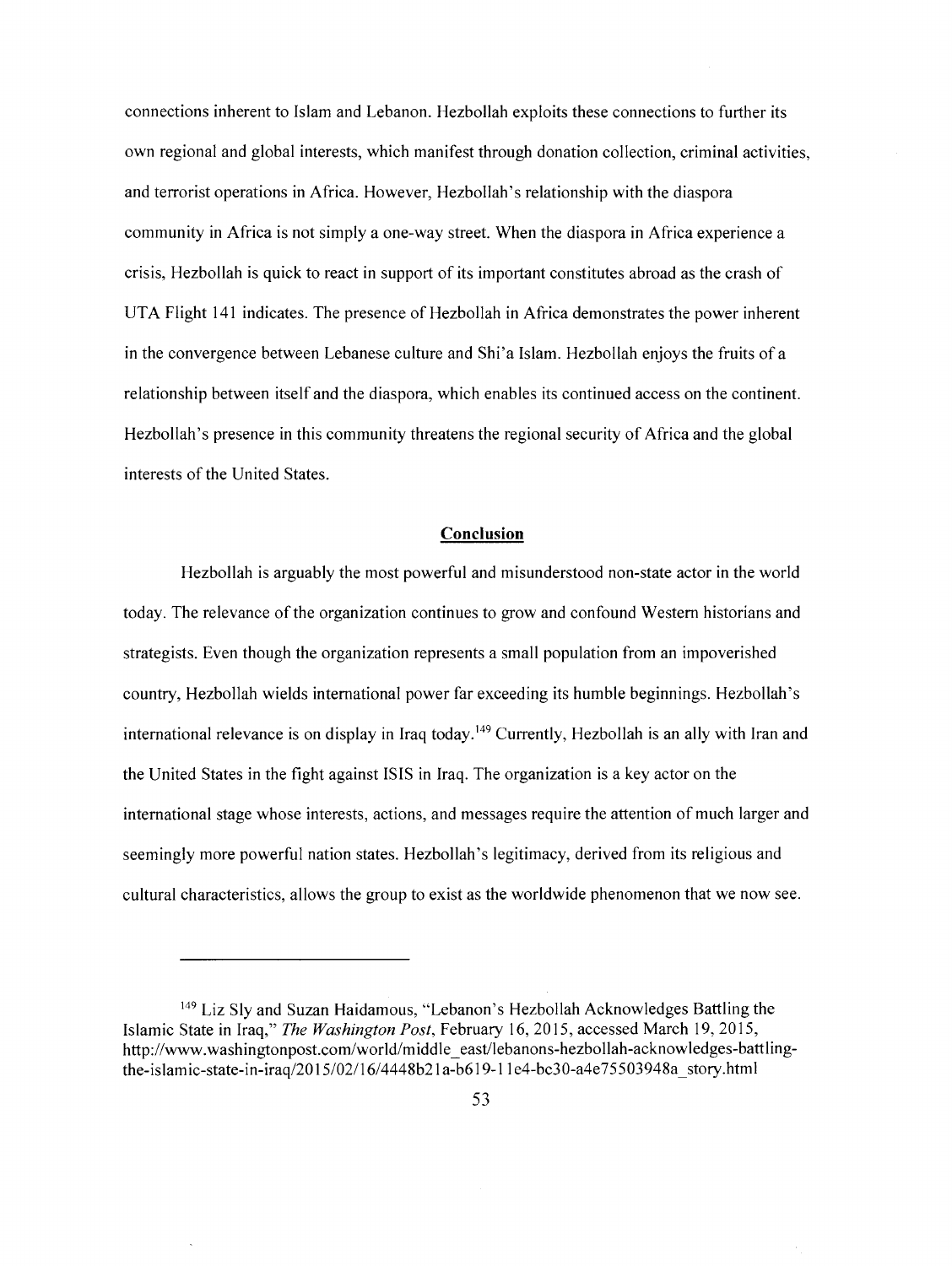Hezbollah's global influence emerges from its religious, cultural, and social characteristics that allow it to remain an existential threat to Israel and a powerful non-state actor against the United States. The Western proclivity to characterize the group as simply a terrorist organization feeds into Hezbollah's narrative and ensures its continued asymmetric advantage over its rivals. The true story of Hezbollah is not one of terrorism but one of religious and cultural identity.

The religious aspect of Hezbollah provides its underlying ideological foundation, describes the form of the organization, and helps explain its current success. Nasrallah equates the success of Hezbollah with the religious devotion of its members who are, "a group of people who dedicate themselves to God Almighty and decide to become martyrs in the fight against the enemy, in spite ofthe obvious fact that there is no balance of power either militarily or in fighting abilities, these people deserve to call themselves Hezbollah – the Party of God."<sup>150</sup> The selfsacrifice and dedication inherent in the religious zeal of Hezbollah's members allowed the organization to survive its tumultuous birth during the Lebanese Civil War and the decade's long war against Israel and the West. Religion provides Hezbollah with support from a wide variety of partners, from millions of individuals to dozens of nation states, because of the shared ideological identity. The relevance derived from Islam, and the support that entails, ensures Hezbollah maintains its legitimacy amongst its support base as long as its faith endures.

Today, members of Hezbollah and its supporters are on every continent, far from the contested area in Lebanon. Hezbollah's global presence emerged from Lebanon's distinct culture, which placed emphasis on family and clan relationships through patronage regardless of the

<sup>150</sup> Nasrallah, Voice of Hezbollah: The Statements of Sayed Hassan Nasrallah, 127.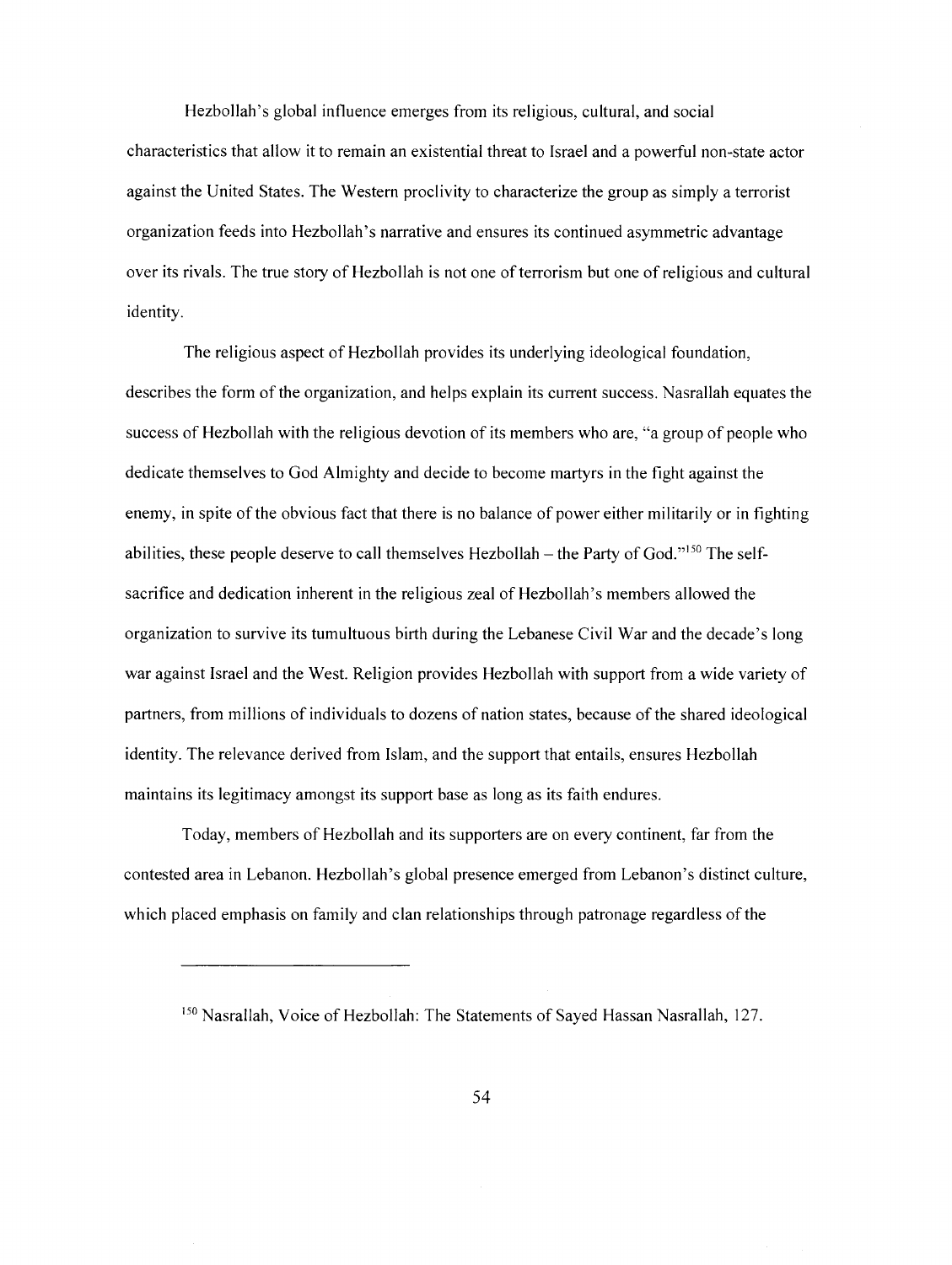distance between them. 151 Hezbollah's exploitation of the clan-based culture of Lebanon combined with its religious identity is the reason why the organization draws support far from its homeland and can influence events in accordance with its vision. Hezbollah translated the legitimacy and relevance from its domestic constitutes to their international supporters which positions the organization as the most dominant non-state actor in the Middle East today.

Africa, with its prominent Lebanese diaspora community, was one ofthe first and longest lasting support areas for Hezbollah. Hezbollah's effective success in its social and militant operations in Lebanon endeared it to the Shi'a diaspora population living in Africa. This relationship emerged because of Hezbollah shared religious and cultural identity with the Lebanese diaspora in the region. Hezbollah exploited this relationship for its own financial benefit and created new opportunities that threaten the interests of Israel and the West.

Most western historians and political scientist continue to focus their efforts of analysis on the terrorist aspect of Hezbollah as an organization. While the movement was born in an environment, the Lebanese Civil War, in which terrorism was the predominant form of the organization, it has significantly evolved since the 1980s. A deeper understanding of Hezbollah, which was the goal of this monograph, requires a detailed examination of the logic for its current existence that gives plausible indications for its future. The logic of Hezbollah comes from Shi'a Islam and the unique cultural characteristics of Lebanon. The two defining characteristics ofthe organization, religion and culture, give more insight into Hezbollah than the multitude of analysis available on its militant and terrorist activities. Until historians and strategists stop thinking about Hezbollah from predominantly tactical lenses, the Party of God will retain its asymmetric advantage that continues to confound and amaze its enemies.

151 Norton, 37.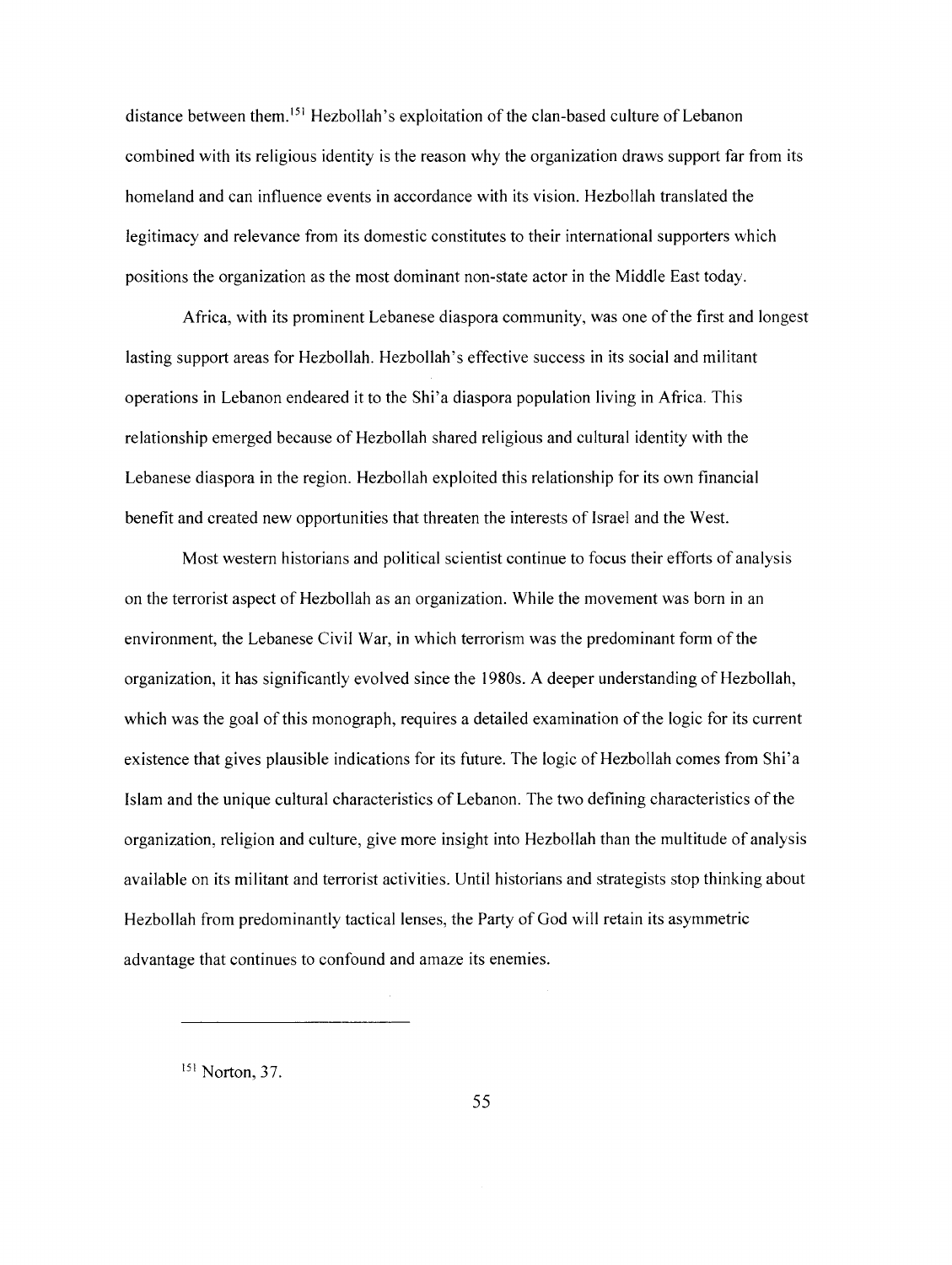#### **Bibliography**

Abdel Haleem, MA. *The Qur'an: A New Translation.* Oxford World's Classics. Oxford: Oxford University Press, 2008.

- Alagha, Joseph Elie. "The Shifts in Hizbullahs Ideology: Religious Ideology, Political Ideology, and Political Program. Isim Dissertations. Leiden: ISIM, 2006. Accessed August 13, 2014. http://swb.eblib.com/patron/fullrecord.aspx?p=419854.
- Avon, Dominique, and Anaïs-Trissa Khatchadourian. *Hezbollah: A History of the Party of God.* Cambridge, MA: Harvard University Press, 2012.
- Bierwirth, Chris. "The Lebanese Communities of Cote d'Ivorie." *African Affairs* Vol. 98, No. 390 (January 1999): 79-99. Accessed January 4, 2015. http://www.jstor.org/stable/723685
- Chehabi, H.E. *Distant Relations: Iran and Lebanon in the Last 500 Years.* London: The Centre for Lebanese Studies in association with I.B. Tauris & Co., 2006.
- Ciezadlo, Annia. "Beirut Dispatch." The New Republic. August 7, 2006. Accessed April 6, 2015. http://www.newrepublic.com/article/beirut-dispatch-3.
- Farah, Douglas. "Hezbollah's External Support Network in West Africa and Latin America." *International; Assessment and Strategy Center* (August 4, 2006). Accessed October 28, 2014. http://www.strategycenter.net/research/pubID.118/pub \_detail.asp
- Flanigan, Shawn and Abdel-Samad, Mounah. "Hezbollah's Social Jihad: Nonprofits as Resistance Organizations." *Middle East Policy Council,* Volume XVI, Number 2 (Summer 1999). Accessed November 18, 2014. http://www.mepc.org/journal/middleeast-policy-archives/hezbollahs-social-jihad-nonprofits-resistance-organizations
- Halm, Heinz. Translated by Allison Brown. *Shi'a Islam: From Religion to Revolution.* Princeton, NJ: Markus Wiener Publishers, 1997.
- Hamzeh, Ahmad Nizar. *In the Path of Hizbullah*. Syracuse: Syracuse University Press, 2004.
- Harik, Judith P. *Hezbollah: The Changing Face of Terrorism*. London: I.B. Tauris, 2004.
	- --- "Hizballah's Public and Social Services and Iran" in *Distant Relations: Iran and Lebanon in the Last 500 Years.* London: The Centre for Lebanese Studies in association with I.B. Tauris & Co., 2006.
- Hourani, Guita. "Lebanese Diaspora and Homeland Relations." National Defense University. October, 23, 2007. Accessed December 11, 2014. http://www.ndu.edu.lb/lerc/publications/Lebanese%20Diaspora%20and%20Homeland% 20Relations.pdf
- Jaber, Hala. *Hezbollah: Born with a Vengeance.* New York: Columbia University Press, 1997.
- Levitt, Matthew. *Hezbollah: The Global Footprint of Lebanon's Party of God.* Washington, D.C.: Georgetown University Press, 2013.
- Lewis, Bernard. *What Went Wrong? The Clash between Islam and Modernity in the Middle East.*  New York: Perennial, 2003.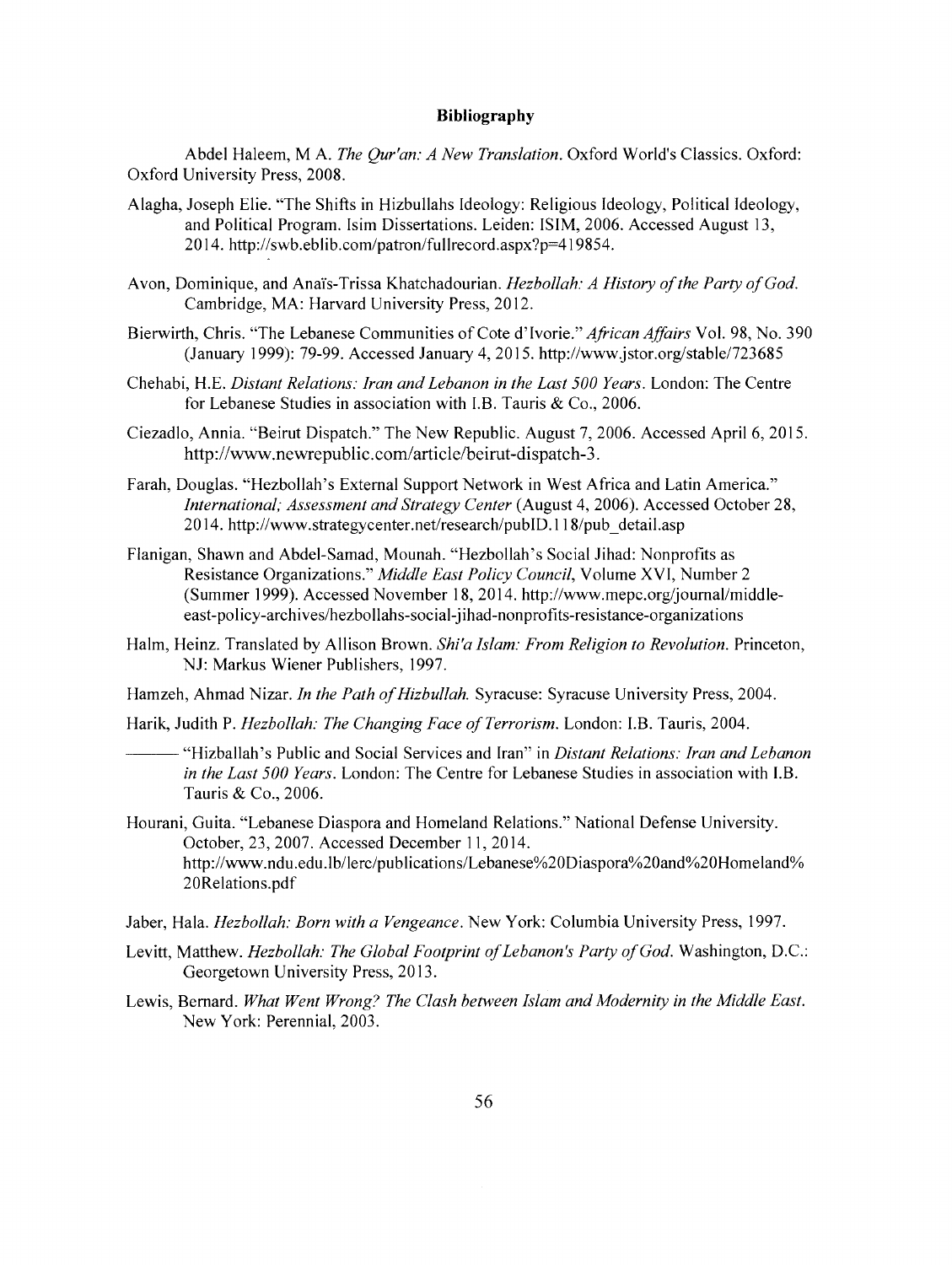- Love, James B. "Hezbollah: A Charitable Revolution." Monograph, School of Advanced Military Studies, 2008. Accessed January 15, 2015. https:// www.dtic.mil/dtic/tr/fulltext/u2/a499513.pdf
- Marty, Martin E., and R Scott Appleby, eds. *The Fundamentalism Project.* Vol. 3, *Fundamentalisms and the State: Remaking Polities, Economies, and Militance.* Chicago: University of Chicago Press, 1993.
- Matar, Dina, and Farah Dakhlallah. "What it means to be Shiite in Lebanon: Al Manar and the Imagined Community of Resistance." *Communication and Culture* 3, no. 2 (2006): 22 40.
- The Meir Amit Intelligence and Terrorism Information Center. "Funding Terrorism: Hezbollah Uses Its Websites to Collect Donations for Itself and for Its Affiliated Institutions in Lebanon and Elsewhere in the World (May 26, 2008). Accessed October 15, 2014. http://www.terrorism-info.org.il/data/pdf/PDF 08 120 2.pdf.
- Momen, Moojan. *An Introduction to Shi'! Islam: The History and Doctrine ofTwelver Shi'ism.*  New Haven: Yale University Press, 1985.
- Napoleoni, Loretta. *Modern Jihad: Tracing the Dollars Behind the Terror Networks.* London: Pluto Press, 2003.
- Nasrallāh, Hassan. *Voice of Hezbollah: The Statements of Sayed Hassan Nasrallah.* Edited by Nicholas Noe and Nicholas Blanford. London: Verso, 2007.
	- "Speech of Hezbollah Secretary General Sayyed Hassan Nasrallah commemorating the Day of Resistance and Liberation held in the Southern village of Bint Jbeil on May 25th, 2014." *The Vineyard ofthe Saker Blog* (May 28, 2014). Accessed September 25, 2014. http://vineyardsaker.blogspot.com/2014/05/speech-of-hezbollah-secretary-general.html.
- Norton, Augustus R. *Hezbollah: A Short History.* Princeton Studies in Muslim Politics. Princeton: Princeton University Press, 2007.
- Qassem, Nairn. *Hizbullah: The Story from Within.* Translated by Dalia Khalil. London: Saqi, 2005.
- Rabil, Robert. *Religion, National Identity, and Confessional Politics in Lebanon: The Challenge ofIslamism.* New York: Palgrave MacMillan, 2011.
- Ratha, Dilip. "Migration and Remittances in Lebanon." The World Bank (November 8, 2010). Accessed January 19, 2015. http://data.worldbank.org/country/lebanon.
- Tabāțabā'ī, Muḥammad Ḥusayn. Persian Studies Series. ed. Vol. 5, Shi'ite Islam. Albany: State University of New York Press, 1975.
- Saad-Ghorayeb, Amal. *Hizbu 'llah: Politics and Religion.* New York: Pluto Press, 2002.
- Saeed, Abdullah. *Studies in Islamic Law and Society.* 2nd ed. Vol. 2, *Islamic Banking and Interest: A Study of the Prohibition of Riba and Its Contemporary Interpretation. Leiden:* E.J. Brill, 1999.
- Shanahan, Rodger *The Shi 'a ofLebanon: Clans, Parties and Clerics.* Library of Modem Middle East Studies. London: Tauris Academic Studies, 2005.
- Sharara, Waddah. *Hizbullah 's Lebanese States: An Islamic Society.* Beirut: Dar al-Nahar, 1996.